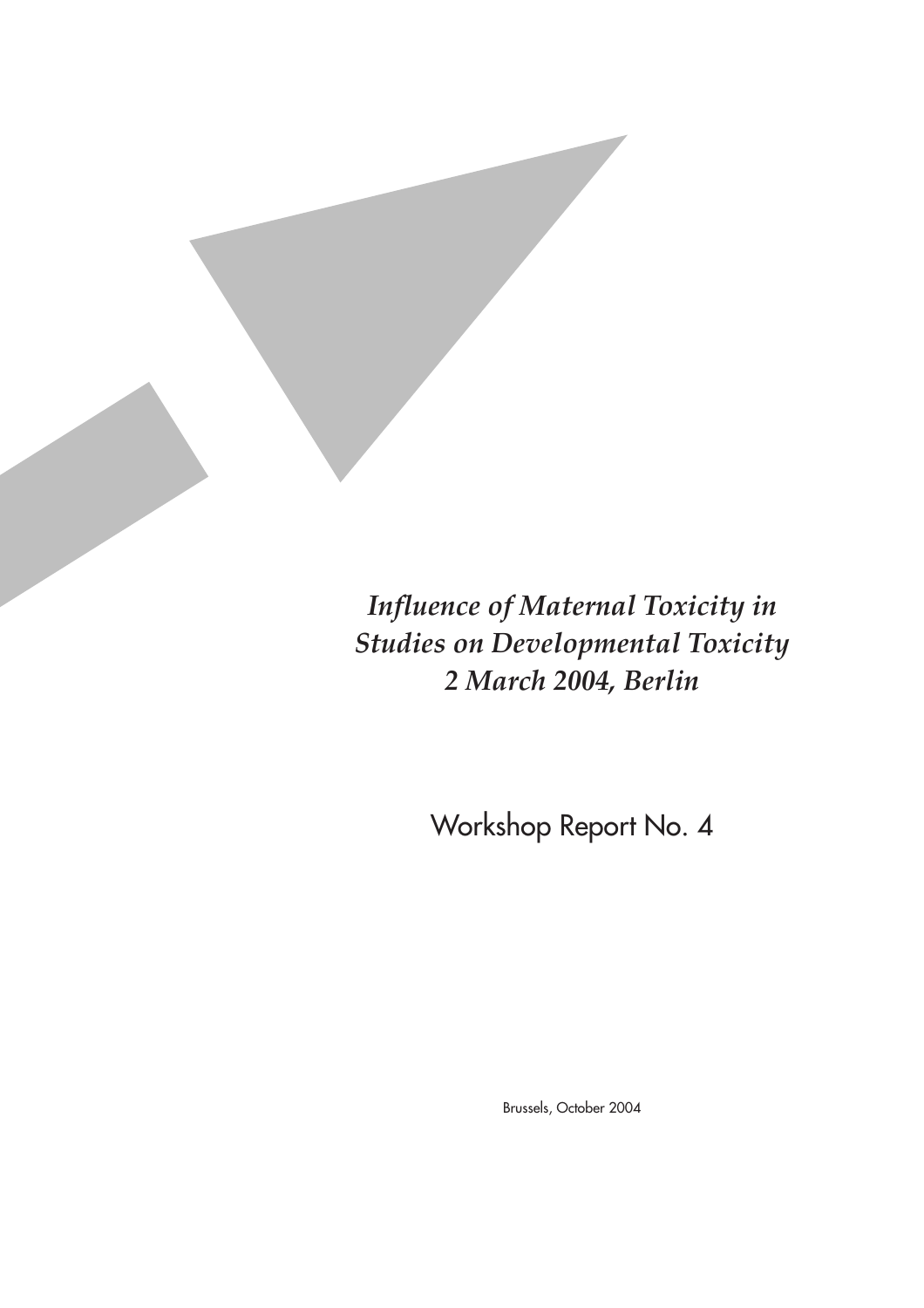### **ECETOC WORKSHOP REPORT No. 4**

#### **© Copyright - ECETOC AISBL**

European Centre for Ecotoxicology and Toxicology of Chemicals 4 Avenue E. Van Nieuwenhuyse (Bte 6), B-1160 Brussels, Belgium.

All rights reserved. No part of this publication may be reproduced, copied, stored in a retrieval system or transmitted in any form or by any means, electronic, mechanical, photocopying, recording or otherwise without the prior written permission of the copyright holder. Applications to reproduce, store, copy or translate should be made to the Secretary General. ECETOC welcomes such applications. Reference to the document, its title and summary may be copied or abstracted in data retrieval systems without subsequent reference.

The content of this document has been prepared and reviewed by experts on behalf of ECETOC with all possible care and from the available scientific information. It is provided for information only. ECETOC cannot accept any responsibility or liability and does not provide a warranty for any use or interpretation of the material contained in the publication.

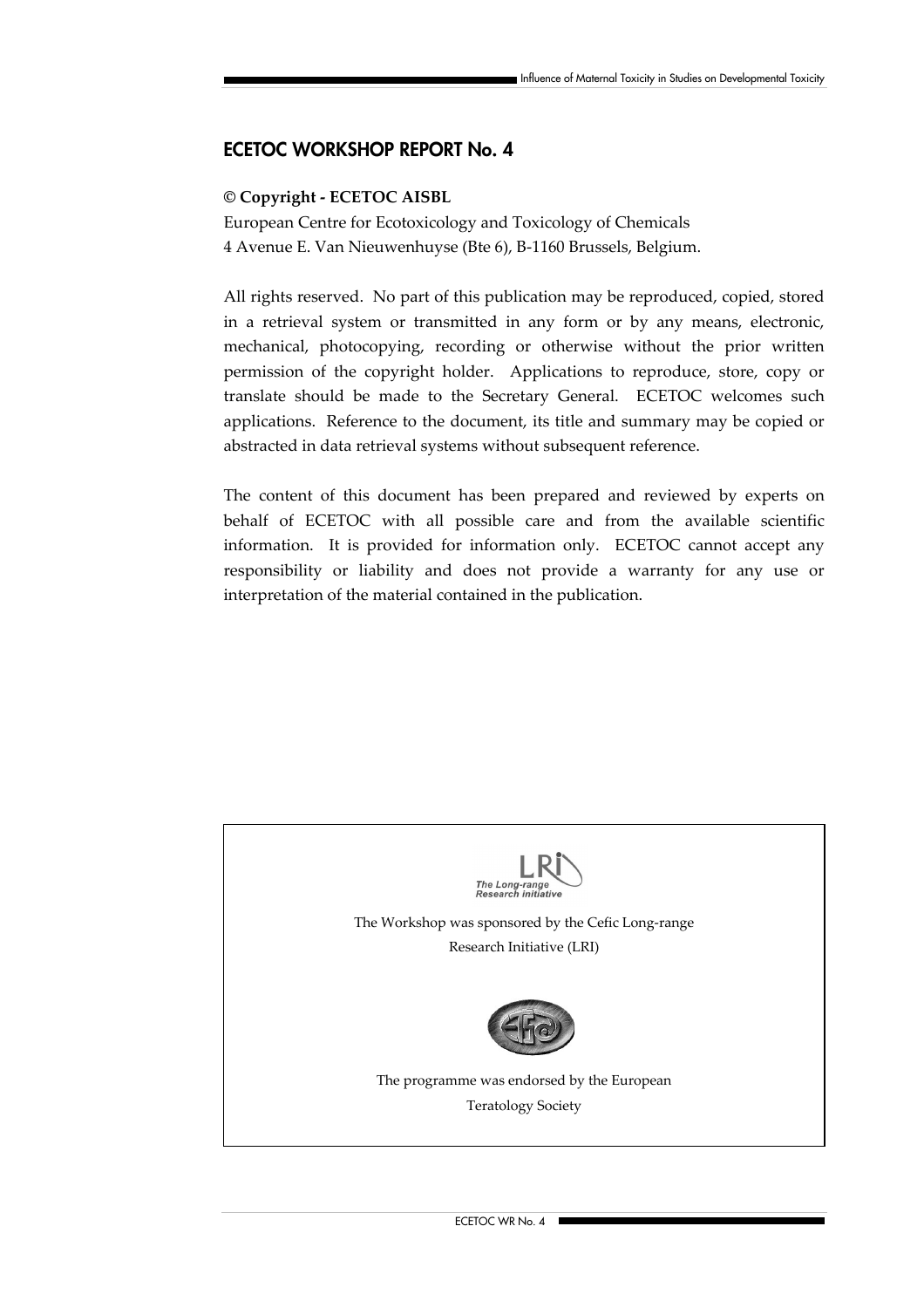# *Influence of Maternal Toxicity in Studies on Developmental Toxicity*

### **CONTENTS**

|                                                                | 1. EXECUTIVE SUMMARY                                                                                                                            | $\mathbf{1}$   |  |  |  |
|----------------------------------------------------------------|-------------------------------------------------------------------------------------------------------------------------------------------------|----------------|--|--|--|
|                                                                | 2. WORKSHOP OVERVIEW                                                                                                                            | $\overline{2}$ |  |  |  |
|                                                                | 3. KEY DISCUSSION POINTS ON PLENARY LECTURES AND BREAKOUT GROUPS                                                                                | 10             |  |  |  |
|                                                                | 3.1 What should be the appropriate definition of maternal toxicity?<br>3.2 Does pregnancy preclude the use of toxicity data from other studies? | 10<br>11       |  |  |  |
|                                                                | 3.3 What is the impact of mode and route of chemical administration on the manifestations<br>of maternal and development toxicity?              | 11             |  |  |  |
|                                                                | 3.4 Do further end points improve differentiation between maternal toxicity and<br>manifestations of developmental toxcity?                     | 12             |  |  |  |
| 4.                                                             | <b>CONCLUSIONS AND RECOMMENDATIONS</b>                                                                                                          | 14             |  |  |  |
| <b>APPENDIX 1: WORKSHOP PROGRAMME</b><br>16                    |                                                                                                                                                 |                |  |  |  |
| <b>APPENDIX 2: PRESENTATION ABSTRACTS</b><br>17                |                                                                                                                                                 |                |  |  |  |
| APPENDIX 3: BACKGROUND PAPER ON THE STATE OF THE SCIENCE<br>24 |                                                                                                                                                 |                |  |  |  |
| <b>APPENDIX 4: LIST OF PARTICIPANTS</b><br>46                  |                                                                                                                                                 |                |  |  |  |
| <b>APPENDIX 5: ORGANISING COMMITTEE</b><br>48                  |                                                                                                                                                 |                |  |  |  |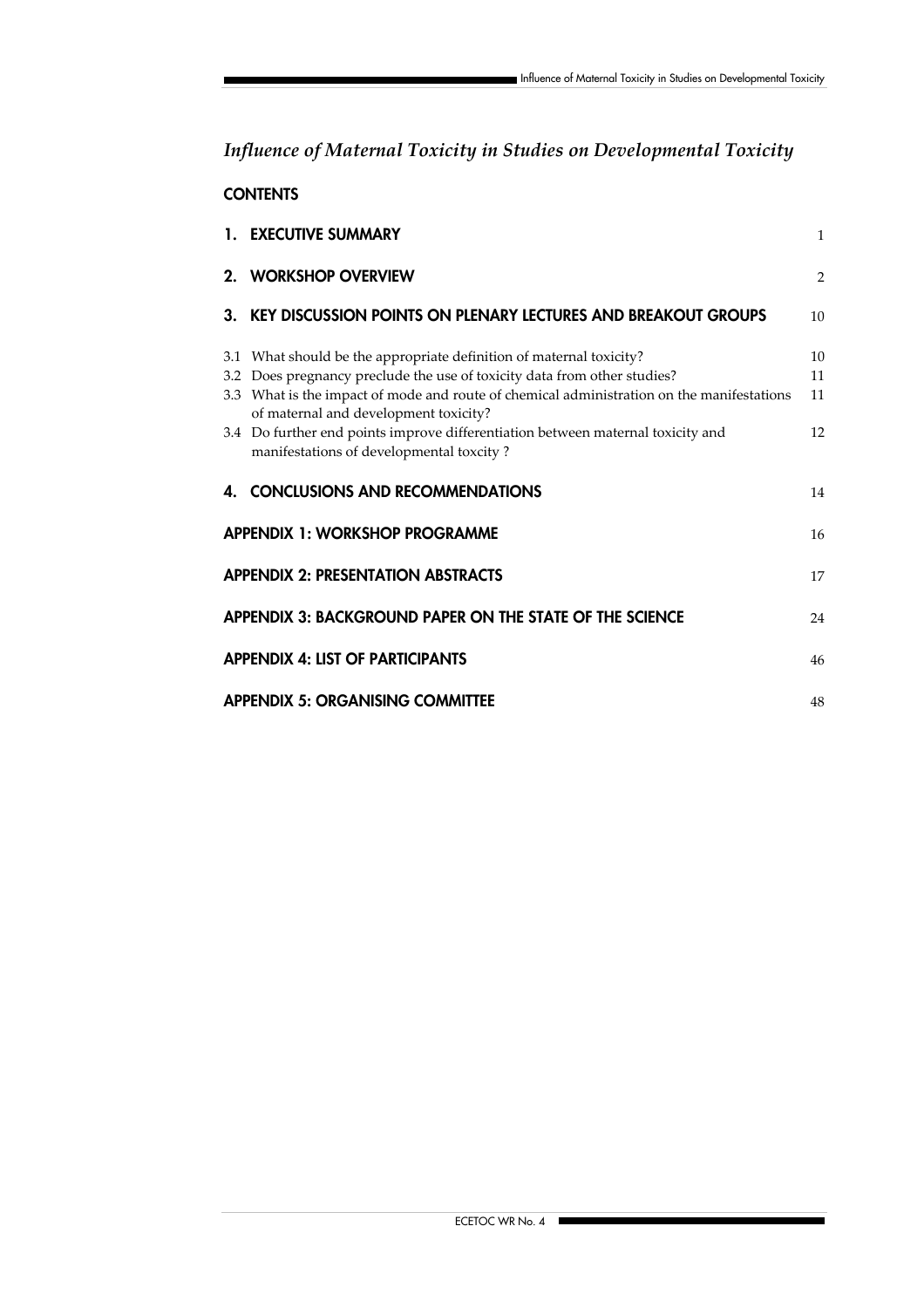### **1. EXECUTIVE SUMMARY**

The Workshop was convened to explore whether the criteria to assess the influence of toxic effects induced in the maternal organism on the development of the embryo/foetus could be improved for classification purposes. Several conclusions and recommendations were made:

- 1. Regulatory classification of chemicals that have caused signs of developmental toxicity relies on a hazard-based approach. It does not take full account of exposure conditions during normal handling and use.
- 2. The currently practiced European classification of chemicals that have shown evidence of developmental toxicity does not provide a clear distinction between developmental effects that occur directly on the embryo/foetus (primary effect) and those that are associated with chemically-induced perturbations of maternal homeostasis (secondary effect). The appropriate consideration of such effects has profound ramifications for the classification of chemicals.
- 3. Relevance of route and mode of administration of test chemicals, doseresponse data as well as toxicokinetics and toxicodynamics were recognised as important criteria that should be considered in the study design. The existing data are compelling, and one can no longer ignore the scientific evidence that the biological and toxicological effects differ profoundly depending on how the chemical enters into the body.
- 4. The use of expanded end points that are more sensitive to detect chemically induced maternal toxicity than those specified in the OECD 414 test guideline received endorsement from a majority of the participants. However, reservations from representatives of regulatory agencies meant that no true consensus could be reached. An experimental way forward to better define maternal and developmental toxicity in OECD 414 studies received broad support. New data with refined end points to detect the onset of maternal toxicity might improve the interpretation of the results of such studies and might provide a scientific basis for industry and regulators when making decisions leading to classification.
- 5. The majority of participants agreed with the recommendation to make the regulatory process reflect anticipated human exposure. This would mean that risk characterisation, as well as hazard identification, would become an important component in the classification of chemicals.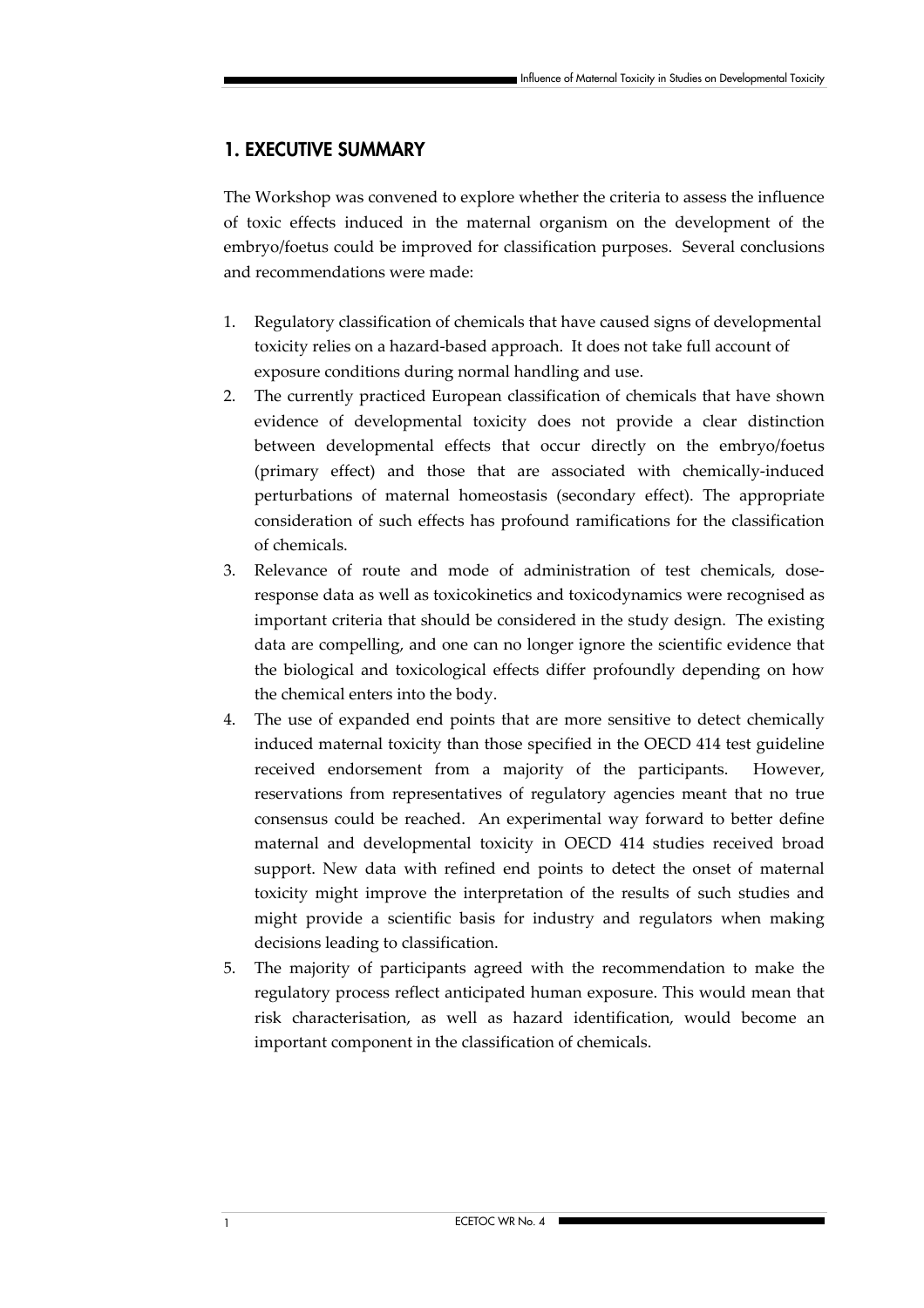# **2. WORKSHOP OVERVIEW**

### *Background*

Maternal toxicity often occurs as a consequence of high doses required in developmental toxicity studies conducted according to current testing guidelines. Such maternal toxicity is likely to produce indirect effects on the progeny, for example through compromised placental circulation, which can be as consequential as effects detected from primary developmental toxicants. However, the effects of maternal toxicity need to be recognised as such, and distinguished from primary developmental toxicity.

The reason for holding this Workshop was a response to a Cefic's Long-range Research Initiative (LRI) members' survey. The LRI commissioned ECETOC to organise and report on the Workshop.

All invited participants were provided with a Background Paper (attached) in advance of the Workshop meeting. The purpose of that document was to give an overview of the state of the science and provide the rationale for focusing the meeting on the OECD 414 developmental toxicity guideline-compliant study in rats.

### *Objective of the Workshop*

The general objective of the Workshop was to build the grounds for finding consensus on the criteria for an appropriate interpretation of developmental effects occurring in the presence of maternal toxicity. The aim was to put strong emphasis on defining the actions needed to develop a better insight into the genuine incidence of such secondary effects. This new knowledge would be included in future study design, so that phenomena of maternal toxicity could be identified and distinguished from primary developmental toxicity, and would thereby lead to a more reliable hazard identification with impact on classification and labelling.

### *Workshop Structure*

The Workshop was an interactive limited scale event with 42 invited participants, representing a balanced participation from regulatory agencies, academia and industry. The morning session of the Workshop started with four individual presentations (abstracts attached).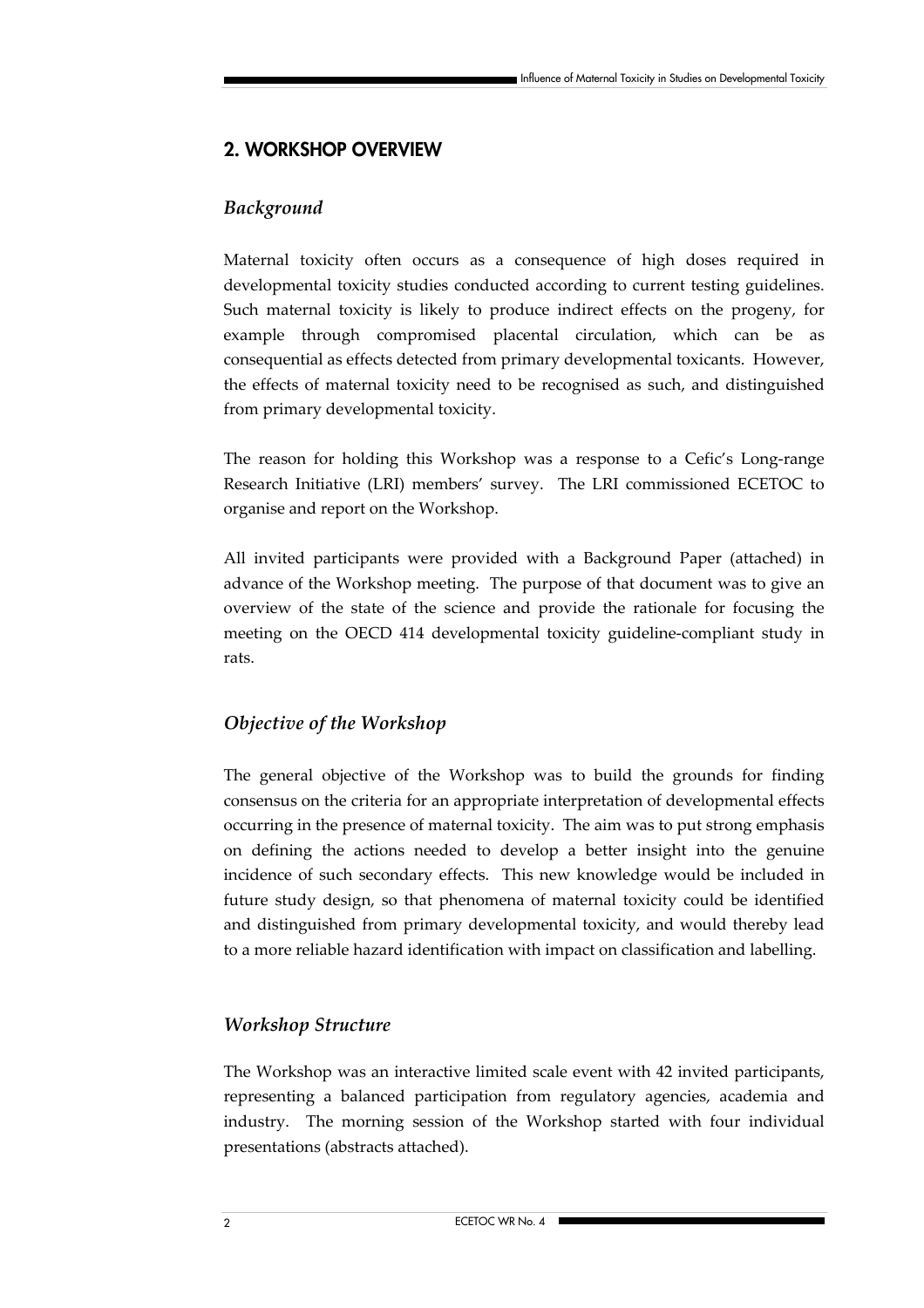In the afternoon, Workshop participants separated into three breakout groups to address in more depth three topics (see specifics below) that built on the preceding individual presentations of the morning session.

### *Plenary Lectures*

The opening presentation by Dr. Welsch reviewed the present OECD 414 test guidelines and their recorded end points. Equivocal outcomes of developmental toxicity studies carried out according to OECD 414 at times cause differences in interpretation by study directors and regulatory agencies. In those cases, the testing observations do not allow an unequivocal decision as to whether developmental toxicity encountered at doses that induced maternal toxicity was the result of direct effects of the test article on the embryo/foetus (a primary effect) or may have been caused indirectly by toxic effects on the maternal organism (a secondary effect). The colloquial term "chemicals of the grey zone" was introduced and used repeatedly during subsequent Workshop discussions. In particular that designation was applied in the context of the deliberations concerning expansion of the end points of maternal toxicity assessments with a small number of chemicals for which no unequivocal decision could be made as to a primary or secondary effect causing developmental toxicity.

In the second presentation, Dr. Sullivan provided a historical perspective as to how the classification of chemicals for toxicity to reproduction was introduced in 1992 and how since then it has worked in practice. In the intervening more than 10 years of regulatory agency application of the Dangerous Substances Directive 69/549/EEC, it has become apparent that a hazard-based approach used in the interpretation of animal testing data has been strictly applied. This has caused classification and labelling of too many chemicals into categories that have had serious economic consequences for the manufacturers and no benefits to public health. There are now several initiatives underway in various expert working groups of the EU how to improve the interpretation of animal study data and the resulting regulatory approach. Dr. Sullivan concluded on the recommendation that a weight of evidence approach is necessary so that more attention is given to risk characterisation. The hazard identification-based classification and labelling that relies on the developmental toxicity outcome of effects elicited by any dose by any route should be reconsidered and requires revision. No account is currently taken of normal handling and use and the relevance of animal experimental data to humans. Exposure considerations of humans in the real world are thus missing in the regulatory process leading in some cases to unwarranted downstream consequences.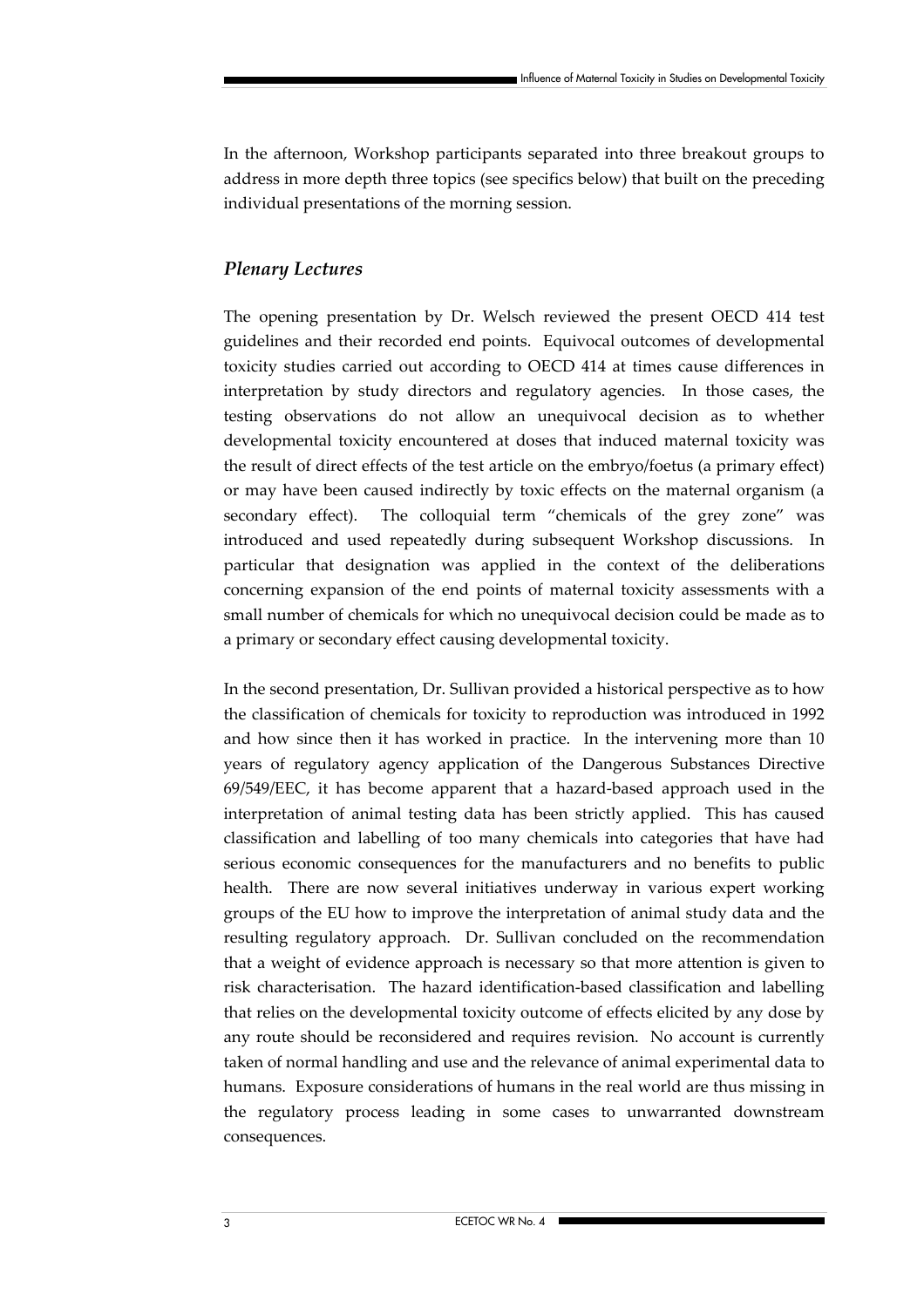In the third presentation, Dr. Stahlmann illustrated with specific examples that high oral bolus doses, as they are generally applied in OECD 414 studies, may only be incompletely absorbed from the gastrointestinal tract of small laboratory animals. Thus, the systemic uptake and distribution (internal exposure) becomes much lower than anticipated. But pharmacokinetic/toxicokinetic measurements are typically not performed on agrochemicals and industrial chemicals during the entire process of developmental toxicity hazard evaluations. Studies with numerous substances have provided general insights about species and sex differences in chemical metabolism. Occasionally some data have been generated regarding metabolic disposition changes brought about by pregnancy. However, it is difficult to make generalisations, and a chemical-by-chemical approach seems to be required. Furthermore, metabolism of chemicals in the liver, during first pass following gastrointestinal tract absorption, can be highly dose-dependent and profoundly affect toxicokinetics. The metabolic fate thus becomes entirely different from that following another route or mode of administration, which would much more closely mimic human exposure during normal handling and use. The presentation concluded that major efforts should be made to generate pharmacokinetic/toxicokinetic data in developmental toxicity hazard identification studies. The route and mode of administration of the test chemical should reflect the anticipated human exposure as closely as possible, so that the data would provide a basis for rational comparisons between species.

The fourth presentation by Dr. Daston addressed specifically maternal toxicity and concurrent developmental toxicity manifestations in rats. He described experimental results that have identified several potential mechanisms for maternally mediated developmental toxicity. The hypothesis has evolved that it is technically feasible to include markers for some common mechanisms into the standard testing protocols. Those factors go beyond the present simple end points of maternal feed consumption, body weight development and obvious manifestations of chemically induced toxicity (so called *"clinical signs"*). The proposal made by Dr. Daston was to incorporate new biomarkers concerning the acute phase response (e.g. acute phase proteins in serum, serum zinc concentration, or hepatic metallothionein concentration) and potentially make those components an integral part of the study design if they turn out to be meaningful once explored with more compounds. The new information that would be obtained could make a useful contribution to the unsolved question as to what level of a maternal effect is needed to concomitantly cause developmental toxicity. If expanded end points are measured as part of dose-range finding studies, these biomarkers could serve to identify a maximum tolerable dose that triggers the onset of objectively measurable signs of toxicity for a subsequent definitive developmental toxicity hazard identification study.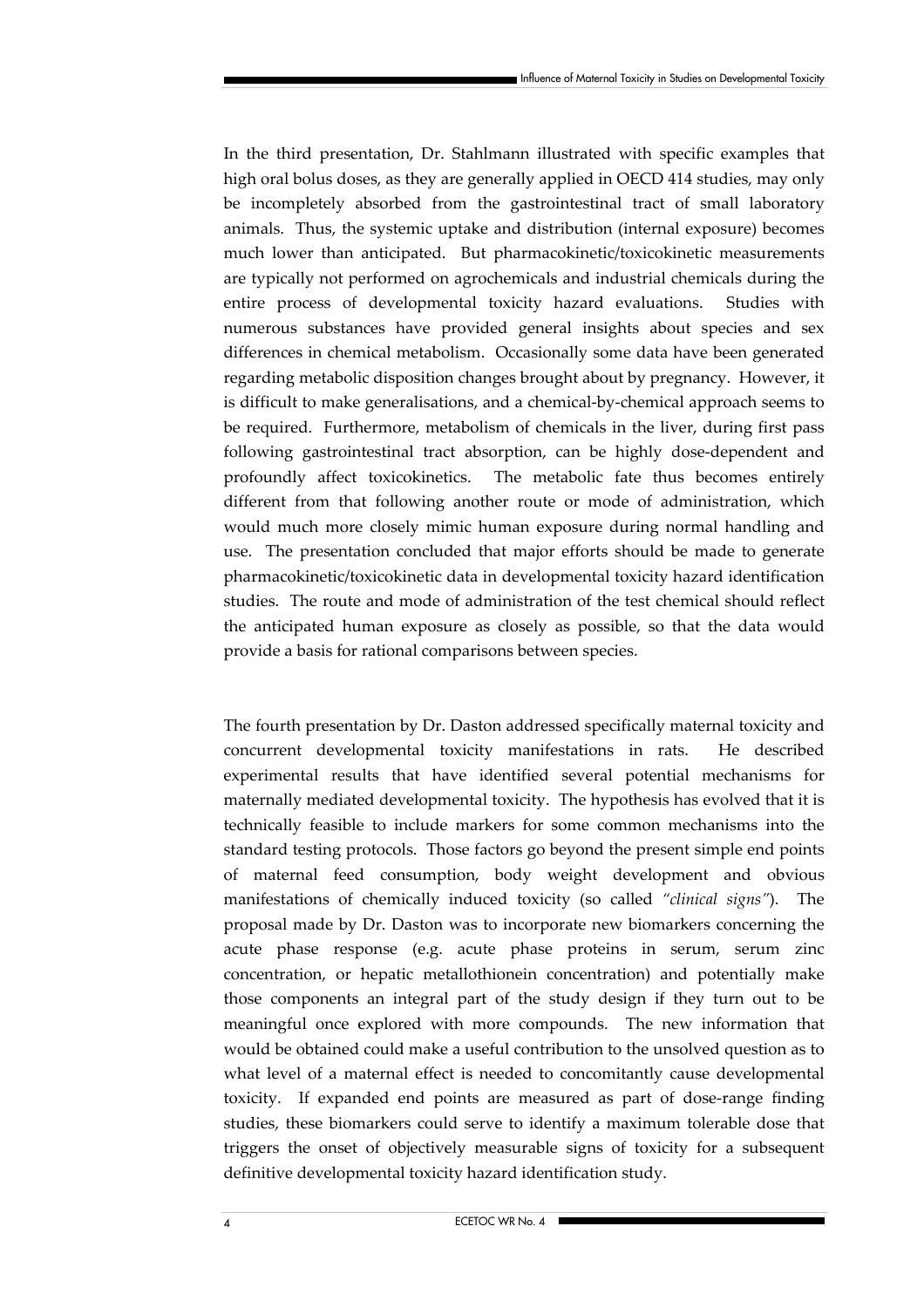These four presentations set the stage for a plenary discussion on the topic "What should be the appropriate definition of maternal toxicity?" This was first discussed during the morning session, and the debate was resumed later in the day as the closing agenda item.

### *Breakout Group Reports*

- *1. Does pregnancy preclude the use of toxicity data from other studies?*
- *2. What is the impact of mode and route of chemical administration on the manifestations of maternal and developmental toxicity?*
- *3. Do further end points improve differentiation between maternal toxicity and manifestations of developmental toxicity?*

Each participant had a free choice in selecting his/her topic for the breakout groups. This led to a roughly even distribution between the three topics. The outcome of these small group deliberations was then summarised by a group *rapporteur* in front of the plenary session for further discussion.

### *Report on Topic #1: Does pregnancy preclude the use of toxicity data from other studies?*

#### Chairman: Dr. Sullivan, *Rapporteur*: Dr. Christian

The report made to the plenary session stated that a decision could only be made on a case-by-case, i.e. chemical-by-chemical, basis. At the outset the feeling may be that observations from other studies would not be applicable to the design of a pending developmental toxicity study, but many other factors should be considered. The route and mode of administration in 28 and 90-day studies are often different (e.g. dosed feed vs. gavage) and do not involve pregnant females. Therefore, it is recognised, based on established toxicokinetic and toxicodynamic grounds, reviewed in Dr. Stahlmann's presentation, that such preceding studies might provide different results from toxicity observations in pregnant animals (see also Topic 2 breakout group report, below). Furthermore, the age of the test animals is often different, yet test species and strain may be common factors. For example, there may be qualitative similarities in clinical signs between nonpregnant and pregnant animals; however, it may be difficult to demonstrate quantitative equivalence. Nevertheless, the findings from 28- and 90-day studies may give important clues for consideration of potential target tissues. That information can be included in a subsequent dose-range-finding study in pregnant animals or risk considerations. The outcome of developmental toxicity dose range finding studies with daily body weight and feed consumption monitoring, including clinical observations and signs of toxicity, should then be placed into the context of other data and supplement the information of a full study.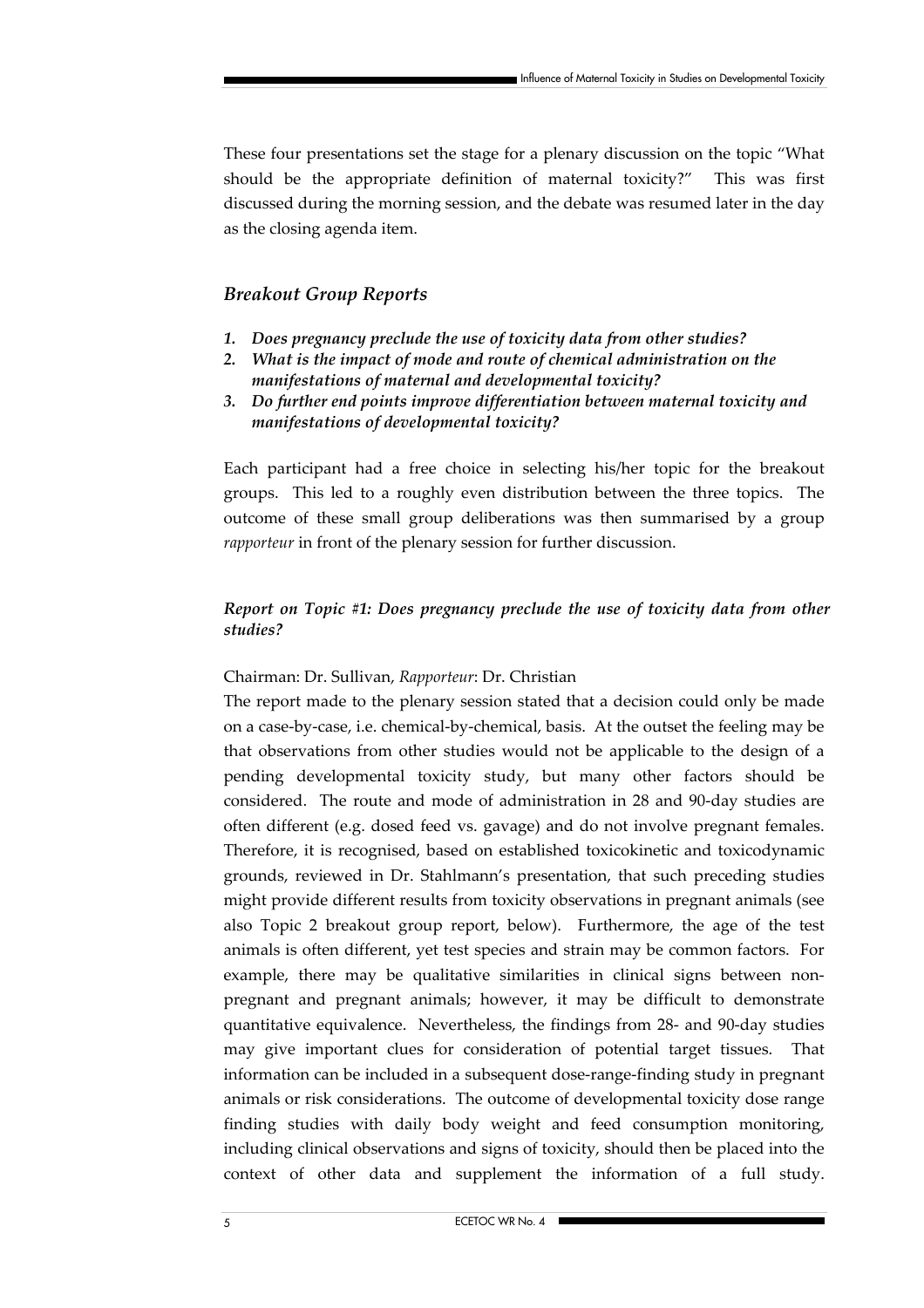The observations are appropriate for use in the identification of perturbed maternal homeostasis.

Another point made by this breakout group was that the currently applied approach of EU regulatory agencies, based on hazard identification from developmental toxicity studies, is not taking into consideration exposure and human risk assessment.

### *Report on Topic #2: What is the impact of mode and route of chemical administration on the manifestations of maternal and developmental toxicity?*

#### Chairman: Dr. Stahlmann, *Rapporteur* : Dr. Reuter

This group reconfirmed what the database shows so clearly, i.e. OECD 414 testing is usually done by gavage. The chemical industry has tended to use this conservative oral route for testing that is endorsed in the revised OECD 414 test guideline of 2001. However, for classification and risk assessment the relevant routes of human exposure should be taken into consideration. Among them is entry of chemicals into the mammalian body by inhalation, via the dermal route and by more protracted oral intake with feed and drink than gavage provides.

Returning to the conclusions arrived at with Topic #1, this group also emphasised that the situation is different for each chemical. Although desirable, for cost reasons comparative studies with different routes and modes of application in most cases are not feasible.

The group endorsed the message, delivered by Dr. Stahlmann's presentation, that kinetic data are needed to compare the findings of different studies with variable modes of application, e.g. dermal study toxicokinetic data. Data should be available on the areas under the curve in time vs. concentration plots (= AUC), and skin penetration and metabolism would give a good assessment. This breakout group largely identified with the concepts presented earlier in the Workshop.

The report noted the fact that at the present time there is insufficient information available about the impact of route and mode of application on manifestations of maternal toxicity. Data from a conventional OECD 414 study about a given chemical's effect on clinical chemistry and haematology should be established and compared with those from other conventional studies. Substance-specific effects and information from other studies should be used (e.g. haematology) to identify the most relevant end points and to supplement routine guideline parameters.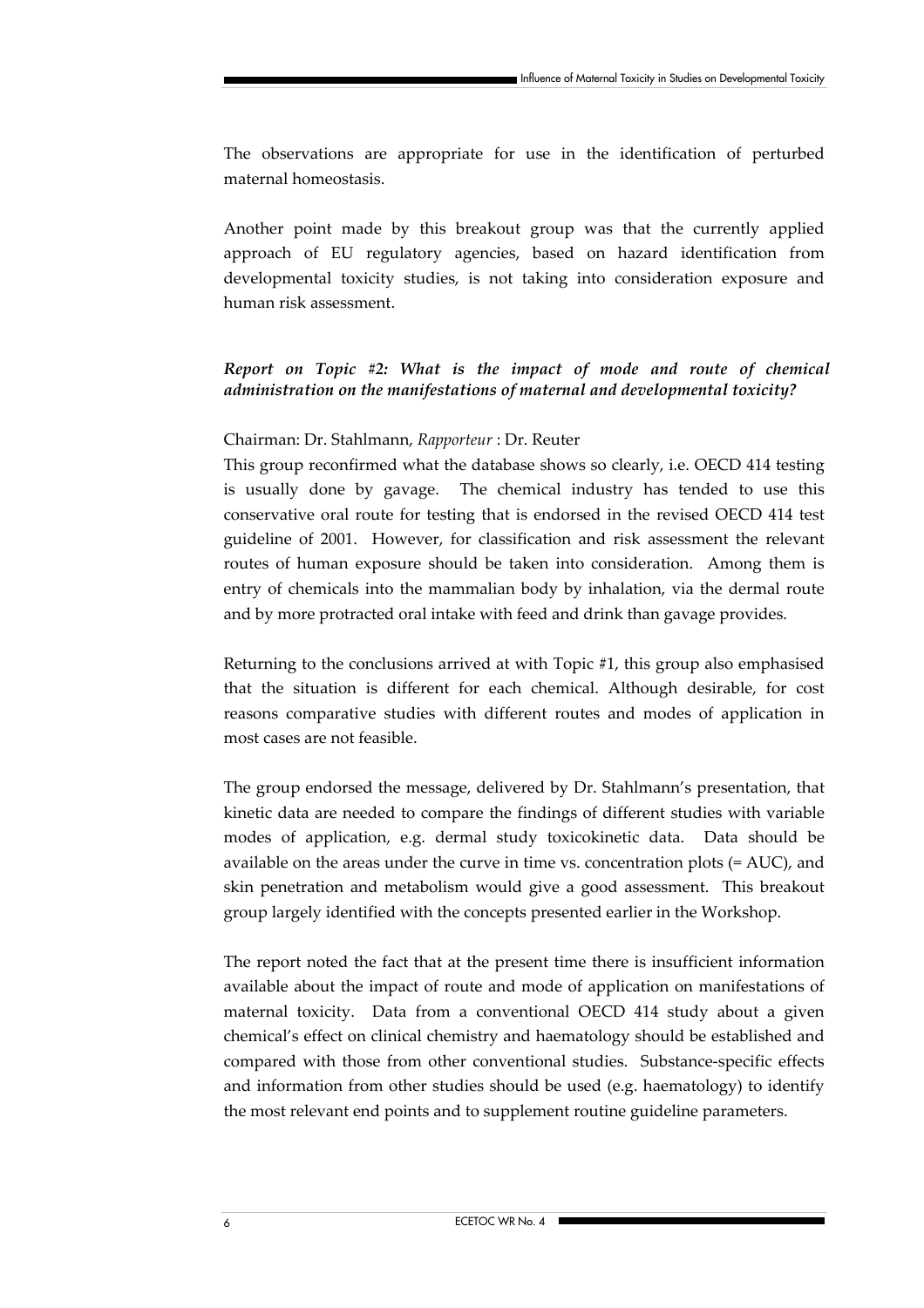The group also commented specifically on some routes of administration that one might contemplate in the design of developmental hazard identification studies. They felt that on occasion subcutaneous injection might be appropriate. One can envision that this mode of administration could be useful if, for example, dermal exposure was to be anticipated in humans during normal use and handling. However, the test chemical could be a skin irritant on intact skin of rats, but was tolerated upon daily repeated depositions into the subcutaneous space. The advantage of subcutaneous injection is that it eliminates first pass liver metabolism and may lead to more complete absorption, while the disadvantage is extrapolation to the human routes of exposure. In contrast the group felt that intraperitoneal injections were inappropriate for reproductive and developmental toxicity studies.

One additional topic addressed was the need for testing in rabbits as the second species. A clear preference was voiced for good toxicokinetic measurements in the rat, for mechanistic data and information from humans over screening data from a second animal species.

### *Report on Topic #3: Do further end points improve differentiation between maternal toxicity and manifestations of developmental toxicity?*

### Chairman: Dr. Daston, *Rapporteurs*: Dr. Hellwig and Dr. Holzum

The participants of this breakout group reached consensus that added end points could help with a more precise differentiation in toxicity manifestations. There remained disagreement, however, as to whether added maternal response end points, in and of themselves, would be sufficient to alter the regulatory process for classifying agents as reproductive toxicants, assuming at present that the hazard based approach will be retained in the future. In particular, the group members based in regulatory agencies and involved in classification would like to see a high standard of proof that would include research data demonstrating the causal relationship between the added maternal end points and adverse developmental outcome. Furthermore, they would prefer to be convinced by data that there existed a (quantitative) relationship between the expanded maternal end points and adverse development. The critical question is whether the maternal response must reach a certain level of severity before it becomes developmentally adverse.

Based on the presentations in the workshop, as well as research conducted in the laboratories of those present, it was felt that the new maternal end points would most likely add value to developmental toxicity studies. Among the expanded measurements would be those that evaluate the acute phase response (e.g. acute phase proteins in serum, serum zinc concentration, or hepatic metallothionein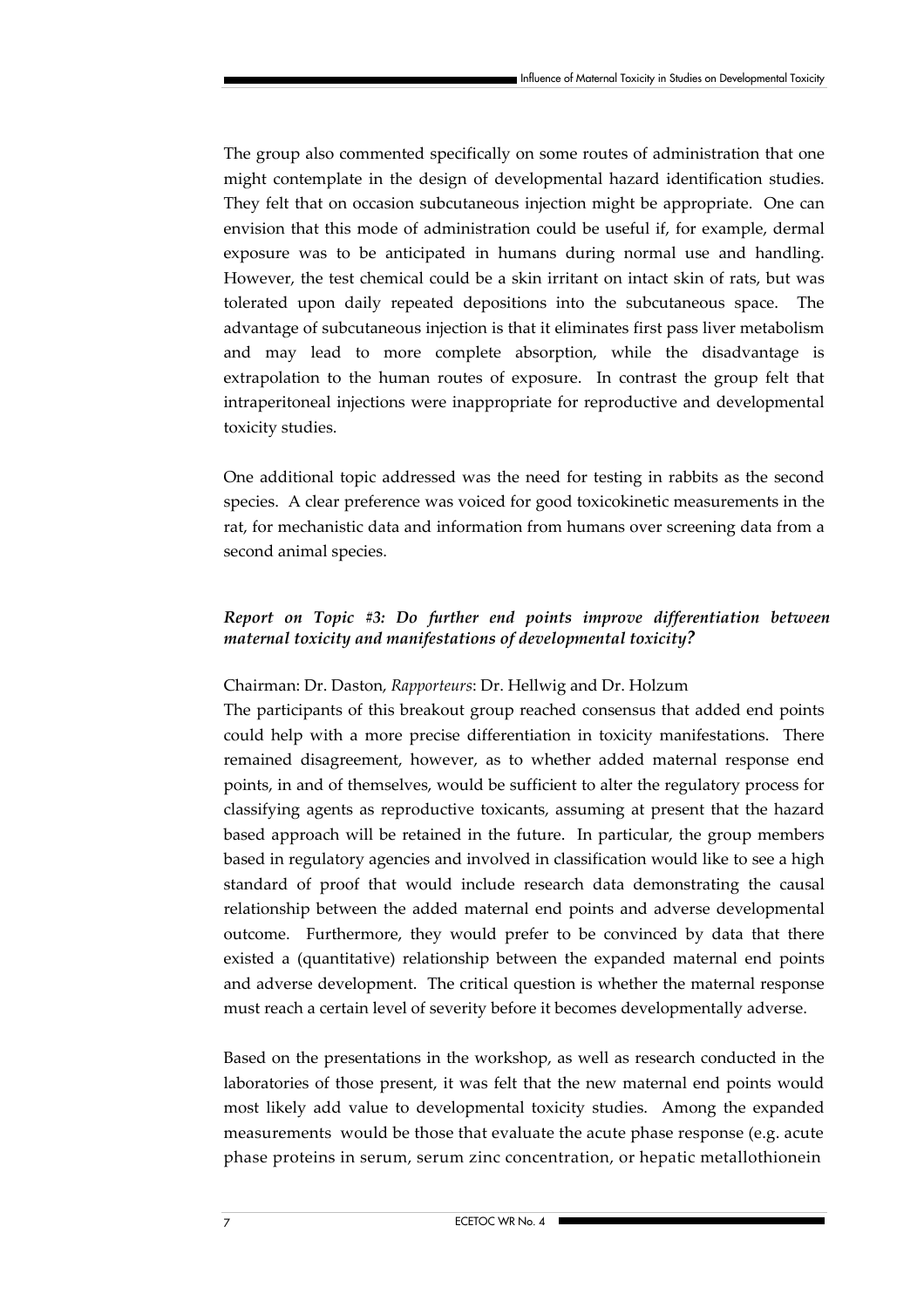concentration), haematology, clinical chemistry/clinical pathology, organ weights or histopathology of selected organs. Histopathology would be limited to those organs identified as targets in 28- or 90-day sub chronic studies.

The first suggestion of this breakout group was to evaluate 5 or 6 compounds from among chemicals already tested in an OECD 414 study. These would be compounds that have caused developmental toxicity of equivocal origin (primary vs. secondary effects). Those chemicals from the "grey zone" should be examined for their acute phase response –on the selected end points mentioned above–, as a means of demonstrating the utility of those added criteria. Given the concerns of some participants in the breakout group, it would be important to supplement that information with experiments like those described in Dr. Daston's presentation in the acute phase response that is determined within hours after administration of the chemical. The new data might demonstrate the causal relationship between these end points of maternal toxicity and their association with abnormal development. Included should be a temporal correlation between the onset of maternal effects and the developmental effects, and dose-response measurements as regards the onset, magnitude and progression in intensity of maternal effects with temporal correlation and detection of an emerging threshold for abnormal development.

It is conceivable that the dose-response data from studies with expanded and more sensitive end points could in some instances lead to a narrower dosing range in future developmental toxicity studies. It is well known that dose-response curves in pharmacology and toxicology can be very steep. A 3-4 fold increase in dose between treatment groups, as is often applied in developmental toxicology, may have profound impact and may be too high if new end points are applied to characterise the perturbation of maternal homeostasis. There are very few good dose response data available on the correlation between maternal and developmental toxicity. Without more sensitive end points the question cannot be decided at present.

The second proposal made was to ask chemical companies to re-examine their toxicology databases, including developmental toxicity studies, for correlations between expanded maternal end points (e.g. clinical chemistry) and adverse developmental outcome since it is possible that such data have previously been collected. One concern was that measurements of the maternal end points conducted near term (rat gestation day 20) in the past may not be useful for those studies in which under the old test guidelines dosing ceased on gestation day 15. Some comparisons have already been done and concluded that maternal clinical chemistry effects were measurable on gestation day 20 when dosing had continued through gestation day 19; however, when dosing had ended on gestation day 15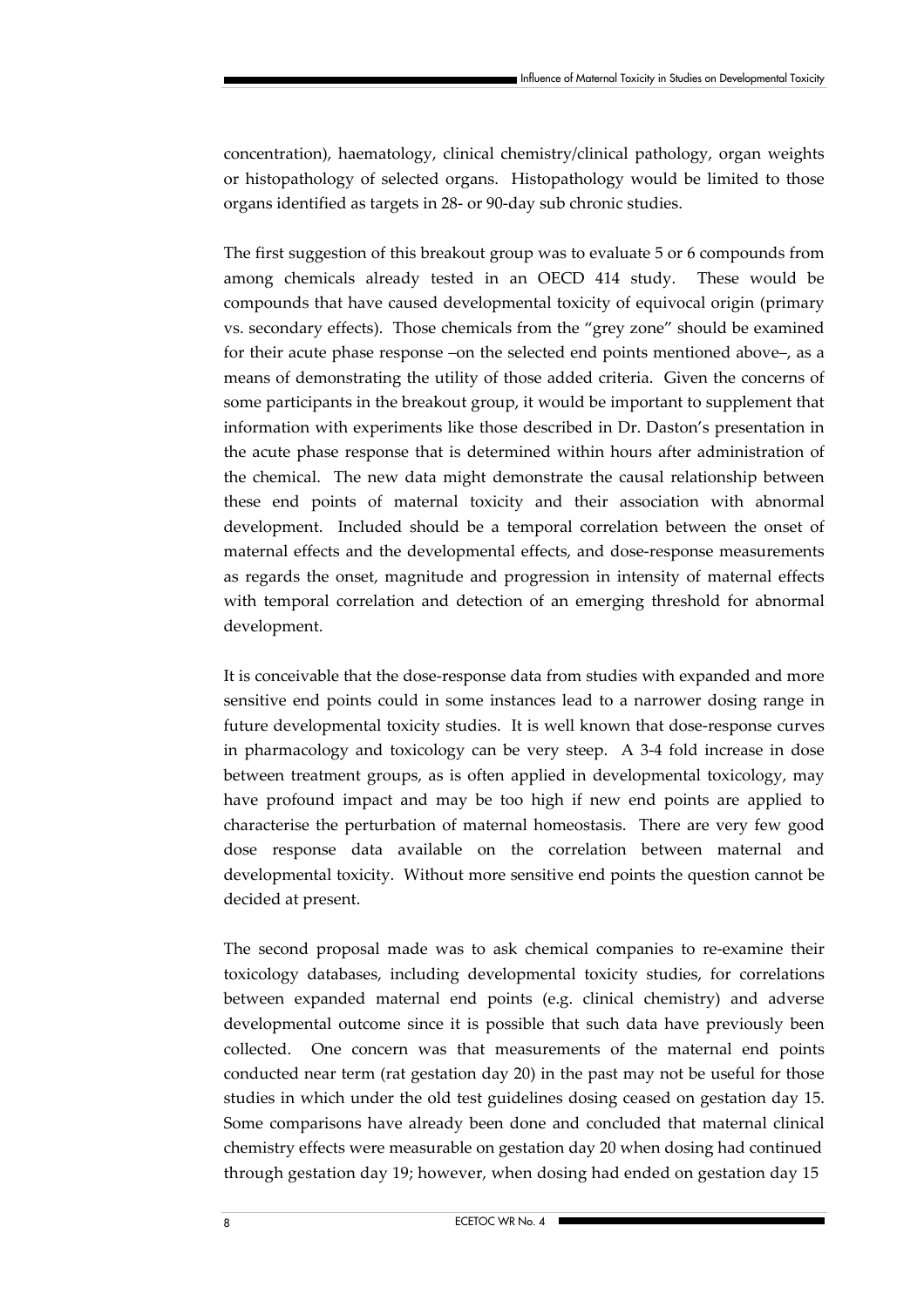those effects were not present. Therefore, only studies conducted with the new test guidelines may be meaningful for this retrospective analysis.

A third suggestion was to hold a second workshop to evaluate actual data sets in which expanded maternal end points had been collected. This proposal would seem reasonable if the first recommendation to evaluate 5 or 6 chemicals from the "grey zone" would be acted upon.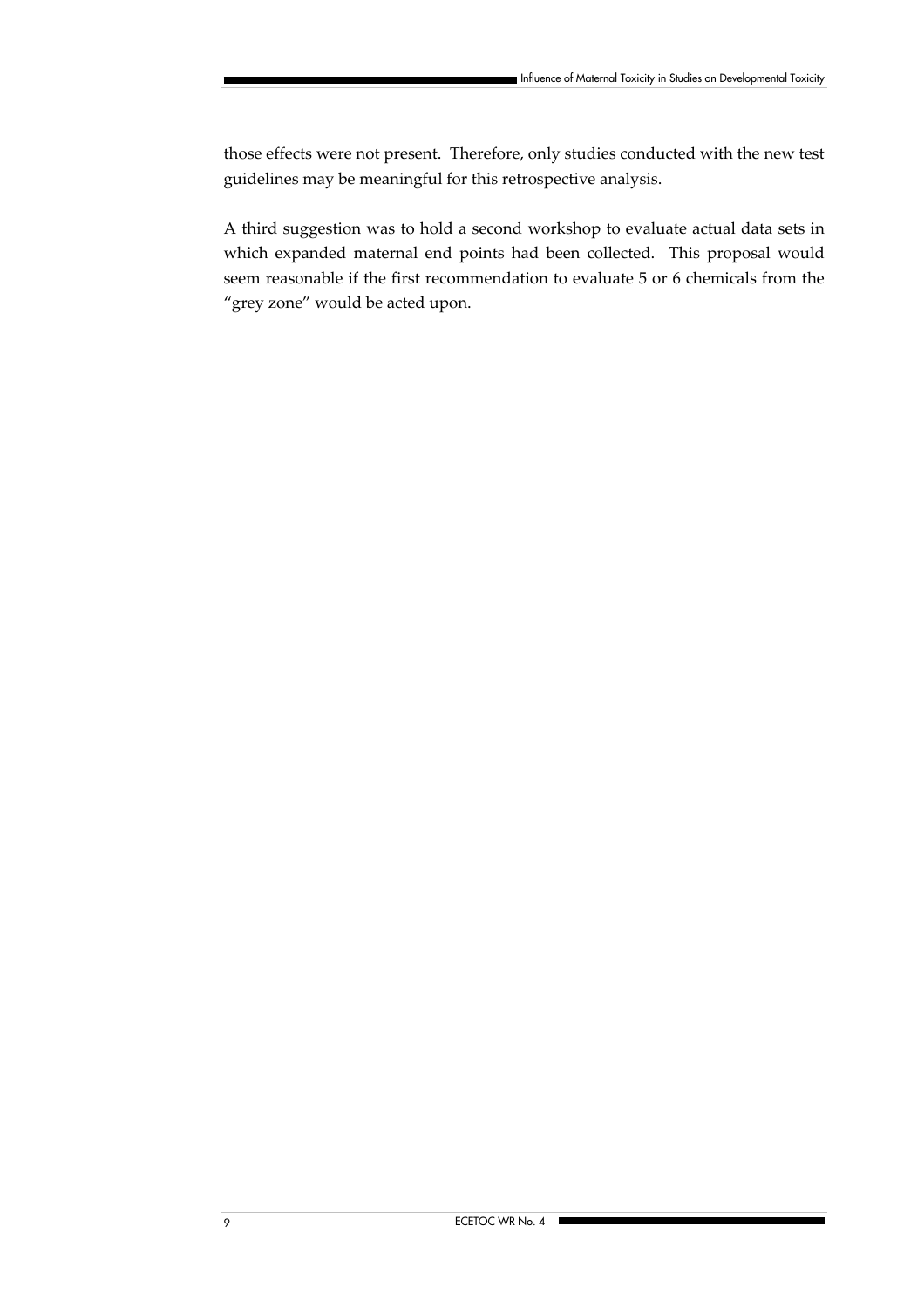### **3. KEY DISCUSSION POINTS ON PLENARY LECTURES AND BREAKOUT GROUPS**

### *3.1 What should be the appropriate definition of maternal toxicity?*

In the final part of the Workshop the discussion of that topic was resumed in plenary session. As a take-off point for the debate the proposed definition of maternal toxicity was:

"It involves disturbance of maternal homeostasis that may affect normal development of the embryo/foetus. The latter effect is secondary to maternal toxicity without direct effects on the embryo/foetus. "

At the end of the discussions, this definition, without more elaborate qualifications, was not satisfactory for all participants of the Workshop.

The tools to differentiate between primary and secondary effects include several general parameters that have been recorded all along in guideline-compliant studies, among them body weight gain, feed consumption and clinical observations for signs of toxicity.

Among specific parameters that should be considered were:

- 1. Chemical-specific mechanistic information from other studies.
- 2. Additional measurements to evaluate maternal homeostasis, such as blood gases, haematology and key enzymatic parameters (e.g. liver enzyme induction).

One argument made was that adverse effects on the embryo/foetus are the only relevant outcome. Under the present hazard-based regulatory system of classification it does not matter whether this is a primary or secondary effect or a combination of the two.

The test guidelines encourage use of high dose studies, which depending on the toxic properties of the specific chemical may cause clear signs of parental/maternal toxicity. Even some maternal deaths are an acceptable study outcome. Changes in maternal homeostasis could be detected before overt toxicity is observed if more sensitive end points would be applied. That would meet the criterion of raising doses to maternally toxic levels.

The extrapolation of animal developmental hazard evaluation data should be made in light of potential human exposures. Only risk-based decisions would be meaningful to protect people because that is the purpose of the entire testing program.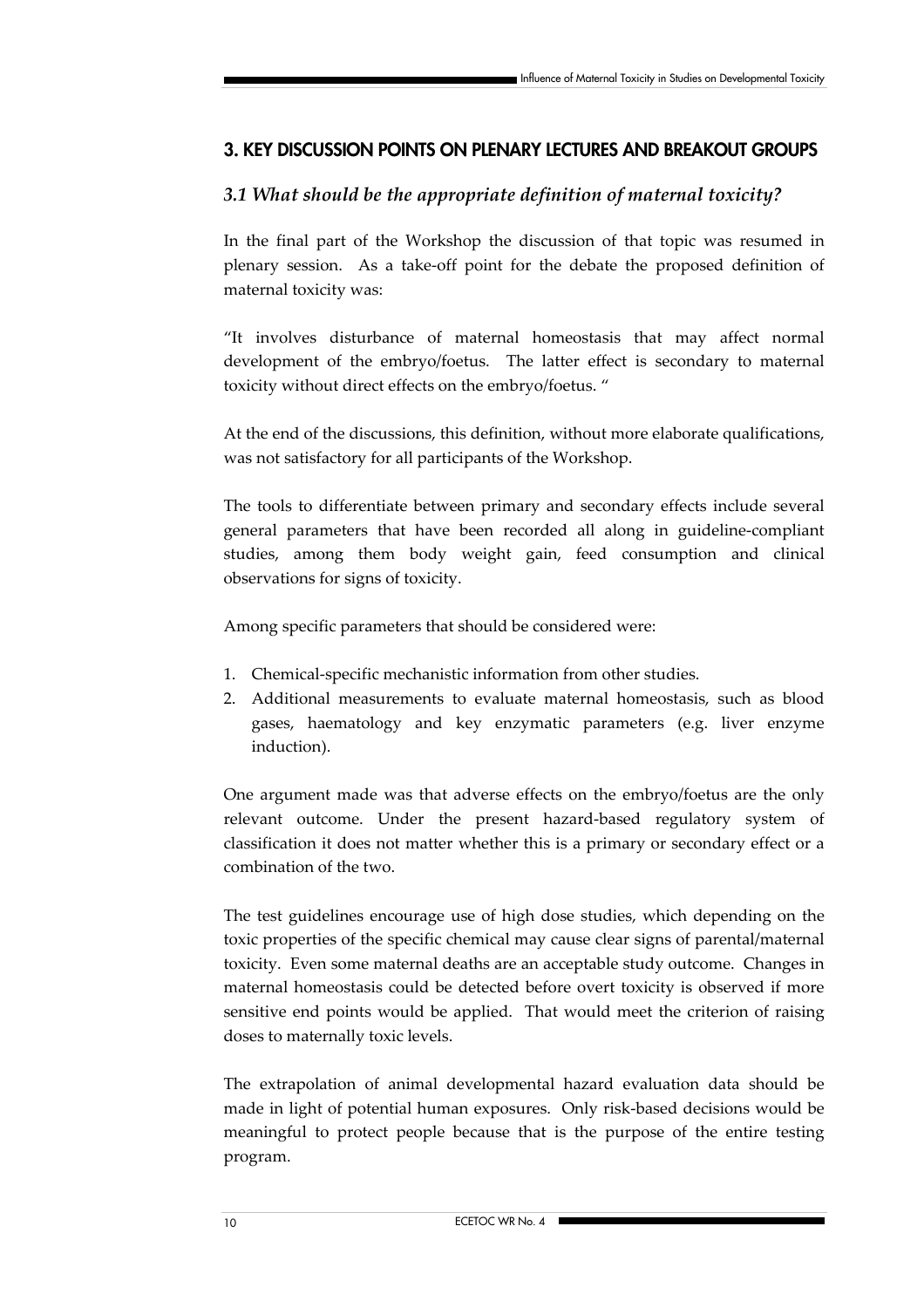### *3.2 Does pregnancy preclude the use of toxicity data from other studies?*

Decisions can only be made on a chemical-by-chemical basis and many other factors should be considered. Despite differences in route and mode of administration in 28 and 90-day studies and lack of information from pregnant females, the findings from 28- and 90-day studies may give important clues for consideration of potential target tissues.

The discussions also questioned the currently applied approach of EU regulatory agencies to classification of developmentally toxic chemicals based on hazard rather than on risk.

### *3.3 What is the impact of mode and route of chemical administration on the manifestations of maternal and developmental toxicity?*

The profound impact that mode and route of administration can have on toxicity was explicitly recognised. The route and mode of application chosen for animal hazard identification testing should mimic anticipated human exposure as closely as possible if the physical-chemical and toxicological properties of the chemical identified in preceding studies permit. Furthermore, mode of administration should be as comparable as possible with other studies.

There was a keen sense of awareness about the profound consequences of how a chemical enters into an intact mammalian organism on toxicokinetics and toxicodynamics – and the resulting biological consequences. Inappropriate means of administration of a chemical to pregnant test animals could lead to results with questionable relevance for the human population that is potentially at risk when exposed by an entirely different mode and route.

The historical database for developmental toxicity hazard evaluations of chemicals in laboratory animals is built on studies conducted mostly by daily oral bolus administrations (gavage) throughout a substantial part of pregnancy. Changes in the duration of chemical administration were introduced in 2001. In rats dosing was extended by 4 days from gestation days 6-15 to 6-19. Therefore, a majority of the studies on record were conducted with the old test guidelines. Gavage administration keeps the daily dose per unit body weight constant as pregnancy progresses into the stage of rat foetogenesis beyond gestation day 15. Only the uterine contents (i.e. foetuses) grow at a dramatic pace during the foetal phase of prenatal development. However, dosing continues based on the total body weight of the dams, including the gravid uterus.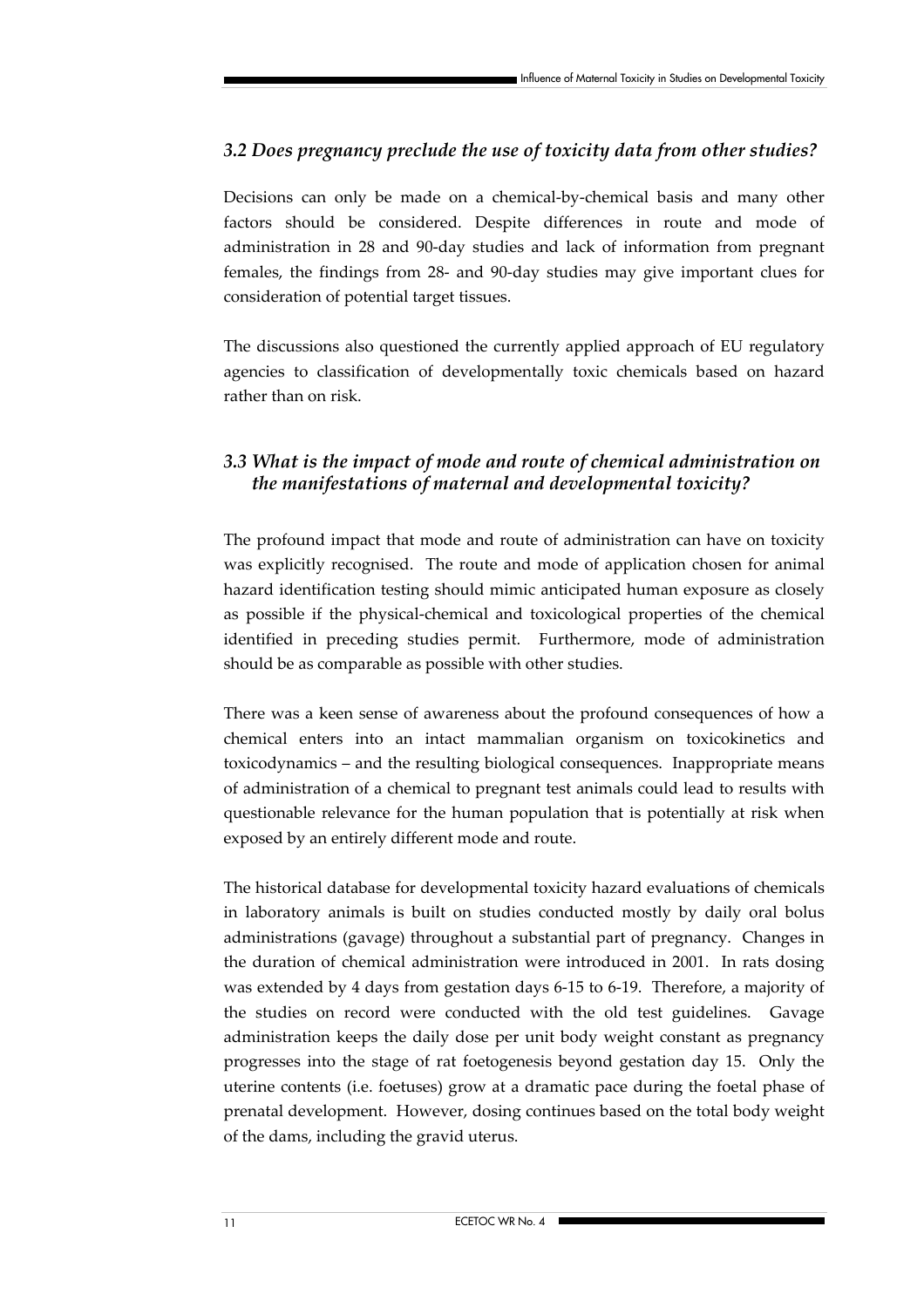The scientific rationale for gavage with its associated toxicokinetics and toxicodynamics is difficult to envision in the light of likely real world exposures of humans during normal handling and use of chemicals. Intake by a daily oral bolus, while still endorsed by the OECD 414 test guidelines, is not the anticipated mode of entry of chemicals into the human body. That mode of exposure in animal studies, therefore, appears to be of limited relevance to assess developmental toxicity potential in pregnant women who typically are exposed to much lower daily doses by more protracted means (food and drinking water).

The problems created by regulatory classification based on developmental toxicity hazard were brought up repeatedly during the Workshop. Regulatory agency representatives reminded all participants that the Workshop was to focus on chemically induced maternal toxicity and its relationship to developmental toxicity. Regardless, the discussion returned time and again to the problem of overestimating human developmental toxicity potential caused by animal testing hazard-based classification.

# *3.4 Do further end points improve differentiation between maternal toxicity and manifestations of developmental toxicity?*

Workshop participants solidly supported acceptance of a recommendation that expanded end point studies might be very useful although there was no unanimous (or close to unanimous) endorsement of that concept. Some attendees remained unconvinced that refinements in detection of the maternal toxic response would help resolving the classification issue since any adverse developmental outcome would still trigger classification as long as the system is hazard based.

There was broad support for the recommendation that a search of existing databases and design of study protocols to expand maternal end points concurrent with embryo/foetus end points to assess the developmental consequences could be a useful experimental approach. The exploratory data shown by Dr. Daston suggest that the biochemical factors determined in the acute phase of maternal response, soon after administration of a test chemical, were very informative about the developmental *sequelae*.

Workshop participants who are actively involved in animal studies and experimental work solidly supported the view that selection of 5 or 6 chemicals with equivocal OECD 414 test outcomes as to the origin of adverse developmental effects could become the first step leading to exploring more sensitive end points of maternal toxicity.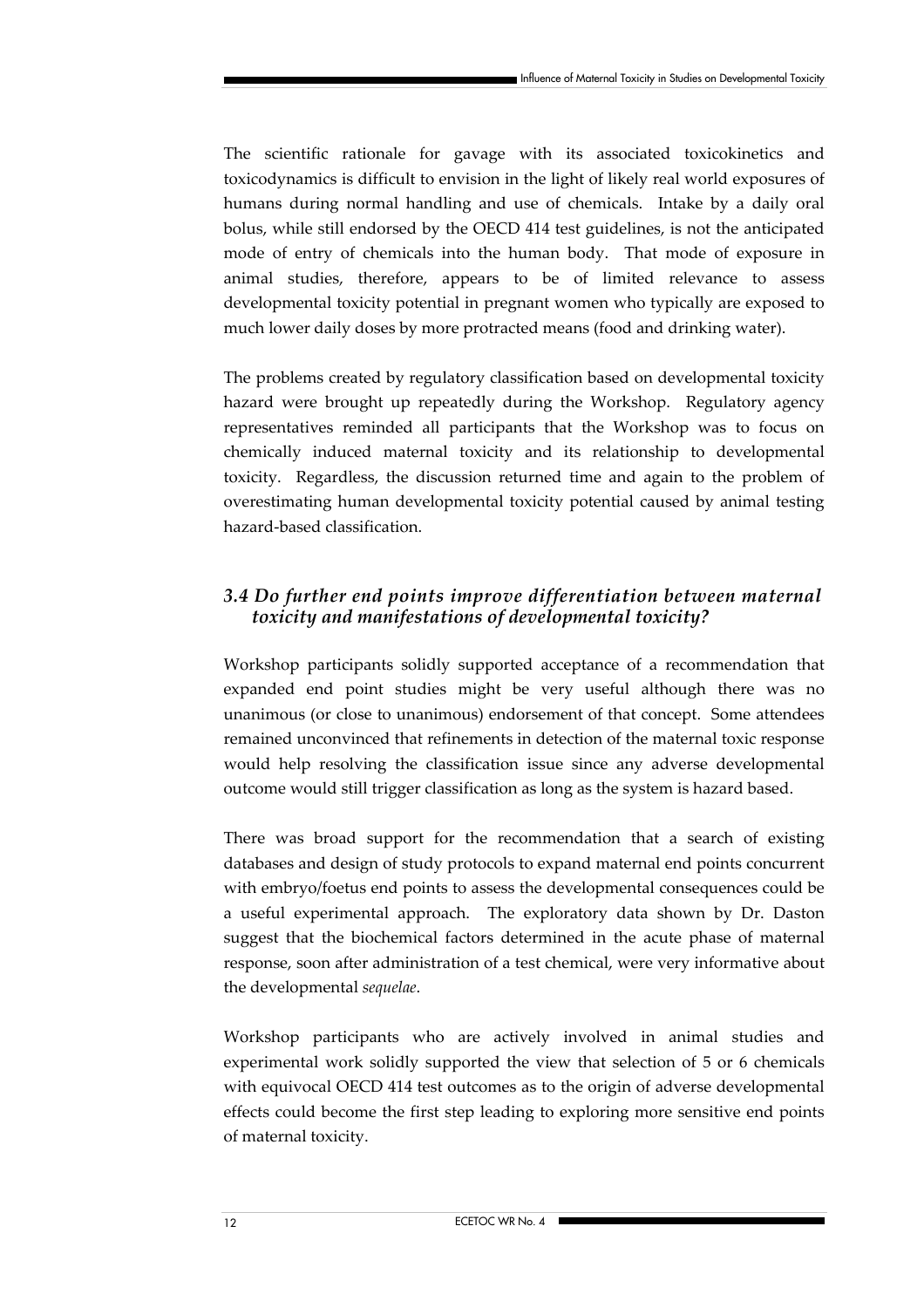However there was also reluctance to endorse examining expanded end points in order to refine the crude maternal toxicity criteria that have been applied in the past > 20 years in OECD 414 guideline compliant studies. The underlying premise is that the hazard-driven regulatory decision process towards classification and labelling will remain the operating foundation in the future. Even if a maternally mediated mode of action leading to concurrent developmental toxicity seems to occur, it is the developmental toxicity that determines classification. Thus, in the present regulatory framework human exposure conditions during normal handling and use are not given the relevance that they should be given for classification. However, there was curiosity as to how much expression of maternal toxicity might, for example, cause a 10% reduction in foetal body weights. Such information is unavailable at the present time. Systematic experiments have not been performed as to what level of maternal toxicity will produce defined changes in the embryo/foetus.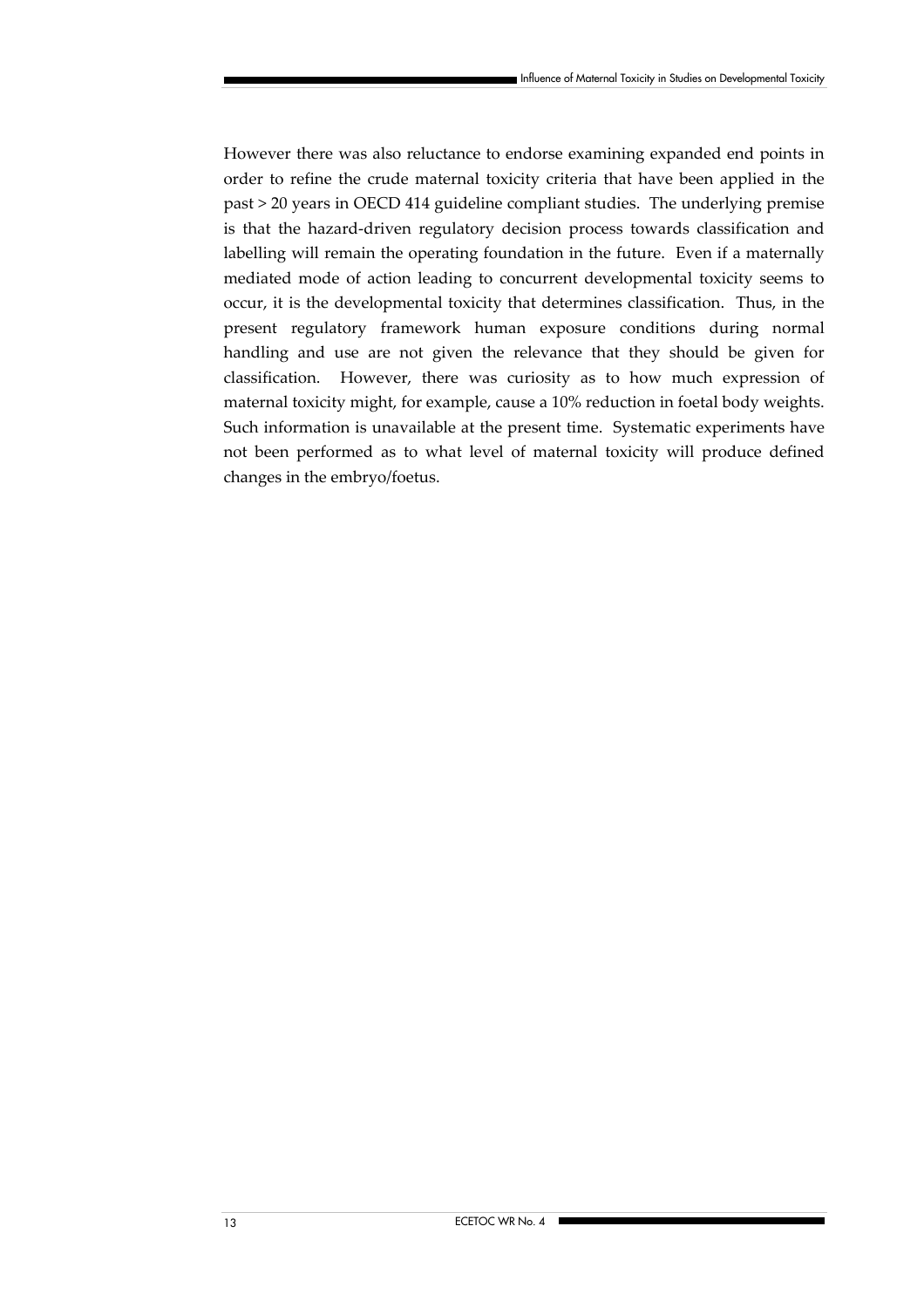# **4. CONCLUSIONS AND RECOMMENDATIONS**

- 4.1 The current regulatory classifications and their consequences for chemicals that have caused developmental toxicity in OECD 414 testing are causing concern. This is due to the lack of differentiation concerning the origin of adverse developmental effects caused through maternal toxicity (secondary effects) as opposed to those produced by direct events on the embryo/foetus (primary action). The recommendation by a majority of Workshop participants was to move to a process that considers anticipated human exposure during normal handling and use. This would introduce risk characterisation as an important component into the regulation of chemicals in commerce and trade, replacing the current hazard-identification based approach.
- 4.2 The relevance of route and mode of administration of test chemicals emerged as an important issue for classification of chemicals. Equally weighted were dose-response data as well as toxicokinetics and toxicodynamics, which were recognised as crucial criteria that should be considered in the study design.

The scientific evidence that the biological and toxicological effects differ profoundly depending on how the chemical enters into the body can no longer be ignored. Relevant in this context might be recent experimental comparisons in rats of gestational doses delivered by gavage vs. continuous exposure via dosed feed or drinking water. The data indicated that gavage might enhance maternal and perinatal toxicity in some studies ("Comparison of gestational dose [mg/kg] in gavage vs. continuous exposure studies in rats"; S. Parker et al, Abstract #197, Society of Toxicology 43rd Annual Meeting, 21-25 March 2004, Baltimore, MD, USA; Toxicol Sci Supplement). If gavage administration is being contemplated, then an adjustment of the daily dose is being proposed, based solely on the dams body weight proper under exclusion of the gravid uterus weight, during the last trimester of rat pregnancy to reduce confounding factors in study data interpretation.

The resulting recommendation was that dose-response as well as the rationale for choosing route and mode of administration in OECD 414 testing should be reconsidered when designing such studies.

4.3 The experimental exploration of expanded end points received endorsement from a majority of the participants. Existing databases from previously conducted studies should be scrutinised for toxicity information potentially relevant to the present broadened concerns. New data with refined end points to detect the onset of maternal toxicity might improve the interpretation of the results of such studies compared to the information collected under the present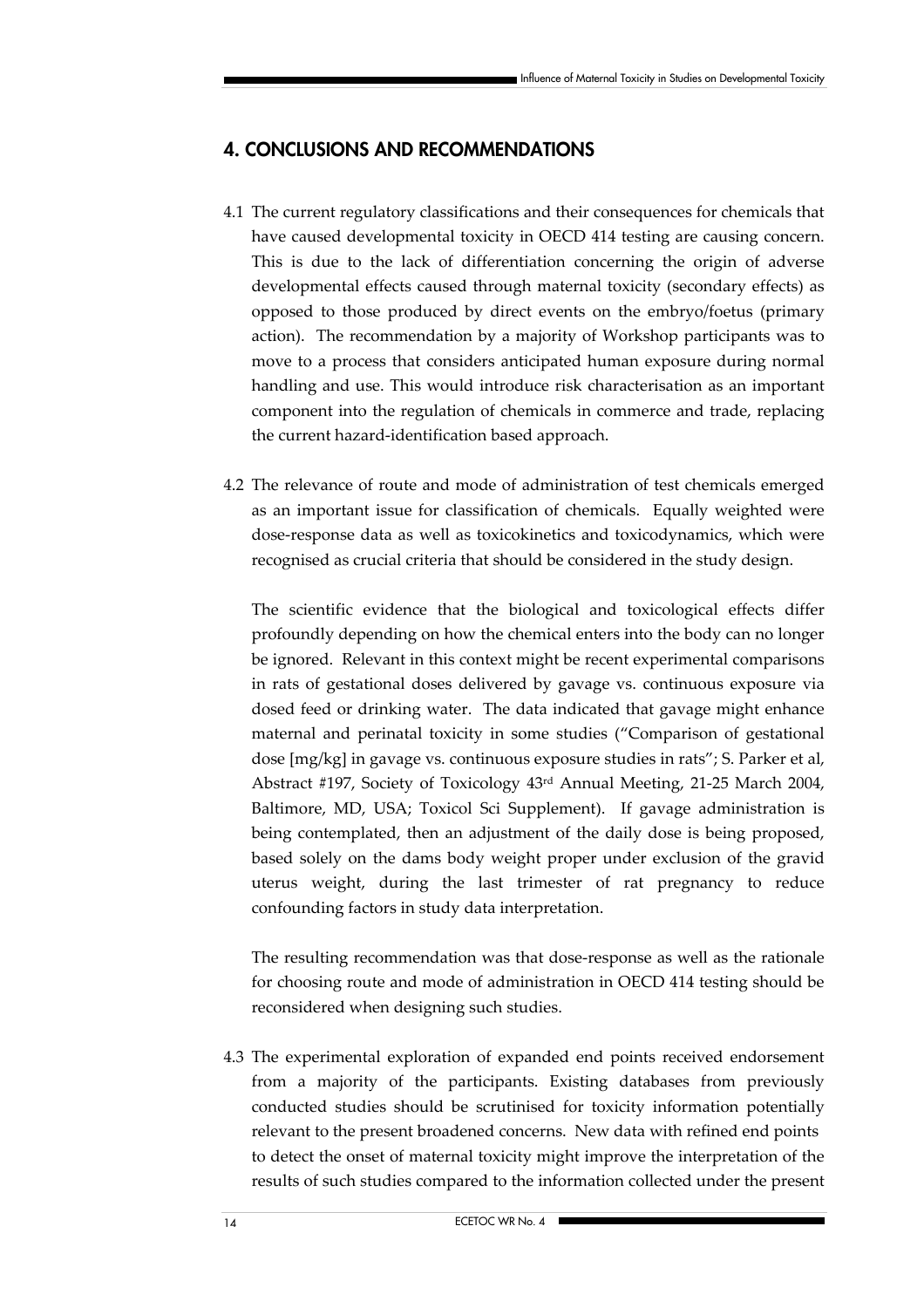OECD 414 test guidelines. An expanded database might provide a scientific basis for industry and regulators in decision-making leading to classification. However, complete consensus was not reached due to the reservations expressed by some of the Workshop participants. There remained doubts that such new data might be constructive as long as classification is a hazard-based process.

An experimental way forward to better define maternal and developmental toxicity in OECD 414 studies received broad support. New data with refined end points to detect the onset of maternal toxicity might improve the interpretation of the results of such studies and might provide a scientific basis for industry and regulators in decision-making leading to classification.

The recommendation was to evaluate 5 or 6 compounds from among chemicals with equivocal test outcome (primary vs. secondary effects on the embryo/foetus; the so-called "grey zone") for their effects on selected expanded maternal end points (acute phase response, haematology, clinical chemistry) as a means of demonstrating the utility of those added criteria.

4.4 Implementation of the recommendation in item 4.3 would require research funds to conduct the studies. The Long-range Research Initiative (LRI) as a continuation of this LRI–sponsored Workshop should deliberate the merits of such experiments.

The recommendation is, therefore, that Cefic/LRI should consider funding research to examine the added value of expanded end points in the characterisation of maternal toxicity.

4.5 Once the work proposed in item 4.4 is completed, another recommendation is that the overall outcome should be evaluated in a future LRI-funded workshop. The objective of that meeting would be to determine the research accomplishments.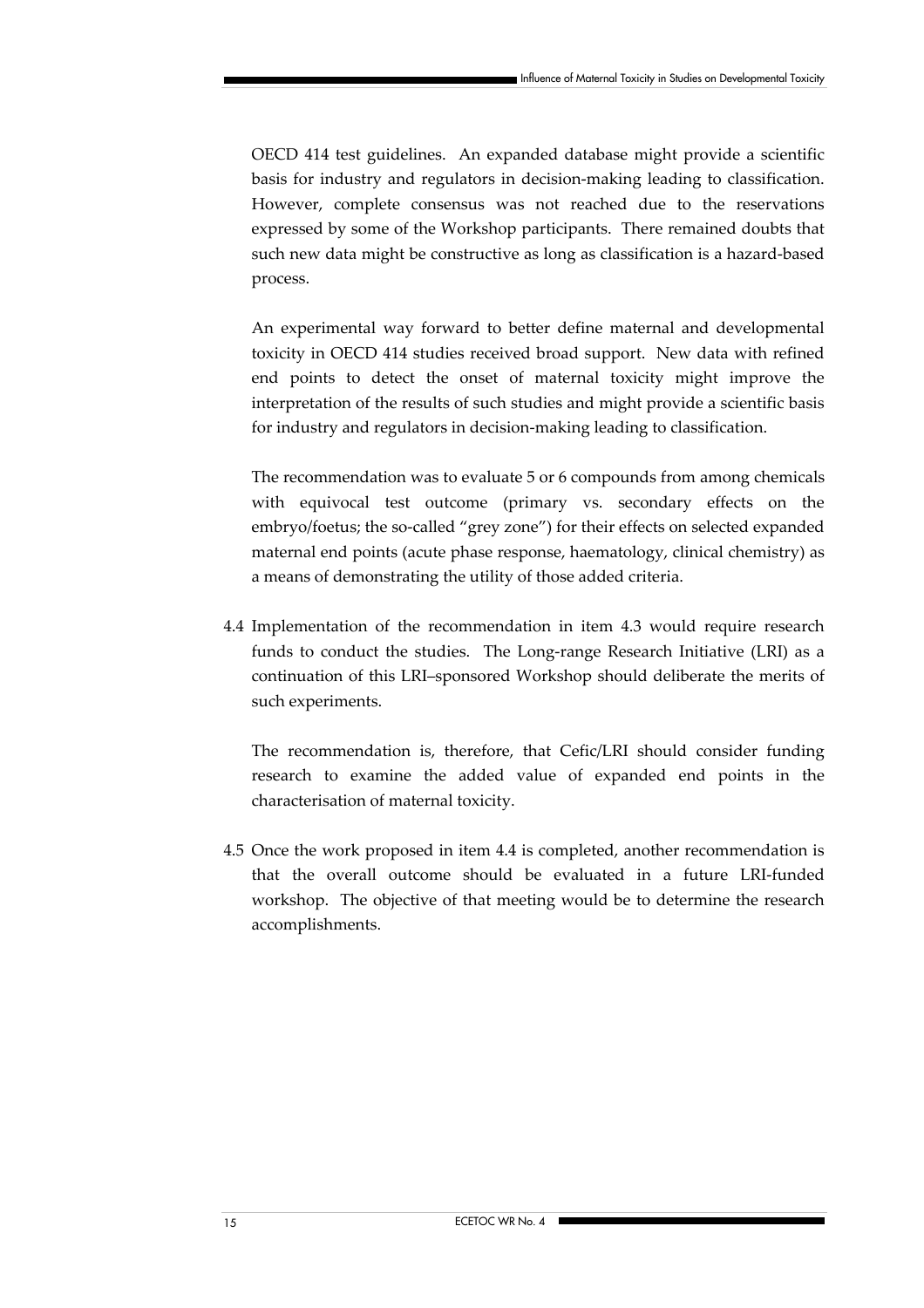# **APPENDIX 1: WORKSHOP PROGRAMME**

# *Tuesday 2 March 2004*

| 08.30-09.00 | Registration and coffee                                                                                                                                                                                                                                                                                                                                              |                      |  |
|-------------|----------------------------------------------------------------------------------------------------------------------------------------------------------------------------------------------------------------------------------------------------------------------------------------------------------------------------------------------------------------------|----------------------|--|
| 09.00-09.05 | Welcome                                                                                                                                                                                                                                                                                                                                                              | Dr. Mike Gribble     |  |
| 09.05-09.15 | Introduction                                                                                                                                                                                                                                                                                                                                                         | Prof. Geoff Randall  |  |
| 09.15-09.45 | <b>Background and Issues of Maternal Toxicity</b>                                                                                                                                                                                                                                                                                                                    | Dr. Frank Welsch     |  |
|             | Maternal Toxicity: Difficulties in Data<br><b>Interpretation of Developmental Toxicity Studies</b><br>and Their Impact on Classification and Labelling                                                                                                                                                                                                               | Prof. Frank Sullivan |  |
|             | Mode and Route of Administration and the<br><b>Consequences for Metabolism and Kinetics</b>                                                                                                                                                                                                                                                                          | Prof. Ralf Stahlmann |  |
|             | <b>Expanded Maternal Endpoints and Their Added</b><br>Value for Developmental Toxicity Study Interpretation                                                                                                                                                                                                                                                          | Dr. George Daston    |  |
| 11.15-11.30 | Coffee Break                                                                                                                                                                                                                                                                                                                                                         |                      |  |
| 11.30-12.30 | Plenary Discussion:<br>What should be the appropriate definition of maternal toxicity?                                                                                                                                                                                                                                                                               |                      |  |
| 12.30-13.30 | Lunch                                                                                                                                                                                                                                                                                                                                                                |                      |  |
| 13.30-15.00 | <b>Breakout Groups:</b><br>• Does pregnancy preclude the use of toxicity data from other studies?<br>• What is the impact of mode and route of chemical administration on<br>the manifestations of maternal and developmental toxicity?<br>• Do further endpoints improve differentiation between maternal<br>toxicity and manifestations on developmental toxicity? |                      |  |
|             | Coffee Break                                                                                                                                                                                                                                                                                                                                                         |                      |  |
| 15.30-16.30 | <b>Report and Conclusions from Breakout Groups</b>                                                                                                                                                                                                                                                                                                                   |                      |  |
| 16.30-17.00 | <b>General Conclusions and Potential Research Directions</b>                                                                                                                                                                                                                                                                                                         |                      |  |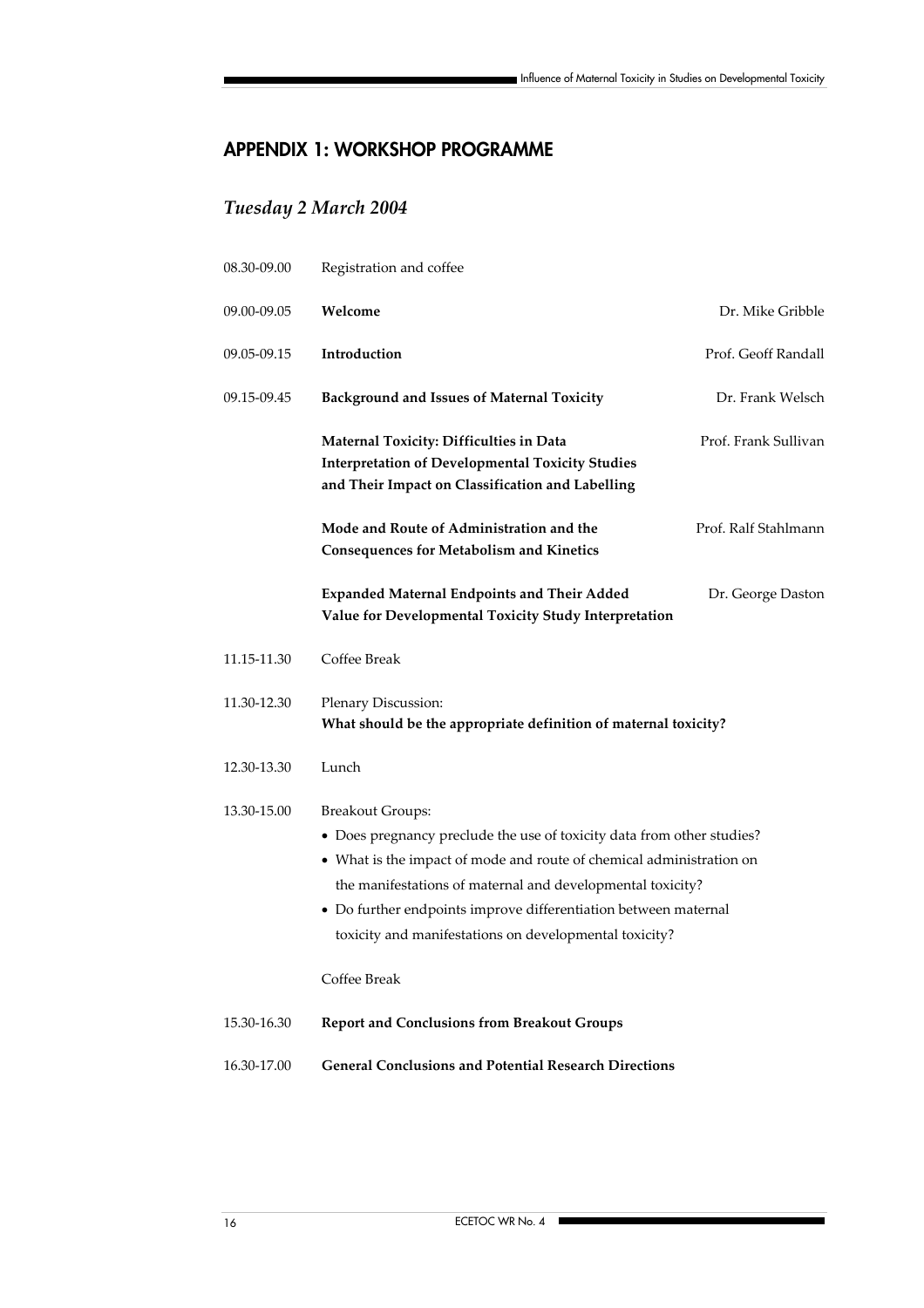### **APPENDIX 2: PRESENTATION ABSTRACTS**

### *Background and Issues of Maternal Toxicity*

**Frank Welsch Orbitox International Toxicology Consultants Santa Fe, New Mexico 87508, USA** 

Developmental toxicity hazard assessments for chemicals to enter commerce and trade in the EU are presently being conducted and quality assured by regulatory agency test guidelines (e.g., OECD 414). Those guidelines were last updated and revised in 2001. An unsettled issue remains the adequate distinction between maternal toxicity caused by high doses of the test chemical, given as stipulated in the test guidelines, and concurrent developmental toxicity. The test guideline criteria defining maternal toxicity remain much cruder than those applied to prenatal development. The OECD 414 guidelines stipulate exposure of pregnant animals to high doses, and maternal toxicity is commonly elicited as a side effect. Concurrently there occur manifestations of developmental toxicity when near term foetuses are examined. The interpretation of the cause of such adverse effects on prenatal development has profound consequences for classification and labelling in commerce and trade. It is known that at times the disruption of maternal homeostasis and well being by chemically induced toxicity may secondarily affect the normal development of the embryo/foetus. However, the prenatally elicited toxicity may also be directly related to administration of the test chemical. The distinction is sometimes equivocal and causes conflicts between scientists who conduct the studies and those in regulatory agencies who are charged with protecting human health and the environment. There are noticeable shortcomings in the presently recorded end points that define maternal toxicity compared to those applied to delineate effects on the products of conception. Exploratory studies are on record that provide additional information to enhance the information provided by more typical end points of maternal toxicity. Such additional data may add sensitivity to detecting the onset of maternal toxicity. Those preliminary results may provide more precise discriminations between chemically induced maternal toxicity causing developmental toxicity indirectly and adverse effects elicited by direct action of the test substance on the embryo/foetus. The introductory presentation to this ECETOC workshop builds on the previously distributed background paper and will set the stage for discussions to review the present state of affairs. The information may lead to research recommendations that may allow less equivocal cause-and-effect associations. A need for additional data may evolve from the workshop presentations and the break-out group as well as joint discussions. Priority recommendations for the most promising research leads might emerge.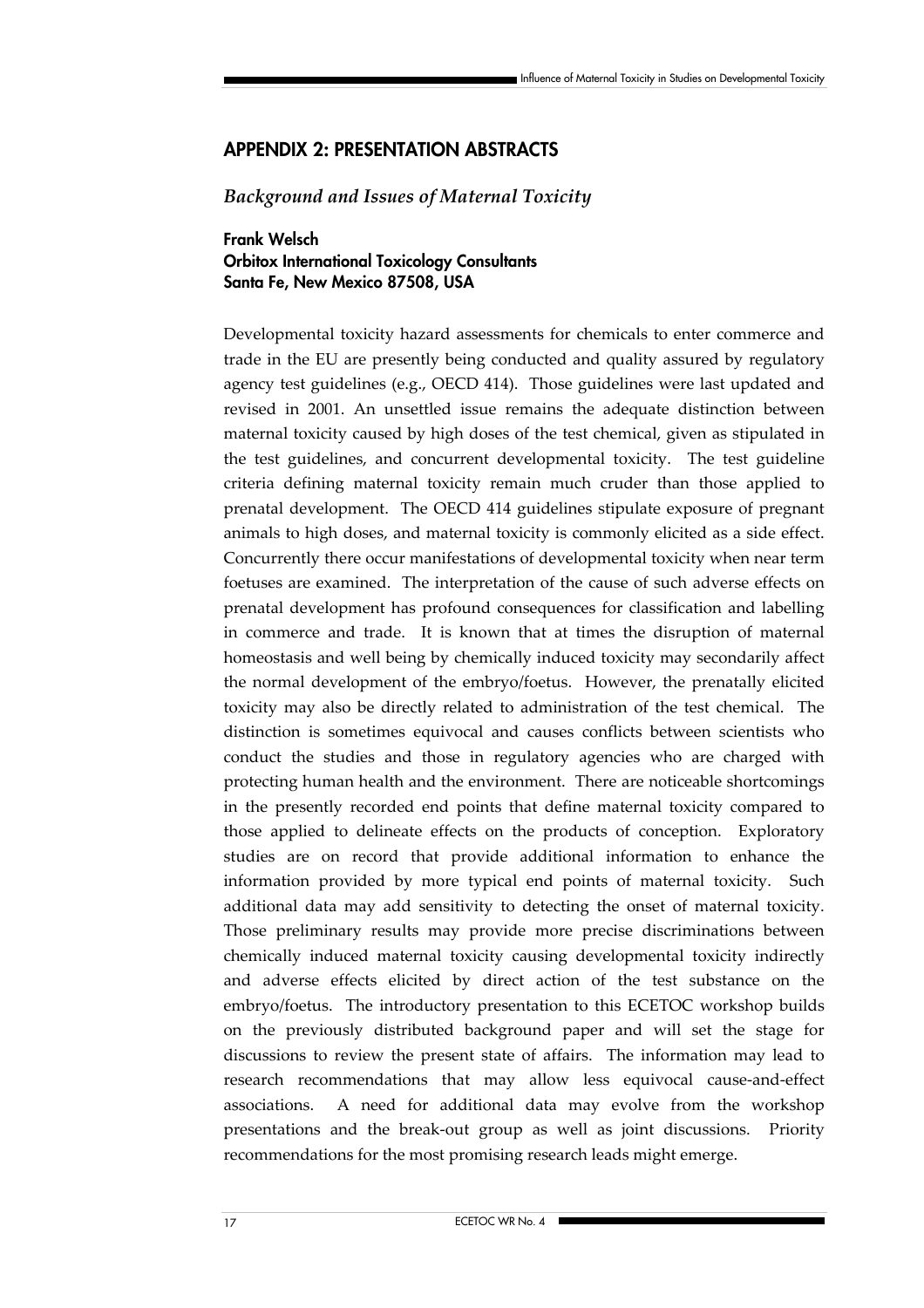### *Maternal Toxicity: Difficulties in Data Interpretation of Developmental Toxicity Studies and their Impact on Classification and Labelling*

**Frank M Sullivan Consultant Brighton, BN1 6RE, UK** 

Classification of chemicals for toxicity to reproduction was introduced in the Dangerous Substances Directive 69/549/EEC in 1992. To indicate the type of chemical which should be classified the following words were used: "Classification of chemicals as toxic to reproduction is intended to be used for chemicals which have an intrinsic or specific property to produce such toxic effects. Chemicals should not be classified as toxic to reproduction where such effects are solely produced as a non-specific secondary consequence of other toxic effects. Chemicals of most concern are those which are toxic to reproduction at exposure levels which do not produce other signs of toxicity." In the past ten years since the introduction of this classification system two rather polarised views have been taken of this wording. The Classification Working Group (CMR WG) of the Commission have tended to focus on the words 'intrinsic property' and since the system is hazard based rather than risk based, have interpreted the Directive as meaning that if any dose of a chemical by any route shows reproductive toxicity, then it should be classified. The Industry scientists have focussed on the words 'exposure levels which do not produce other signs of toxicity.' Because of the serious consequences of classification on subsequent use of chemicals, this polarisation of focus has led to repeated arguments and discussions and recently even to threats of legal action.

In this presentation the initial intentions of the classification system will be discussed, along with some factors leading to the present disputes, and some remedies proposed.

Analysis of studies on reproductive toxicity both for effects on fertility and on development is complex. Primarily, reproductive toxicity follows the same rules as other types of toxicity and is subject to the same general principles as laid down by Paracelsus in the 16<sup>th</sup> Century 'All substances are poisons; there is none which is not a poison. The right dose differentiates a poison from a remedy.' In addition however, some substances have the potential to selectively affect the developing embryo to cause malformations at dose levels below those causing any other adverse effects. Special efforts should be made to identify such substances and to limit exposures of pregnant women, without at the same time classifying a large number of other chemicals, with serious economic consequences, and no benefits to public heath.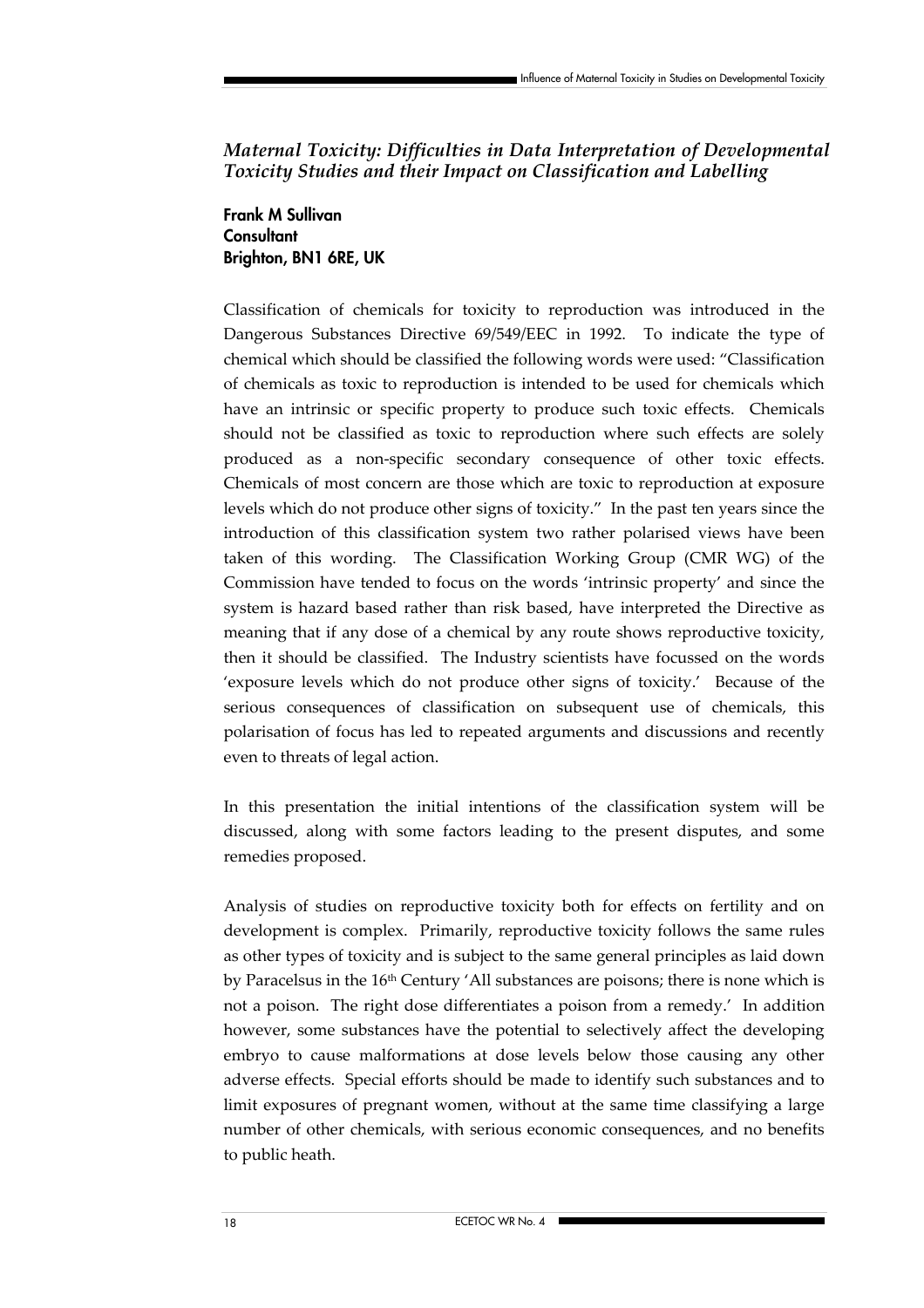Both Industry and Regulators have tried to adopt a simple single step approach to classification for reproductive toxicity by looking at a single (or several similar) studies and making a decision based on the results. For many of the chemicals now classified the Regulators have said there is clearly evidence of reproductive toxicity therefore it should be classified, and the Industry has responded by saying there is maternal toxicity therefore it should not be classified. This has lead in the past few months to the EU CMR WG asking for a set of rules that can be applied to decision-making on whether the effects are secondary to maternal toxicity or not. In this presentation I will show why this is an impossible request and adoption of a two-step approach is necessary. The first step is a hazard assessment (identification and characterisation), and the second step is a mechanistic analysis to identify whether the observed effects would be likely to occur in humans, at exposure levels of interest.

The conduct of developmental toxicity tests used by the chemical industry will be briefly discussed along with the relevance of these with respect to classification. Different aspects of the relationship between maternal toxicity and developmental toxicity will be discussed. On the basis of mechanistic studies, chemicals can be subdivided into various subgroups: One in which the developmental toxicity is not related to maternal toxicity and the chemical should be classified; two classes where the effects are related to maternal toxicity but should not lead to classification; where the effects are seen in the presence of maternal toxicity but cannot be shown to interdependent. In the latter group, the importance of other factors will be discussed which indicate whether classification is justified or not.

The relevance of the route of administration and normal handling and use in making the decision will be discussed.

The Conclusion of the presentation will be that, considering the objectives of the classification proposals in the Dangerous Substances Directive, a weight of evidence approach is necessary. Decisions based primarily on either 'any dose by any route' or 'only in the absence of maternal toxicity' are inadequate. The mechanism of action, dose, route, class of effect as major or minor, dose-response relationships, presence of a threshold, normal handling and use, consideration of potency cut-offs have to be taken into account. All have to be considered against a background understanding of the consequences of classification.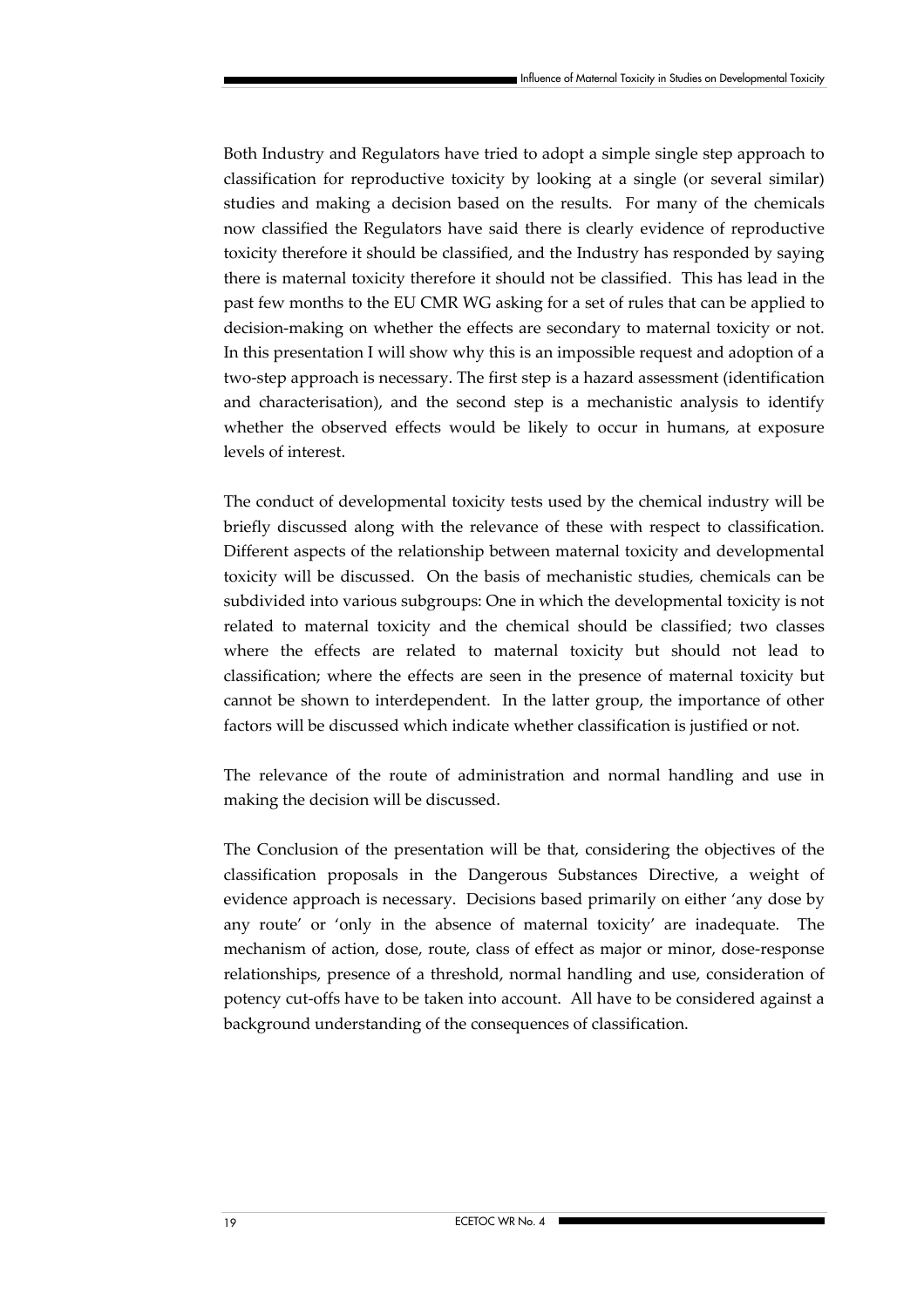*Mode and Route of Administration and the Consequences for Metabolism and Kinetics* 

### **Ralf Stahlmann Charité - Universitätsmedizin Berlin, Germany Institute of Clinical Pharmacology and Toxicology, Department of Toxicology**

Most drugs as well as other xenobiotics are given orally when tested for their toxicity. The main reason for this approach lies in the fact that human exposure besides inhalation and perhaps dermal exposure - occurs mainly via the oral route. However, the kinetics of a chemical after its oral ingestion is influenced in many ways, which can lead to major differences in the exposure of an adult or developing organism when compared to the relevant human exposure. It is well known that high oral doses, as often applied during toxicity studies, are only incompletely absorbed from the gastrointestinal tract of small laboratory animals and that the systemic exposure is far lower than expected. In such cases the comparison of the doses applied in animals and man will lead to an underestimation of possible risks.

An interesting situation exists with the quinolone moxifloxacin, which shall be mentioned as an example for such a situation. Orally applied doses of moxifloxacin during a teratogenicity test were two orders of magnitude higher than those recommended for therapy (500 mg/kg vs. 5 mg/kg). Nevertheless, the systemic exposure in pregnant rats was considerably lower than the average human exposure (only approx. 25 % based on AUC-values). Interestingly, maternal toxicity was reported to occur under these conditions, which limit the possibility to test the compound at multiple dosing regimens. As a general rule, the following aspects must always be taken into careful consideration when data from a study on the developmental toxicity of a chemical are evaluated: maternal adsorption, distribution, protein binding in plasma and tissue, elimination via the kidney, liver or other routes, first pass effect, placental transfer, distribution and metabolism within the embryonic/foetal compartment and - possibly - aspects of lactational transfer and kinetics of the compound in offspring.

Many pharmacokinetic studies show that the kinetics and in particular the metabolism of a compound can be sex dependent and that it differs in pregnancy in comparison to the non-pregnant status as well as in the newborn of juvenile organism in comparison to an adult. Despite the same route of exposure ("orally"), major differences can be found among some compounds if the kinetics of high, toxicologically relevant doses (bolus) are compared with the kinetics of human exposure, which often occurs more protracted. The main determinant of the toxicity of a chemical may be the peak concentration  $(C_{\text{max}})$ , but also the AUC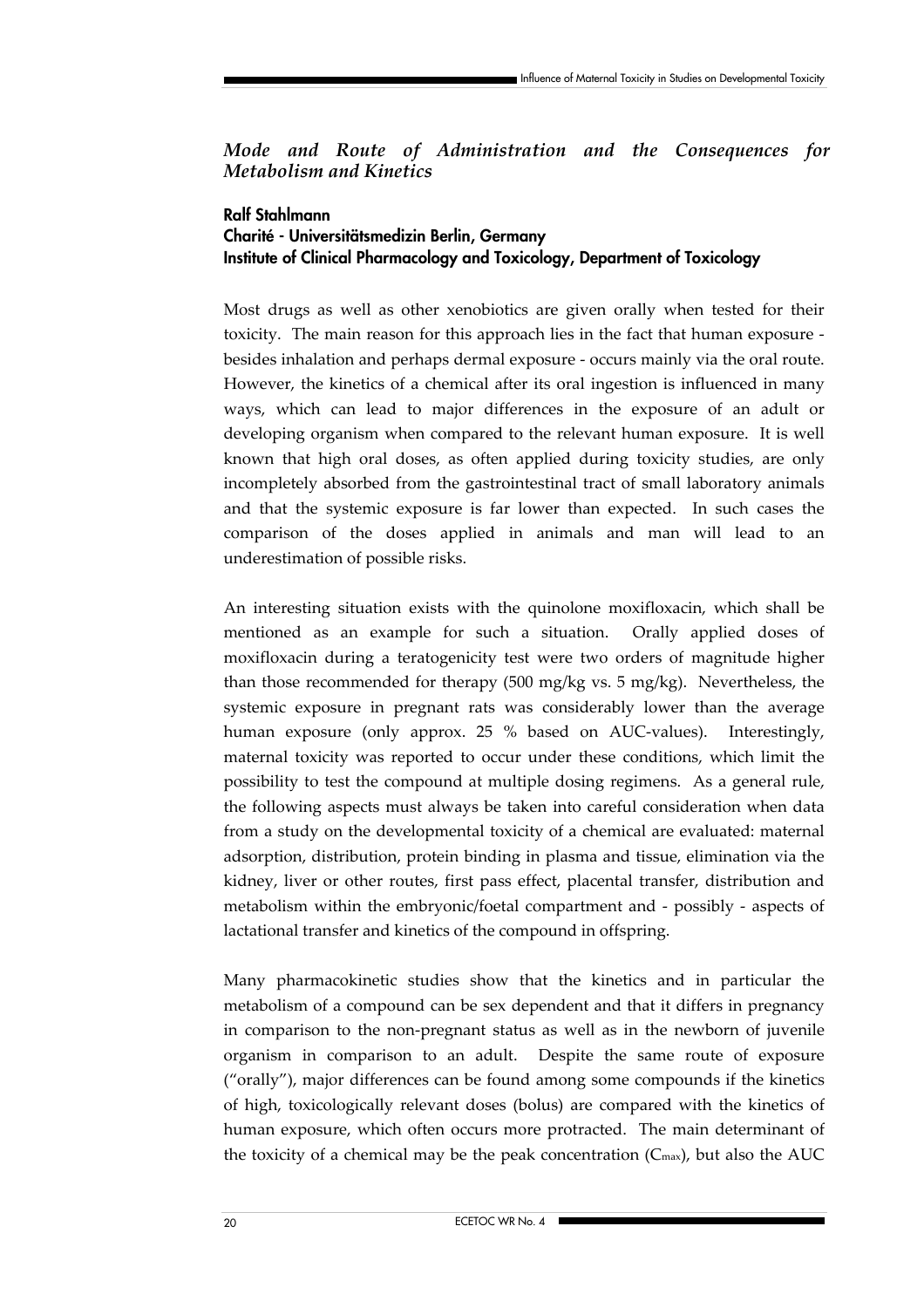values or the length of time above a certain threshold concentration can be crucial for toxic effects to occur.

Despite the fact that these relationships are known in principle, they are usually unclear for a chemical when the toxicity test is performed. Major efforts should be made to provide detailed pharmacokinetic data of the compounds tested for developmental toxicity in animal as well as in humans and to select a route and mode of administration which mimics the human exposure most closely to provide a basis for a rational comparison between species.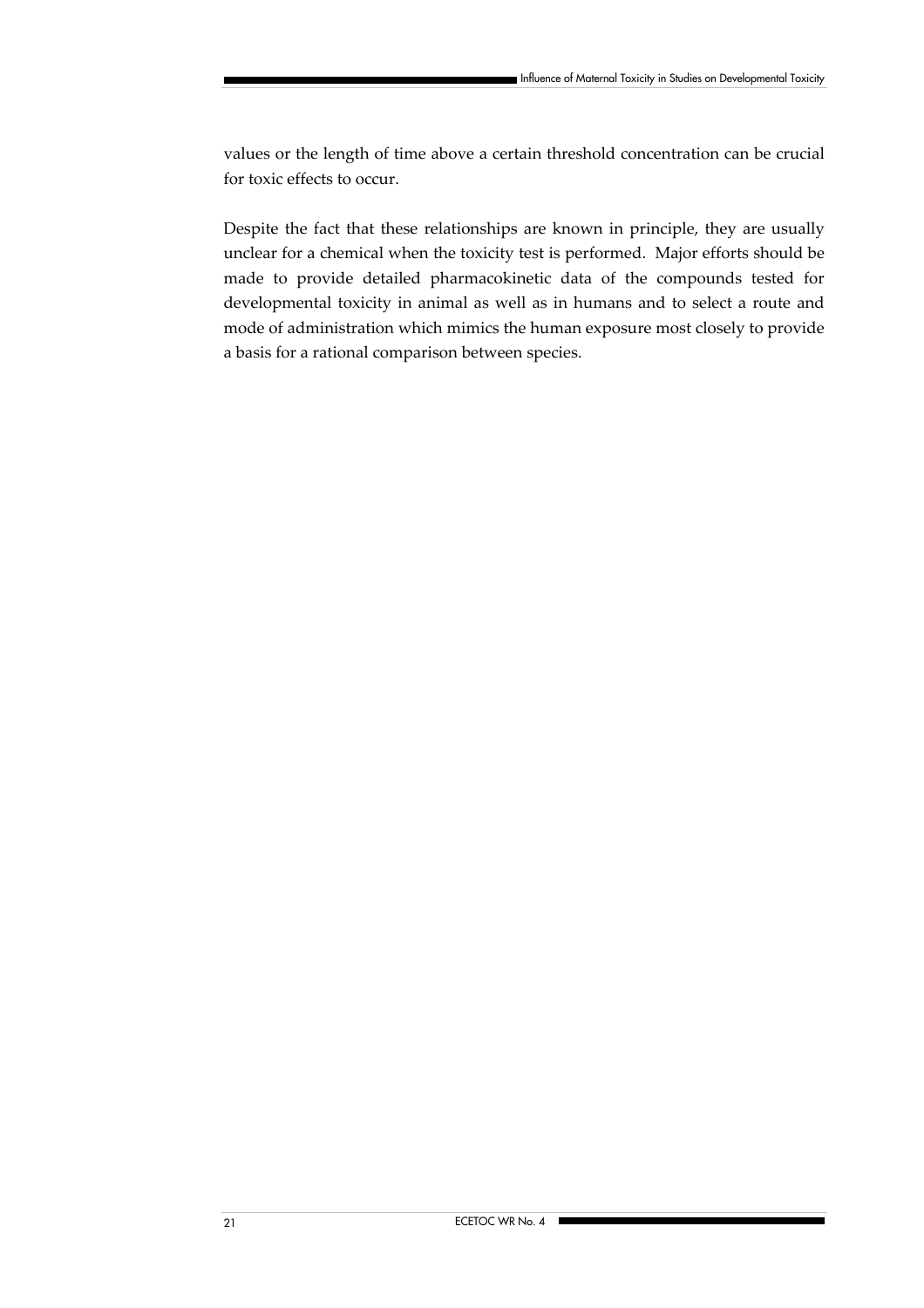### *Expanded Maternal Endpoints and their Added Value for Developmental Toxicity Study Interpretation*

**George P. Daston Miami Valley Laboratories The Procter & Gamble Company Cincinnati, OH 45253 USA** 

It is often suspected that developmental toxicity observed only in conjunction with maternal toxicity is attributable to some aspect of the maternal response; however, the maternal data from standard developmental toxicity study designs is insufficient to fully support such a conclusion. As a consequence, the more conservative assumption – that the developmental effects are the direct result of the tested chemical – is often taken to be true. As the field of developmental toxicology has progressed, we have discovered a number of potential mechanisms for maternally-mediated developmental toxicity. It is technically feasible to include markers for some of the more common mechanisms into standard protocols as a means of resolving whether the observed developmental effects are secondary to maternal toxicity.

A number of maternally-mediated mechanisms that have adverse developmental consequences have been described in the literature. Two of the more common are 1) effects leading to embryonic hypoxia, including decreased uterine blood flow, anaemia, or interference with the oxygen carrying capacity of blood; and 2) effects leading to embryonic zinc deficiency as part of a systemic acute phase response. Examples of agents that induce developmental toxicity by interfering with the mother's ability to deliver oxygen to the conceptus are 1) vasopressin or epinephrine, which restrict uterine blood flow; 2) the non-steroidal antiinflammatory drug diflunisal, which produces haemolytic anaemia in rabbits but not other species; and 3) carbon monoxide, which forms carboxyhaemoglobin and thereby reduces the amount of oxygen that can be carried by the blood. The acute phase reaction is a generalized response to tissue injury or significant inflammation at any site in the body. It is mediated via the release of inflammatory mediators and involves numerous changes in plasma protein profiles as well as the induction of metallothionein (MT), a zinc-binding protein, in the liver. The MT induction is robust and can be sufficiently great in magnitude to evoke a systemic redistribution of zinc, temporarily decreasing the concentration of zinc in the circulation. In the pregnant animal this leaves the embryo transiently zinc deficient, a condition that is developmentally adverse. We have shown that the decreased availability of zinc to the conceptus causes abnormal development, and that a large number of diverse chemicals exert their developmental effects via this maternally-mediated mechanism.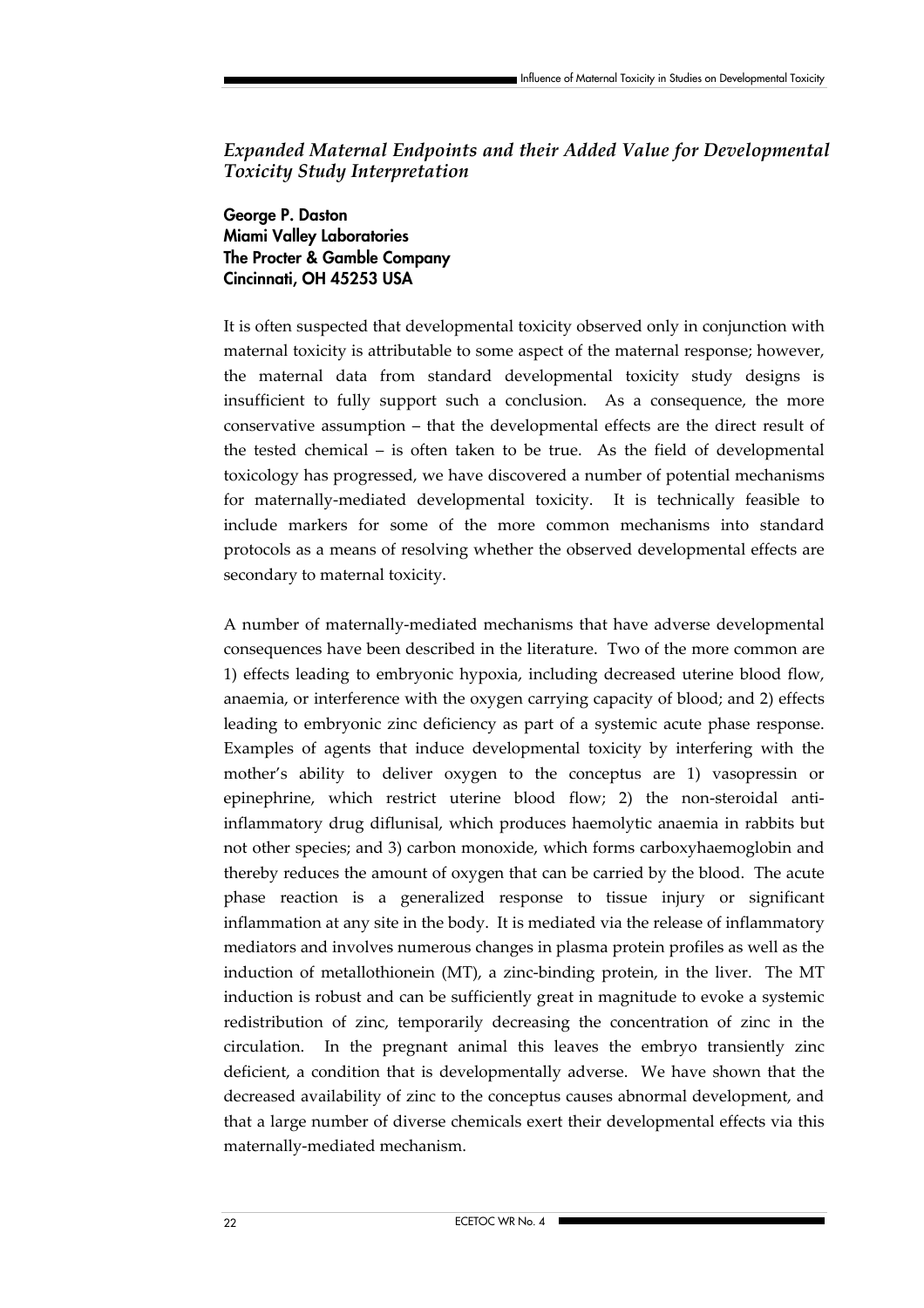There are a number of clinical biomarkers of the acute phase response that could be measured as part of a developmental toxicity protocol, such as circulating levels of specific inflammatory mediators, or more simply, serum zinc concentration. It is also relatively straightforward to evaluate hypoxia by measuring oxygen tension in blood and to do standard clinical haematology to detect anaemic conditions. These could be used as routine biomarkers of maternal toxicity in standard study designs, or in range-finding studies as indicators of having reached a maximum tolerable dose. In summary, we have sufficient research to make changes in study designs that will help solve the problems in interpretation posed by maternal toxicity.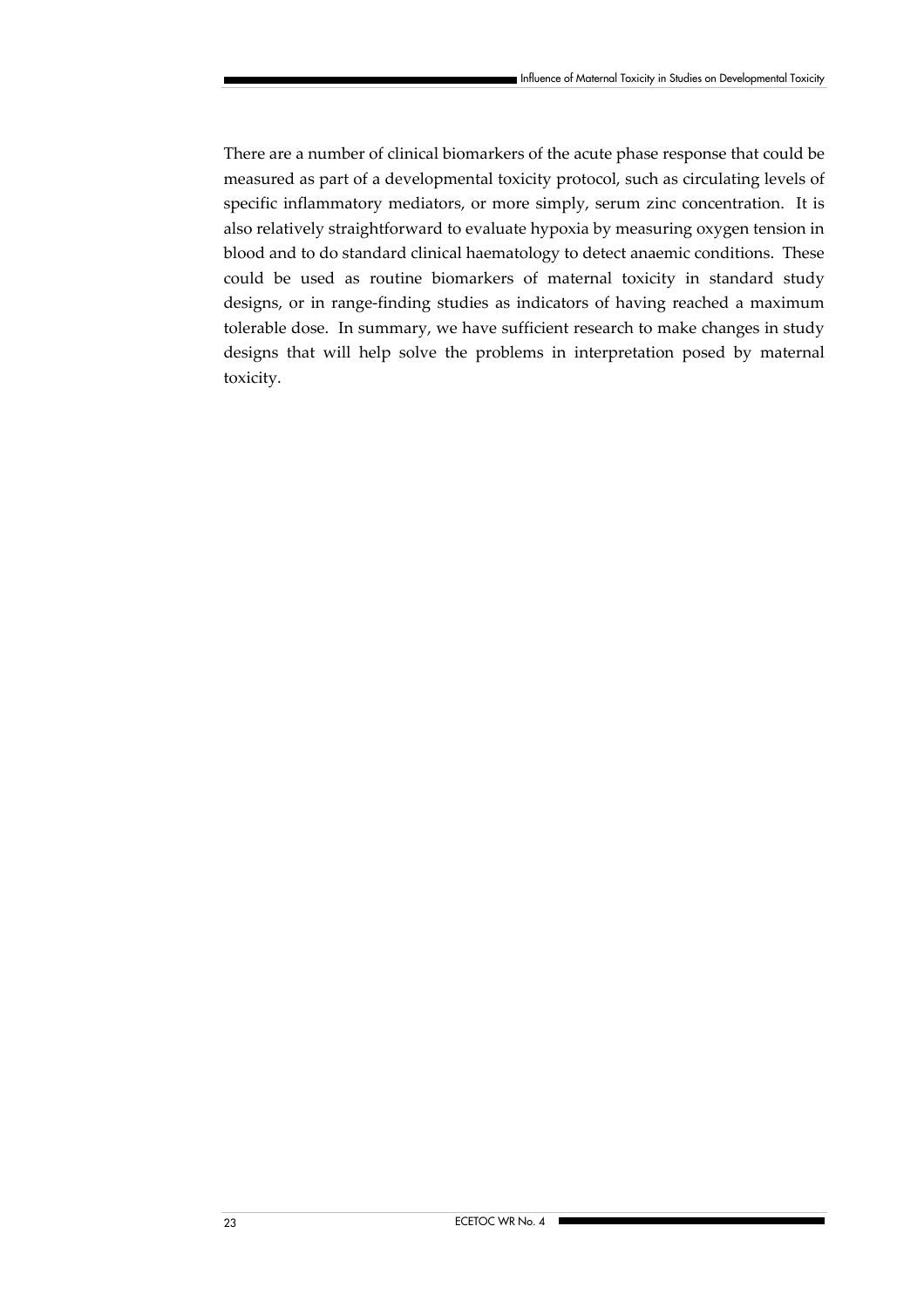# **APPENDIX 3: BACKGROUND PAPER ON THE STATE OF THE SCIENCE**

# *Prepared for the ECETOC Workshop on 2 March 2004, Berlin*

**Maternal Toxicity and its Potential Association with Adverse Developmental Effects in Prenatal Toxicity Studies**

> Prepared by Frank Welsch, D.V.M., Ph.D., D.A.B.T. Orbitox International Toxicology Consultants

> > *ECETOC Team Members:*

*Professor Dr. Helmut Greim, Dr. Jürgen Hellwig, Dr. Christa Hennes, Dr. Beate Holzum, Dr. Hans-Jürgen Wiegand, Dr. David Owen, Professor Dr. Gerhard Winneke*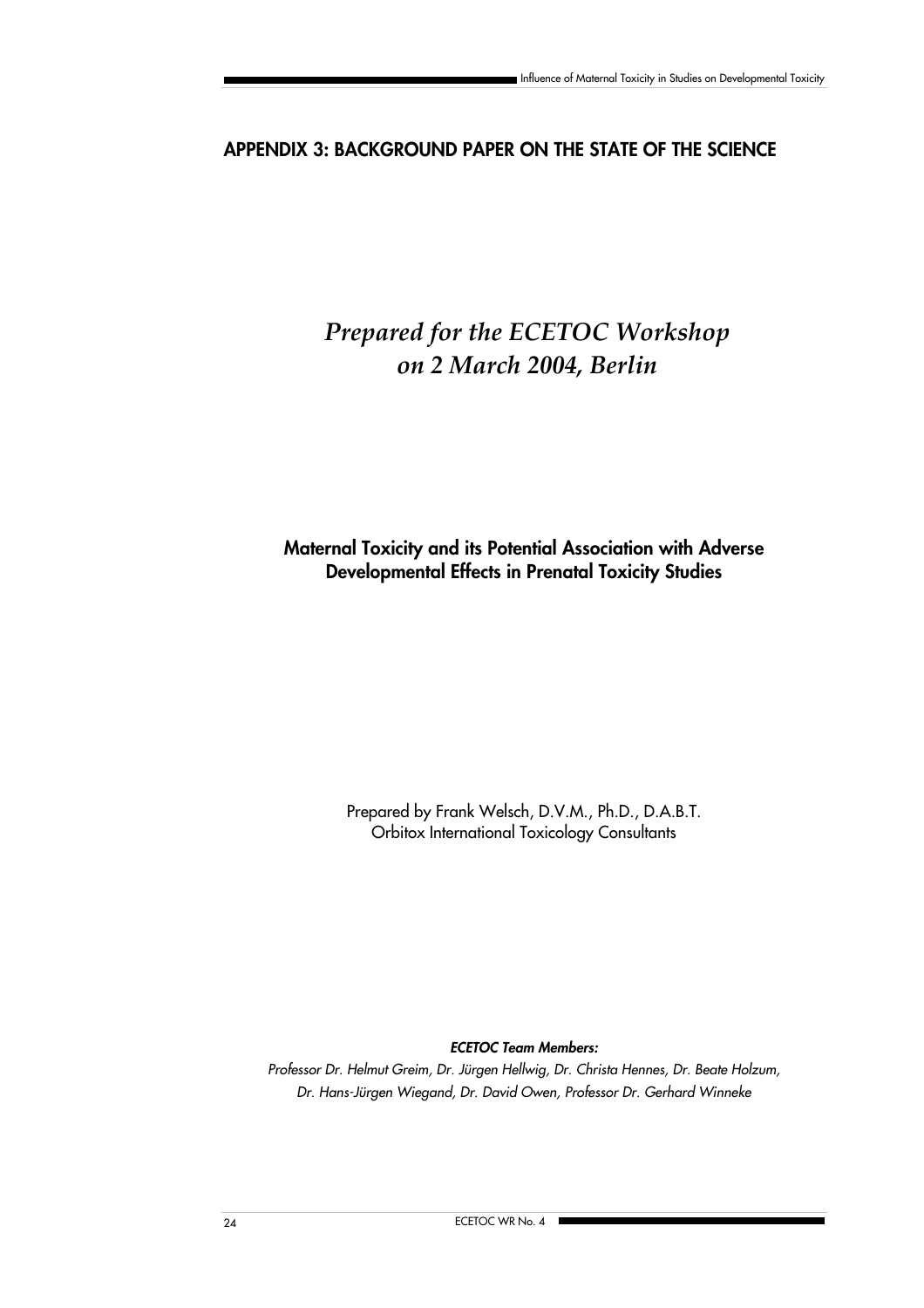### **1. EXECUTIVE SUMMARY**

Developmental toxicity hazard assessments of chemicals are conducted under regulatory test guidelines. In the EU such studies adhere to the OECD 414 recommendations that were updated in 2001. The end points by which maternal and developmental toxicity are presently assessed are reviewed here, and it appears that the criteria which define maternal toxicity remain rather crude compared to those that are applied to prenatal development. Upon exposure of pregnant animals to high doses as stipulated in OECD 414, maternal toxicity is commonly elicited. Concurrently there are often manifestations of developmental toxicity when the fetuses are examined. The interpretation of the cause of those adverse effects on prenatal development has profound consequences for classification and labeling in commerce and trade. Perturbation of maternal well being by chemically induced toxicity may secondarily affect the normal development of the embryo/fetus. On the other hand, the prenatally elicited toxicity may be directly related to administration of the test chemical. It is this sometimes equivocal distinction that causes differences of opinions between the scientists who conduct the studies and those in regulatory agencies charged with protecting human health and the environment. The shortcomings of the presently recorded end points defining maternal toxicity are described in this paper. The outcome of exploratory studies that provide additional information and may add sensitivity to detecting the onset of maternal toxicity is also considered. The results may offer the possibility of allowing more precise discriminations between chemically induced maternal toxicity with indirectly associated developmental toxicity, or effects caused by direct action of the substance on the embryo/fetus. This workshop, organized by ECETOC, will bring together scientists from academia, industry and regulatory agencies to review the information and make recommendations that would allow less equivocal cause-and-effect associations. Specific research needs may emerge from the workshop discussions with priority recommendations for the most promising leads.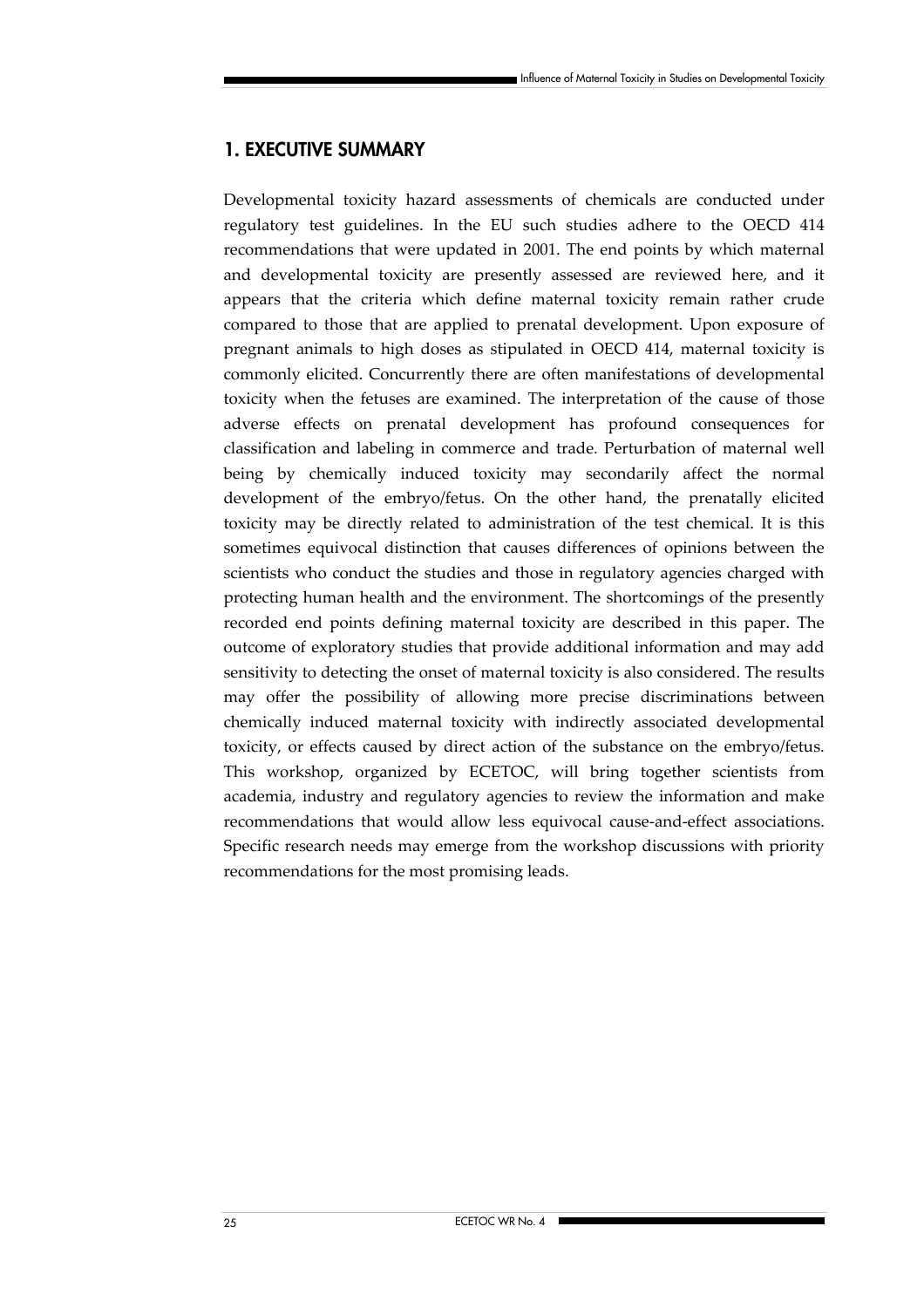### **2. INTRODUCTION AND AIMS OF THIS PAPER IN PREPARATION OF A TOPICAL WORKSHOP**

Developmental toxicity hazard assessment studies of industrial chemicals and agrochemicals are performed in compliance with regulatory agency test guidelines, such as OECD 414. In the past differences of opinion have sometimes arisen in the interpretation of animal test data when a test article, given at high doses as stipulated in the guidelines, elicits maternal toxicity. Toxicity manifestations in pregnant laboratory animals often occur concurrently with developmental toxicity that is detected in near term fetuses.

Developmental toxicity is one of the important end points in the classification, labeling and regulation of chemical agents for commerce and trade. Regulatory agencies also include maternal toxicity as a serious criterion in the classification and labeling decisions. Therefore differences in data interpretation about possible cause-and-effect associations between maternal toxicity in conjunction with developmental consequences may create conflicting opinions. Among the underlying and significantly contributing factors may be the test end points that define maternal toxicity. Lack of sufficient knowledge about how perturbation of maternal physiological homeostasis might indirectly affect development of the embryo/fetus may lead to classification and labeling of an agent as a developmental toxicant when, in fact, the apparent adverse outcome caused by chemical treatment of the dam may have its origins in the maternal organism.

The objective of this document is to provide background information about the present approach to developmental toxicity hazard assessments. Furthermore, the paper serves to illustrate what is known about the impact of a chemically induced maternal response on embryonal/fetal development. The aim is to set the stage for a workshop that will bring together scientists to address issues of maternal and associated developmental toxicity. The charge is to review the necessary information for appropriate classification and labeling. In addition, if so indicated by the workshop discussions, directions for potential research may emerge that would be expected to provide more complete information.

### *2.1 Present Status of Prenatal Developmental Toxicity Testing*

### **2.1.1 Test guidelines and recent revisions**

Soon after governmental regulatory agency test guidelines to assess developmental toxicity hazard potential of chemicals were implemented, it became apparent that the stipulated high dose treatments of pregnant laboratory animals might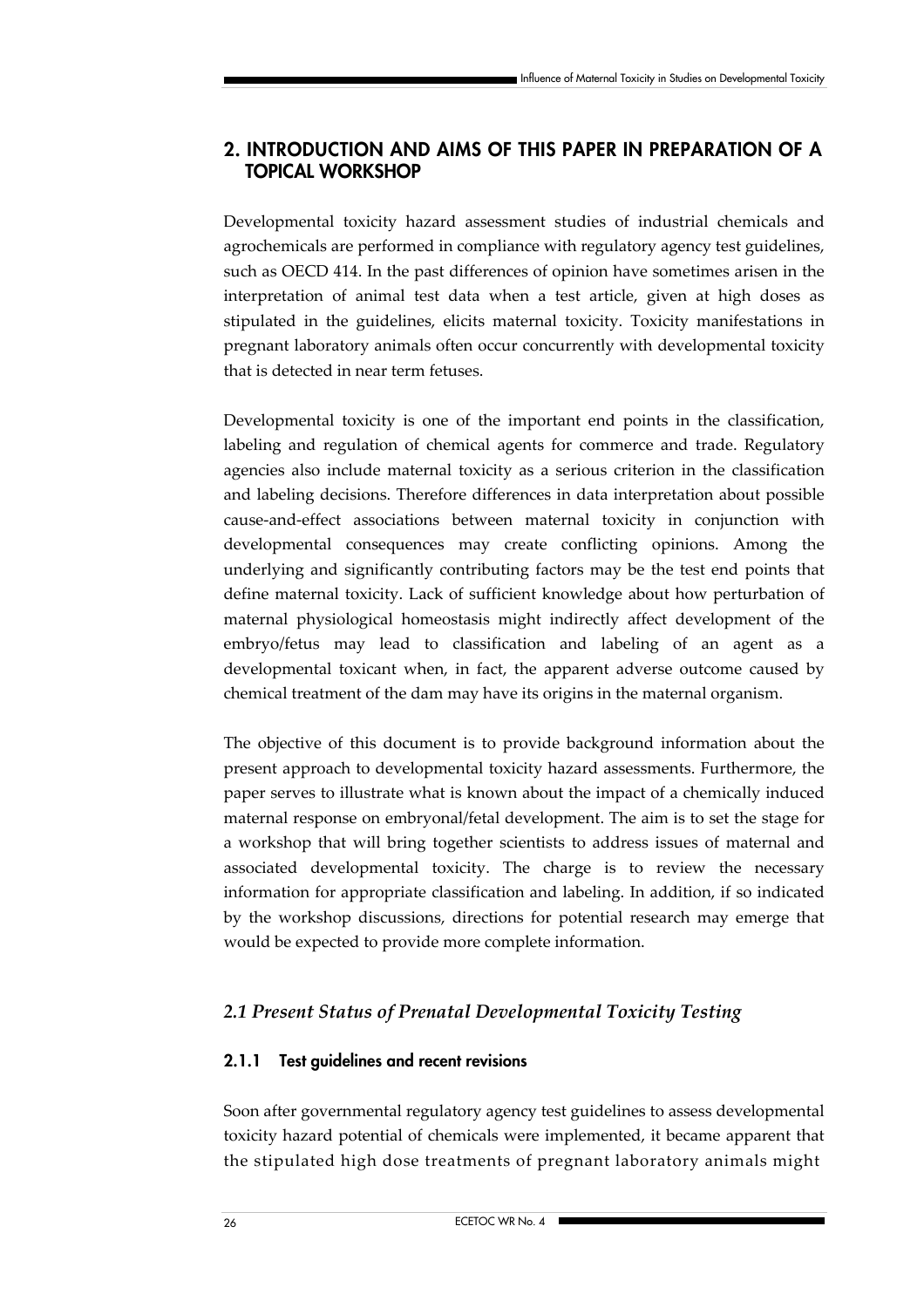confound data interpretation. High exposure doses are recommended in the guidelines, with the underlying premise that high doses will enhance the chances of unmasking developmental hazard potential when the number of test animals is small. At least one of the typically used three dose levels should be chosen with the aim to induce some developmental and/or maternal toxicity (such as clinical signs or a decreased body weight; OECD 2001a; b). Among the 2001 test guideline revisions were changes over the OECD test guidelines of 1981 related to maternal toxicity. The previous version referred only to maternal toxicity and noted that the test chemical should ideally induce signs of toxicity, such as a 10% body weight loss. In some instances, the prenatally elicited embryo-/fetotoxicity may be a consequence of maternal toxicity. In other cases the developmental toxicity is caused by the intrinsic properties of the test chemical on the conceptus, an outcome that leads to the applicable classification and labeling. However, even if a distinction cannot be made where the origins of the developmental toxicity are (i.e. maternal toxicity with indirect consequences on the embryo/fetus vs. direct embryo/fetus effects), the observed effects may be considered independent of the concurrent maternal toxicity. The test chemical is then classified and labeled accordingly by regulatory agencies.

The present document leans on the test guidelines provided by OECD 414 (OECD 2001a), with emphasis on prenatally induced toxicity and its manifestations in near term fetuses. The focus will be on studies conducted in rats. The reasoning behind the developmental phase restrictions and the species preference will be developed below.

The revised regulatory agency developmental toxicity test guidelines, issued by the US-EPA in 1998 (EPA 1998a; 1998b) and the OECD in 2001(OECD 2001a; 2001b), have substantially prolonged the chemical exposure duration in rats from 10 to 14 consecutive days of pregnancy. This extension has eliminated the possibility for maternal recovery in late gestation, once the 10-day treatment phase (gestation days 6-15; old guidelines) is over. The extended test article administration time (gestation days 6-19, new guidelines) has enhanced the potential to detect effects on reproductive organ differentiation that is underway during fetogenesis. Data on the correlation between chemical-induced maternal effects and dose delivered to the embryo are not required in test guideline compliant studies.

Guidance on how to evaluate reproductive toxicity data has recently been comprehensively assembled in a monograph prepared by an ECETOC Task Force (2002). The issue of maternal/parental toxicity and its potential association with developmental toxicity is actively being considered by several panels, working under the auspices of the European Chemicals Bureau. For example, ECBI/56/02 Add. 9, addresses that topic in some detail as does ECBI/33/02 in section 13.12.7.1.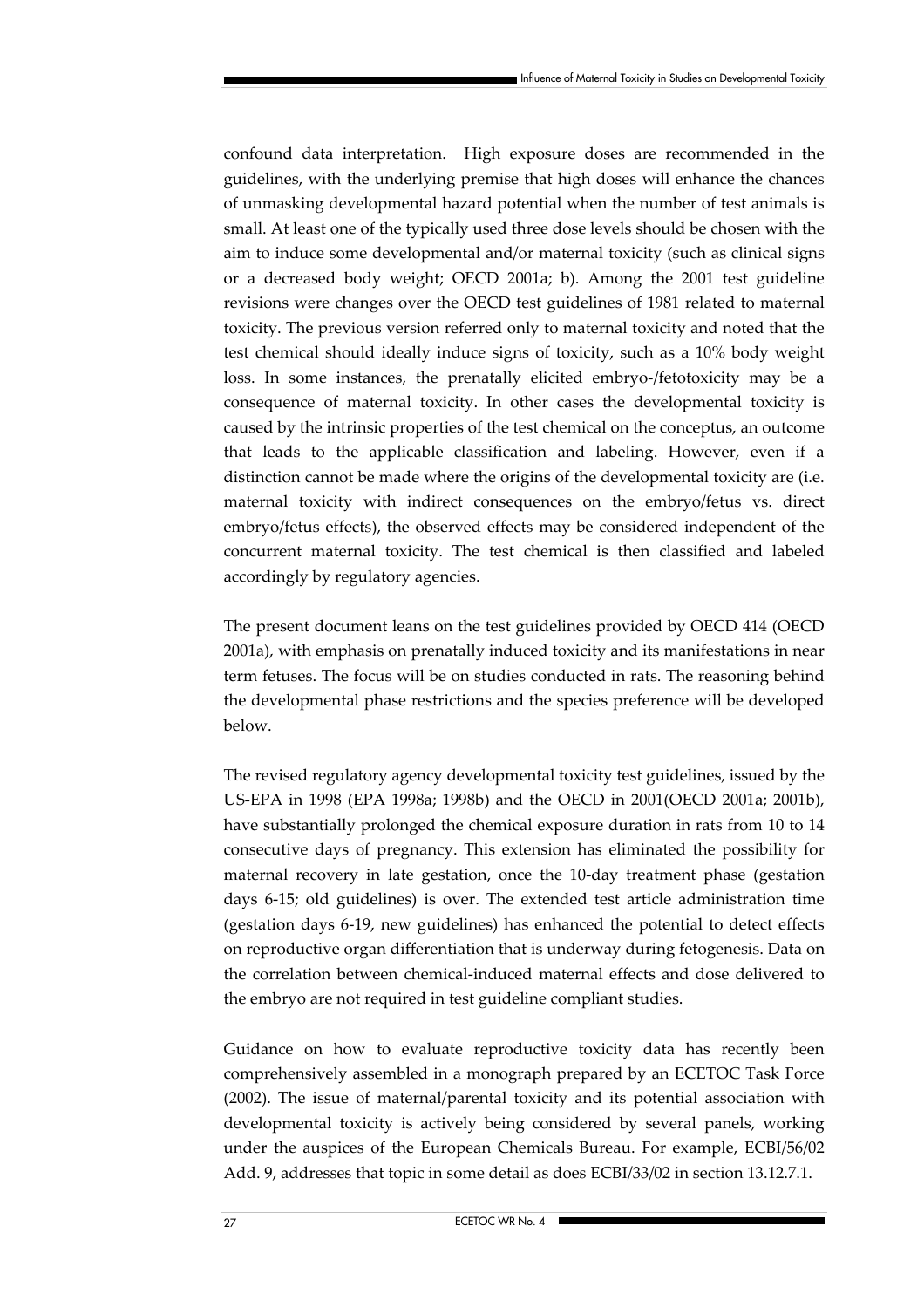Furthermore, improved guidance to help with the classification of substances toxic to reproduction is pursued in ECBI/56/02 Add. 20.

The current EU guidelines for classification and labeling address how the occurrence of maternal toxicity will influence the evaluation and affect classification and labeling by regulatory agencies (Offic. J. Europ. Comm., 2001).

#### **2.1.2 End points of toxicity evaluations**

The developmental toxicity testing guidelines of the EPA (1998 a) and OECD (2001a) are heavily focused on manifestations of developmental outcome. In contrast, the recorded maternal parameters remain rather crude. The end points of maternal effects evaluated are much less specific (Table 1*)* than those concerning developmental toxicity (Table 2*)*. Body weight and weight gain during pregnancy, food consumption, grossly visible signs of toxicity (recorded as "clinical signs"), and a gross morphology/pathology inspection of the maternal carcass and major organs near term complete the maternal evaluations (Table 1).

#### *Table 1. Endpoints of maternal toxicity \**

**Mortality** 

Mating index  $[$ (no. with seminal plugs or sperm/no. mated)  $\times$  100]

Fertility index  $[$ (no. with implants/no. of matings)  $\times$  100]

Gestation length (useful when animals are allowed to deliver pups)

Body weight

Day 0 During gestation Day of necropsy

Body weight change

Throughout gestation During treatment (including increments of time within treatment period) Post-treatment to sacrifice Corrected maternal (body weight change throughout gestation minus gravid uterine weight or litter weight at sacrifice)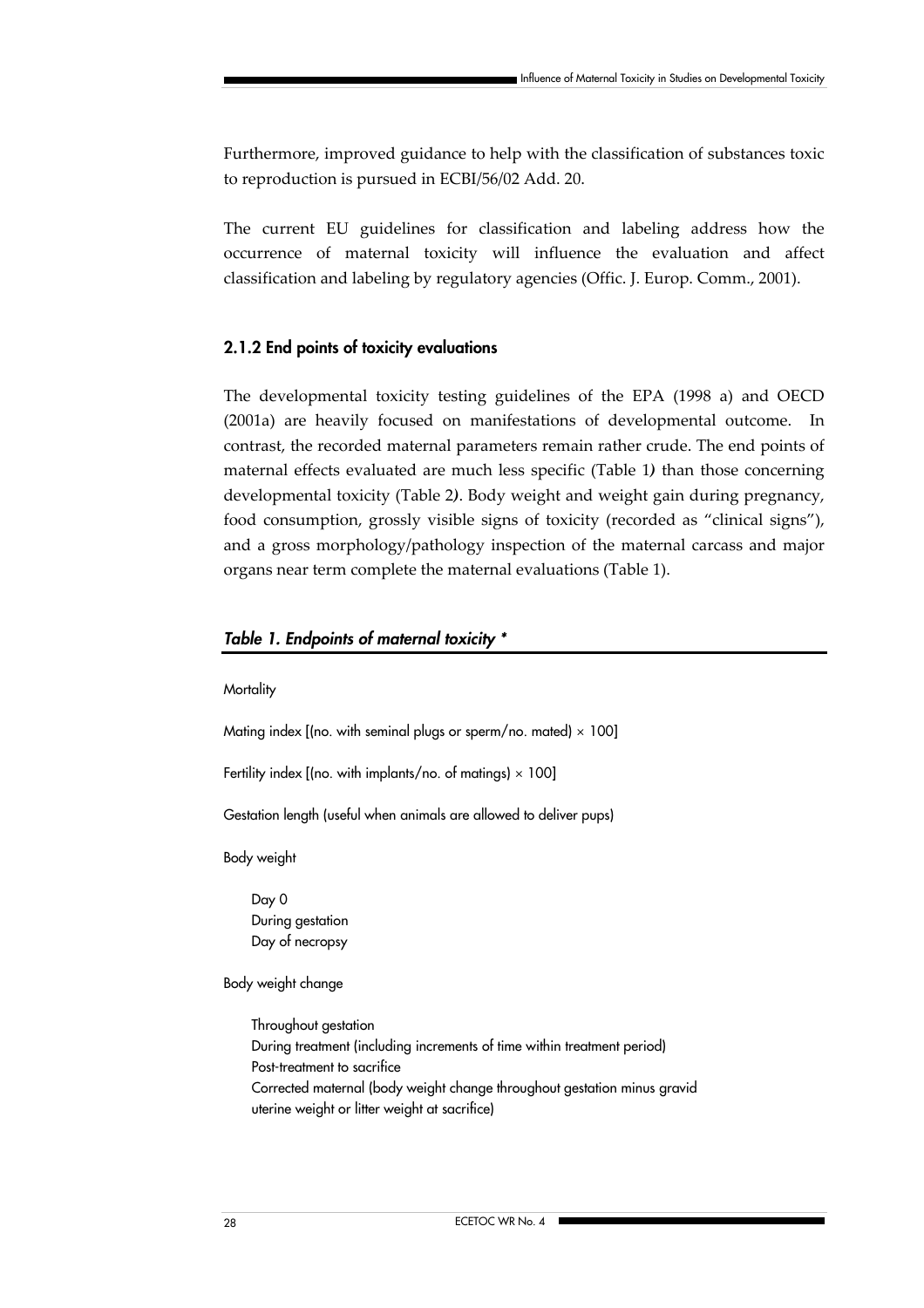Organ weights (in cases of suspected target organ toxicity, especially when supported by adverse histopathology findings)

**Absolute** Relative to body weight Relative to brain weight

Food and water consumption (where relevant)

Clinical evaluations

Types, incidence, degree, and duration of clinical signs Enzyme markers Clinical chemistries

Gross necropsy and histopathology

#### \* Source: EPA, 1991

The end points "Enzyme markers" and "Clinical chemistries" listed in Table 1 are not a mandatory part of the data to be provided under the revised test guidelines (e.g., OECD 414; 2001). However, the value of such information has been recognized, and appropriate measurements, amongst others, are recommended in the ECETOC monograph (2002). Such studies have been performed on a case-bycase basis. A very recent Technical Guidance Document on Risk Assessment (European Commission, 2003) advocates "ideally, toxicokinetic and metabolism data should form part of the basis for a decision on the route of exposure used in the tests for reproductive toxicity." Such information is not required for industrial chemicals and commonly does not exist.

The end points recorded regarding developmental toxicity are shown in the overview of Table 2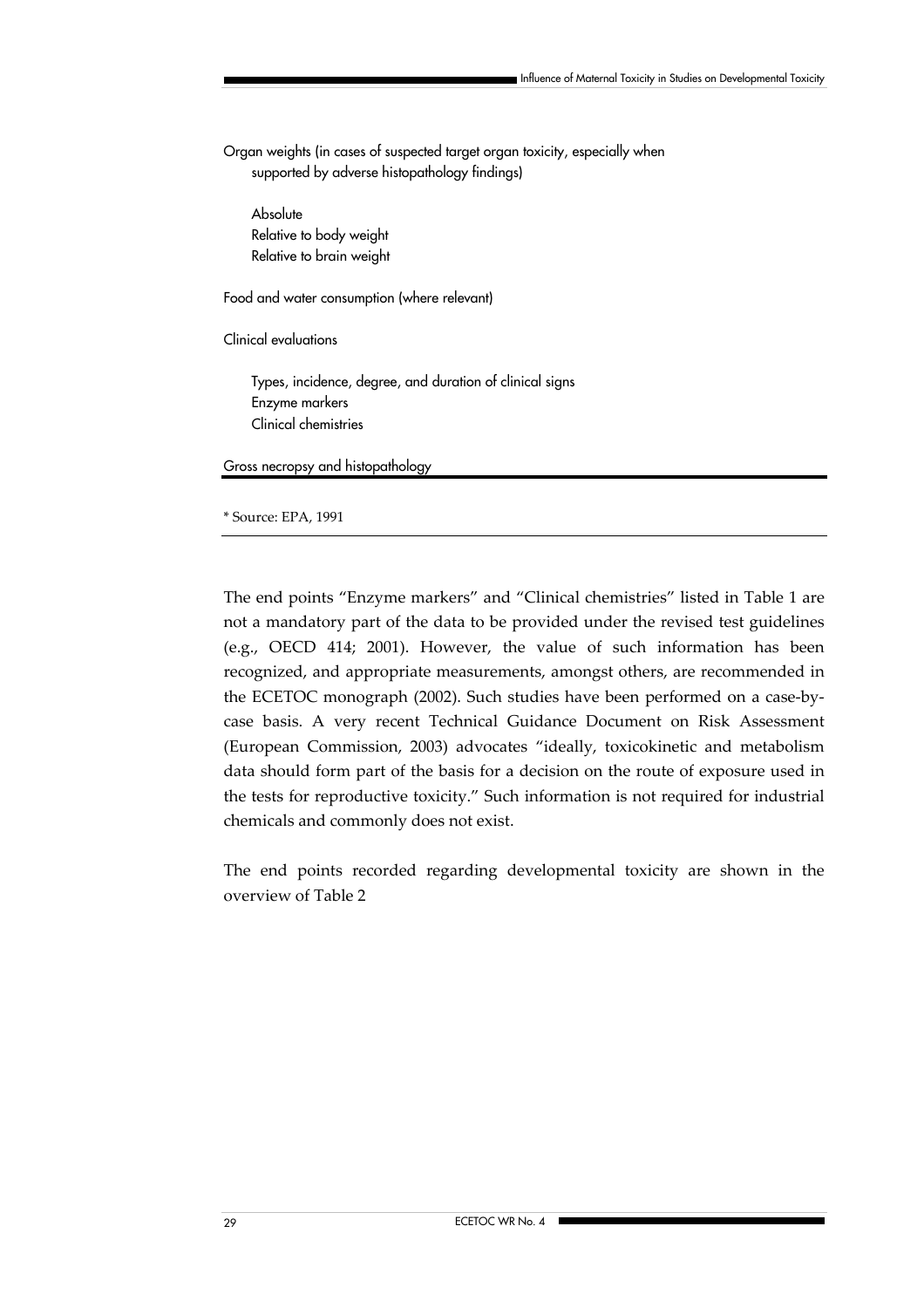#### *Table 2. Endpoints of developmental toxicity \**

Litters with implants

No. implantation sites/dam No. corpora lutea (CL)/dam<sup>e</sup> Percent preimplantation loss

#### $[CL - implantations] \times 100^\circ$

CL

No. and percent live offspring /litter

No. and percent resorptions/litter

No. and percent litters with resorptions

No. and percent late fetal deaths/litter

No. and percent nonlive (late fetal deaths + resorptions) implants/litter

No. and percent litters with nonlive implants

No. and percent affected (nonlive + malformed) implants/litter

No. and percent litters with affected implants

No. and percent litters with total resorptions

- No. and percent stillbirths/litter
- No. and percent litters with live offspring

Litters with live offspring

No. and percent live offspring/litter Viability of offspring<sup>o</sup> Sex ratio/litter Mean offspring body weight/litter c Mean male or female body weight/litter c No. and percent offspring with external, visceral, or skeletal malformations/litter No. and percent malformed offspring/litter No. and percent litters with malformed offspring No. and percent malformed males or females/litter No. and percent offspring with external, visceral, or skeletal variations/litter No. and percent offspring with variations/litter No. and percent litters having offspring with variations Types and incidence of individual malformations Types and incidence of individual variations Individual offspring and their malformations and variations (grouped according to litter and dose) Clinical signs (type, incidence, duration, and degree) Gross necropsy and histopathology

a-Important when treatment begins prior to implantation. May be difficult to assess in mice.

 b-Offspring refers both to fetuses observed prior to term and to pups following birth. The endpoints examined depend on the protocol used for each study.

c-Measured at selected intervals until termination of the study.

\*Source: EPA, 1991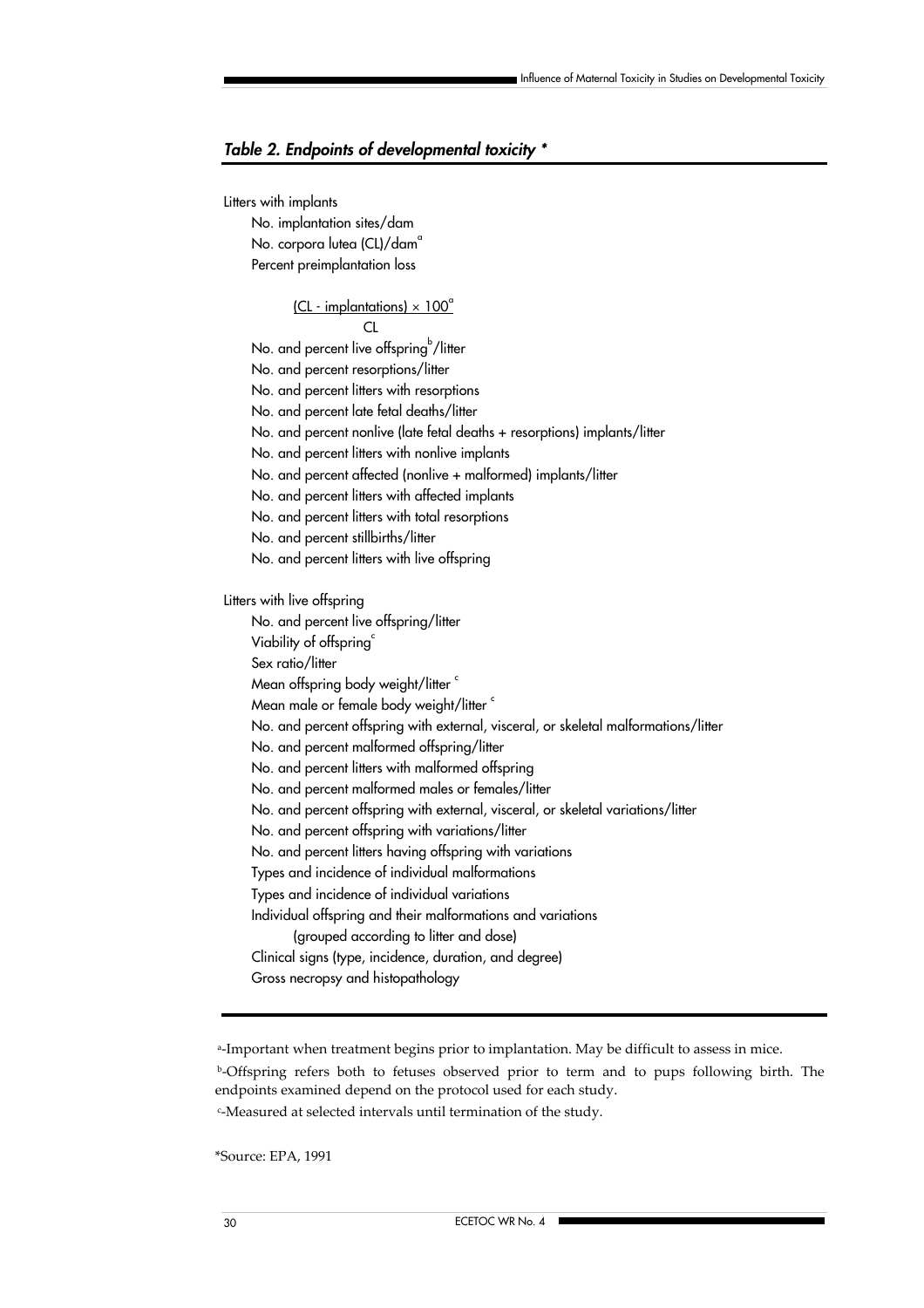There is the possibility that data from 28-day (OECD, 1995) and 90-day studies conducted in rats (OECD, 1998) are already available when a developmental toxicity testing program is being scheduled. Those observations may have provided morphological indications that a chemical might pose a reproductive hazard and may provide clues as to potential target tissues or organs in which "maternal toxicity" might manifest itself at certain dose levels. Unfortunately, the route and mode of exposure in such preceding toxicity studies in rats is often different (e.g., dosed feed) from the one to be used in the prenatal developmental toxicity studies (most commonly gavage; see 2.1.4 and 2.1.5 for more details). Furthermore, it is likely that non-pregnant females were used in the 28-day and 90 day studies. The toxicity response of pregnant rats may be different.

#### **2.1.3 Test animal species selection**

The revised test guidelines (EPA 1998a; b; OECD 2001a; b) maintain the long held preference that rats and rabbits should be used as the test animal species. There is a two species mandate, applicable to developmental toxicity hazard evaluations of agrochemicals, that does not apply to industrial chemicals. The adherence to rabbits may have its foundations in the very early 1960s when the thalidomide drug disaster profoundly changed the concepts of invulnerability of the embryo/fetus to chemical insult. As a systematic testing strategy evolved in subsequent years, rabbits gained a firm foothold in the emerging regulatory test guidelines for prenatal developmental toxicity hazard assessments. The reason for this so far unquestioned reliance on rabbits may be that pregnant does of some rabbit strains responded to thalidomide with limb malformations. However, other rabbit strains were not affected by thalidomide in the same way. Induction of limb lesions in the sensitive rabbit strain required much higher doses than those estimated having caused the human embryopathies when pregnant women took thalidomide. Nevertheless, there was a positive malformation response in rabbits that did not occur in pregnant rats.

There is discussion ongoing about the scientific merits of using two species. The German VCI has an evaluation underway to review rabbit developmental toxicity data. Following many years of prenatal developmental toxicity hazard assessment experience, a very recent data review from veterinary medical therapeutic agents has been published. That overview reveals that in two species studies rabbit data enhanced the overall value of the developmental toxicity information obtained (Hurtt et al., 2003).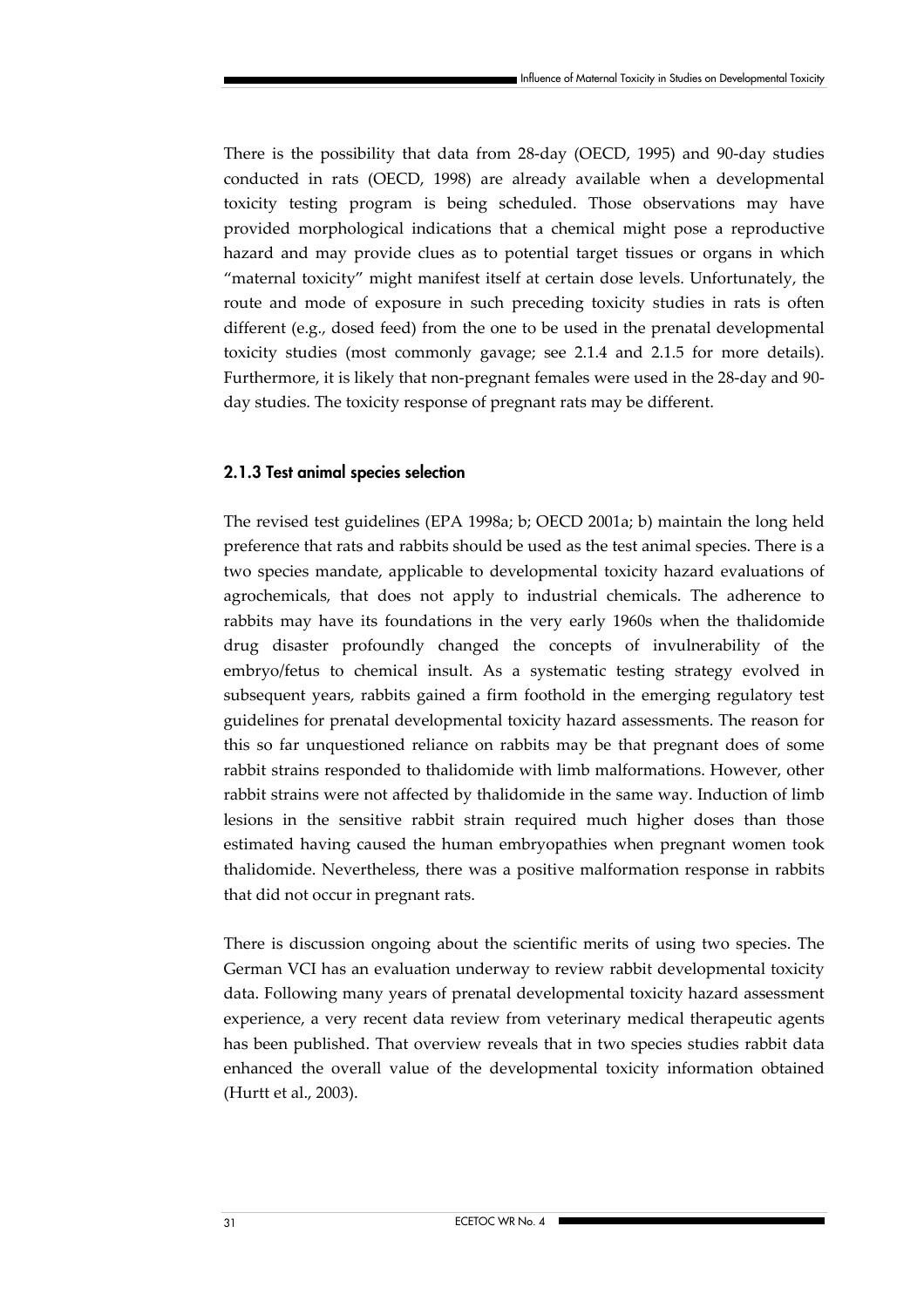Over the decades during which developmental hazard assessments have been conducted under changing regulatory guidelines, rats have become the preferred species in one or two generation reproduction studies and in neurodevelopmental toxicity testing. The database for all physiological and biochemical characteristics in various strains of rats is much larger than that established for rabbits. The genetics of rats used in testing are much better known, more standardized and constantly monitored than those in rabbits. Among rodents, knowledge of genetics among all species is most advanced in mice. Much of the breakthrough work in normal developmental biology and birth defects research, both of genetic origin and chemically-induced, has derived from mice.

The second species issue deserves mentioning in the context of this background document for completeness sake. Rat studies and their interpretation are to be the focal point of the workshop.

#### **2.1.4 Route and mode of administration of test chemicals**

Both the OECD 414 test guidelines and the more recent Technical Guidance Document on Risk Assessment (European Commission, 2003) state that the test chemical usually should be given by oral intubation. This refers to dosing by daily oral bolus administration (gavage). Most of the large developmental toxicity hazard assessment database is built on this mode of entry of chemicals into the animal's body. The 2001 OECD test guidelines also mention, in item 14., that information on metabolism and toxicokinetics of the test substance should be taken into account in the study design. The example of the lifetime cancer bioassay of chloroform can serve to illustrate the importance of mode of entry of the same total daily dose per unit body weight of that chemical. A comparison of chloroform gavage vs. more protracted intake via drinking gave entirely different results where gavage induced tumors while there was no such response in the drinking water study. Similar differences may occur in developmental toxicity studies.

For the purposes of the ECETOC workshop, the above considerations are not immediately applicable. The issue of mode of administration in the design of developmental toxicity studies, with the highest relevance to anticipated human exposures, may deserve future attention. With respect to humans, gradual and long term exposures and its potential effects are important for health risk assessments.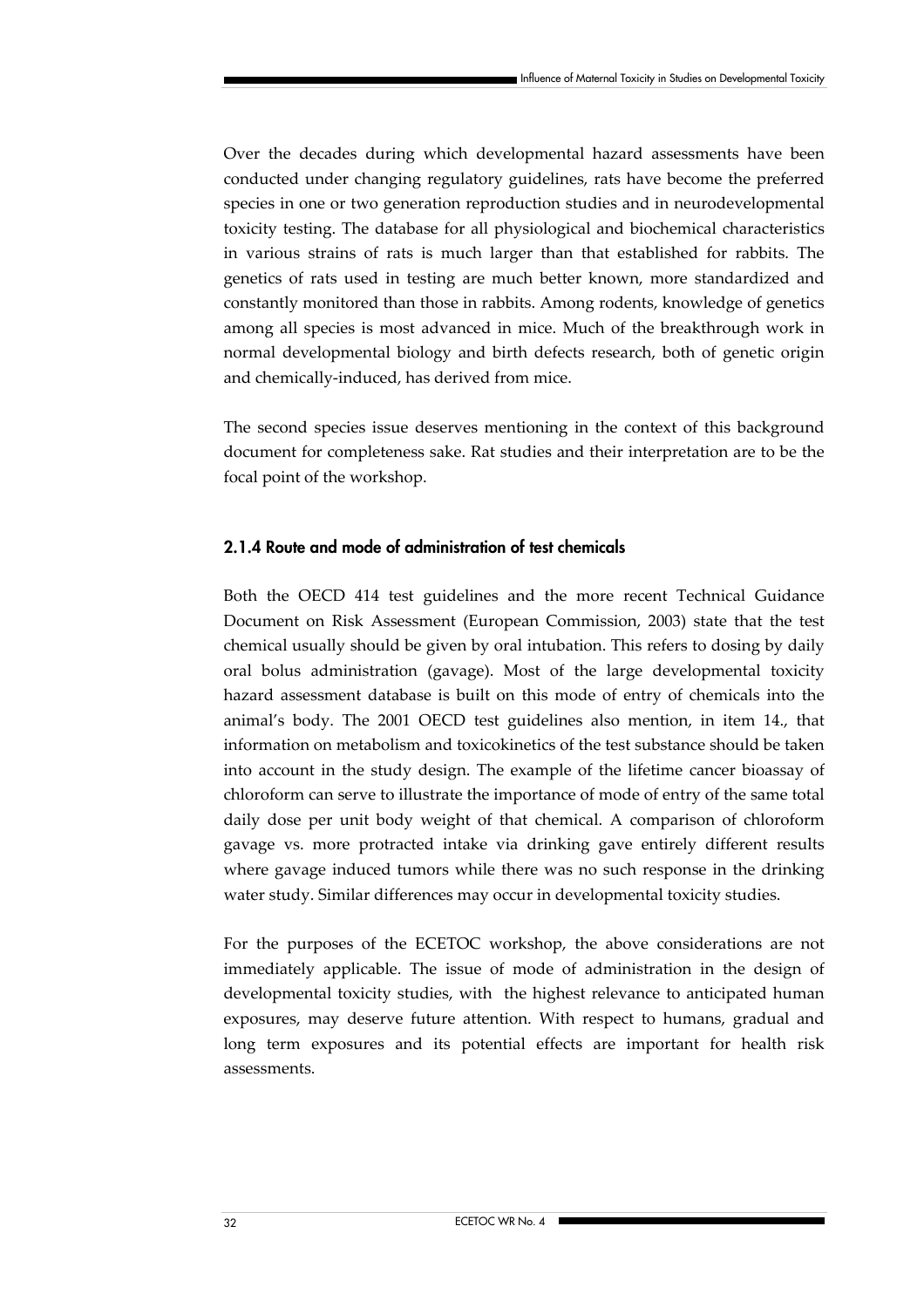### **2.1.5 Pharmaco [Toxico] kinetics (PK) and pharmaco [toxico] dynamics (PD)**

The PK properties in the systemic circulation and PK/PD at potential target sites are rarely available either for the design or the interpretation of study data of chemicals destined for agricultural or industrial applications. Information about administered dose (external dose) and dose delivered to a target tissue of concern (internal dose) are not required. Even if on occasion these parameters are measured as part of an expanded study, the data typically address only one time point in gestation.

Available information indicates that pregnancy may alter the PK/PD characteristics of chemicals. In addition, it appears highly likely that there will be differences from chemical to chemical. That knowledge affects the applicability of toxicity information from other studies in non-pregnant animals. Furthermore, the administered dose with resultant maternal PK and transplacentally delivered dose are likely to change between the first day of test article administration on gestation day 6 and the last exposure 14 days later on gestation day 19.

Daily treatment with a chemical via oral bolus dosing, as compared to dietary or drinking water intake, may be expected to elicit different maternal responses. The mode of entry via the same route (i.e., oral exposure) must be anticipated to have profound effects on PK/PD. Thus the same dose (mg of chemical / kg body weight/day) is likely to cause very different physiological responses in the pregnant dams. These insights make selection of the most appropriate mode of entry of a chemical in guideline-compliant developmental hazard evaluation studies an important consideration for future discussions to optimize study design.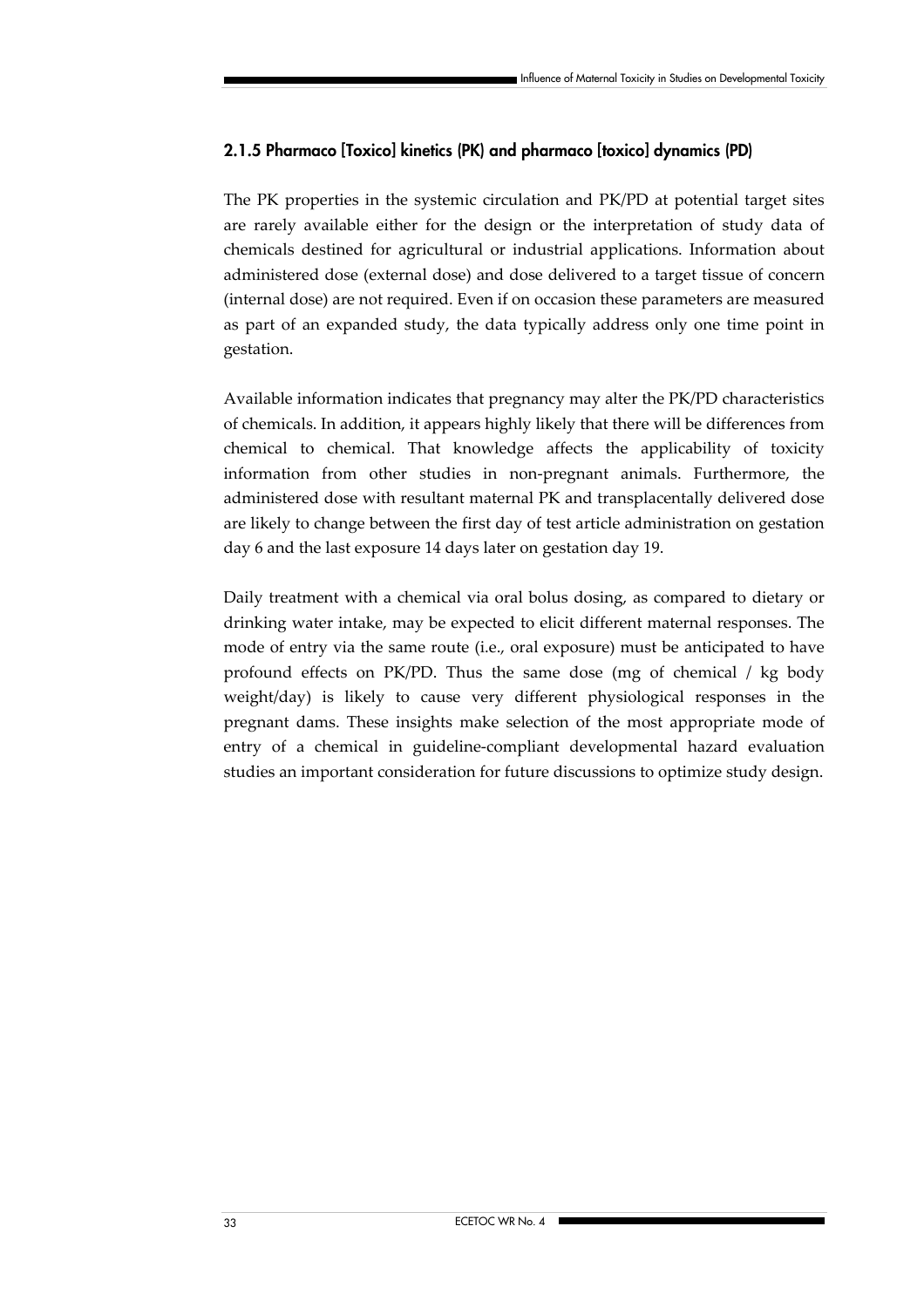# **3. INTERPRETATION OF HIGH DOSE DATA**

### *3.1 Time Perspective*

The debate has been ongoing for a long time whether maternal toxicity elicited by high doses could indirectly cause adverse developmental effects. In the EU regulatory process that differentiation affects classification and labeling profoundly. A first comprehensive discussion of potential cause-and-effect associations between chemically induced maternal toxicity and concurrent prenatally inflicted developmental toxicity occurred in 1986. Among the major conclusions of that workshop organized by the US-EPA was that a developmental toxicity hazard assessment became necessary whenever deleterious effects on the embryo/fetus were observed, regardless of the apparent presence or absence of maternal toxicity (Kimmel et al., 1987).

Human exposure levels are typically unknown, yet anticipated to be much lower than those applied in animal testing. The goal of prenatal chemical exposure hazard assessments and dose-response evaluations is to extrapolate laboratory animal data to potential exposure levels among women of childbearing age in occupational or environmental settings.

### *3.2 Uncertainties in Developmental Toxicity Data Interpretation*

A high degree of certainty is desired in data evaluations entering into classification and labeling for commerce and trade. Therefore, both investigators in the chemical industry and scientists in regulatory agencies want to, and need to, know whether the deliberately high dose animal testing conditions during prenatal development induce detectable biological effects in dams and act directly or indirectly on the offspring. If so it is most important for data interpretation to differentiate whether any effects revealing maternal toxicity of the test chemical and concurrent developmental toxicity in the near term fetus might be attributable to maternally mediated toxicity. Recent revisions that created the present test guidelines for prenatal toxicity hazard assessments have retained the previous criteria for characterization of "maternal toxicity" unchanged.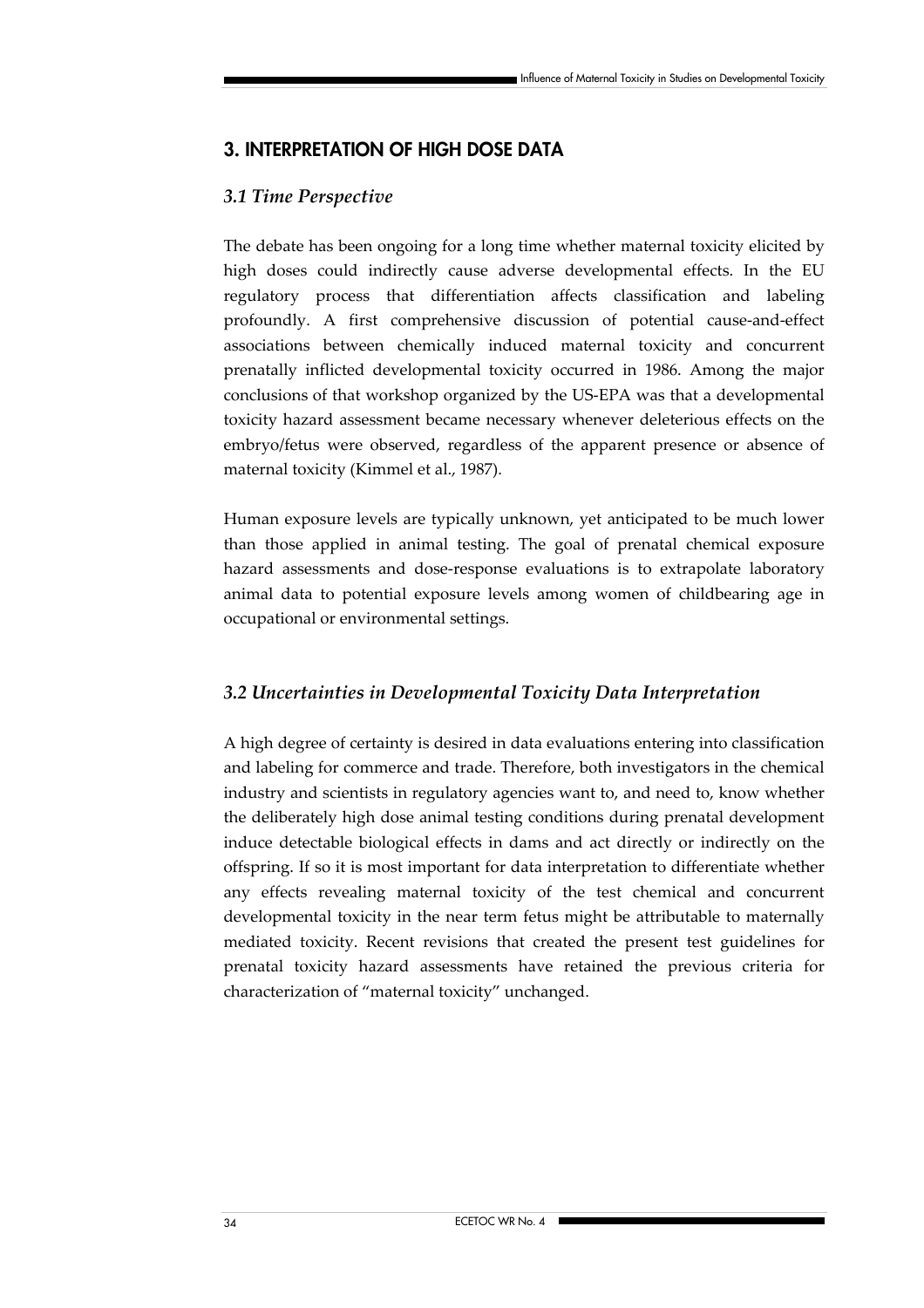# **4. PAST APPROACHES TO PROBE ASSOCIATIONS BETWEEN MATERNAL AND DEVELOPMENTAL TOXICITY**

### *4.1. Chronological Perspective*

The first comprehensive literature survey of almost 400 studies available in the public domain and conducted in several species (Khera, 1985) noted that at high treatment levels maternal toxicity occurred in ~75 % of those studies. The tentative conclusion was reached that maternal toxicity may be regarded as an etiologic factor for embryo/fetal malformations and mortality of the products of conception. The fundamental premise that maternally mediated effects on intrauterine development exist has been accepted, but the concept that there is a consistent relationship between maternal and developmental toxicity has been criticized and is not unanimously accepted. Such differences of opinion cause conflict when they impact on classification and labeling decisions by regulatory agencies.

### *4.2 Experimental Approaches*

The interpretation that was advanced by Khera based on studies published in the public domain has since undergone extensive debate (e.g., Kimmel et al., 1987) and some experimental evaluations.

### **4.2.1 Effects of diverse chemicals at maternally toxic doses**

Studies were specifically designed to test the chemically induced maternal toxicity cause-and- developmental toxicity- effect linkage hypothesis. The data obtained indicate that generalizations cannot be made. Case-by-case (i.e., chemical-bychemical) evaluations are needed (e.g., Chernoff et al., 1990). Most of the studies have been performed in mice. However, rats and rabbits are the more commonly used test species and have received less experimental attention.

### **4.2.2 Effects of stress**

Of particular interest has been how various means of exerting "stress" (e.g., via high dose chemical treatment or physical restraint manipulations or noise) would affect the dam and her developing offspring. In the broadest sense "stress" comprises any change in homeostasis of the organism caused by the environment. Noise stress inflicted upon pregnant rats throughout gestation reduces litter size and increases the incidence of malformations (Chernoff et al., 1989). Supernumerary ribs and delays of ossification in rodent offspring are among the common end points related to chemical exposure stress (Beyer and Chernoff, 1986; Wickramaratne, 1988; Chernoff et al., 1991) or restraint-induced stress in mice (Beyer and Chernoff, 1986).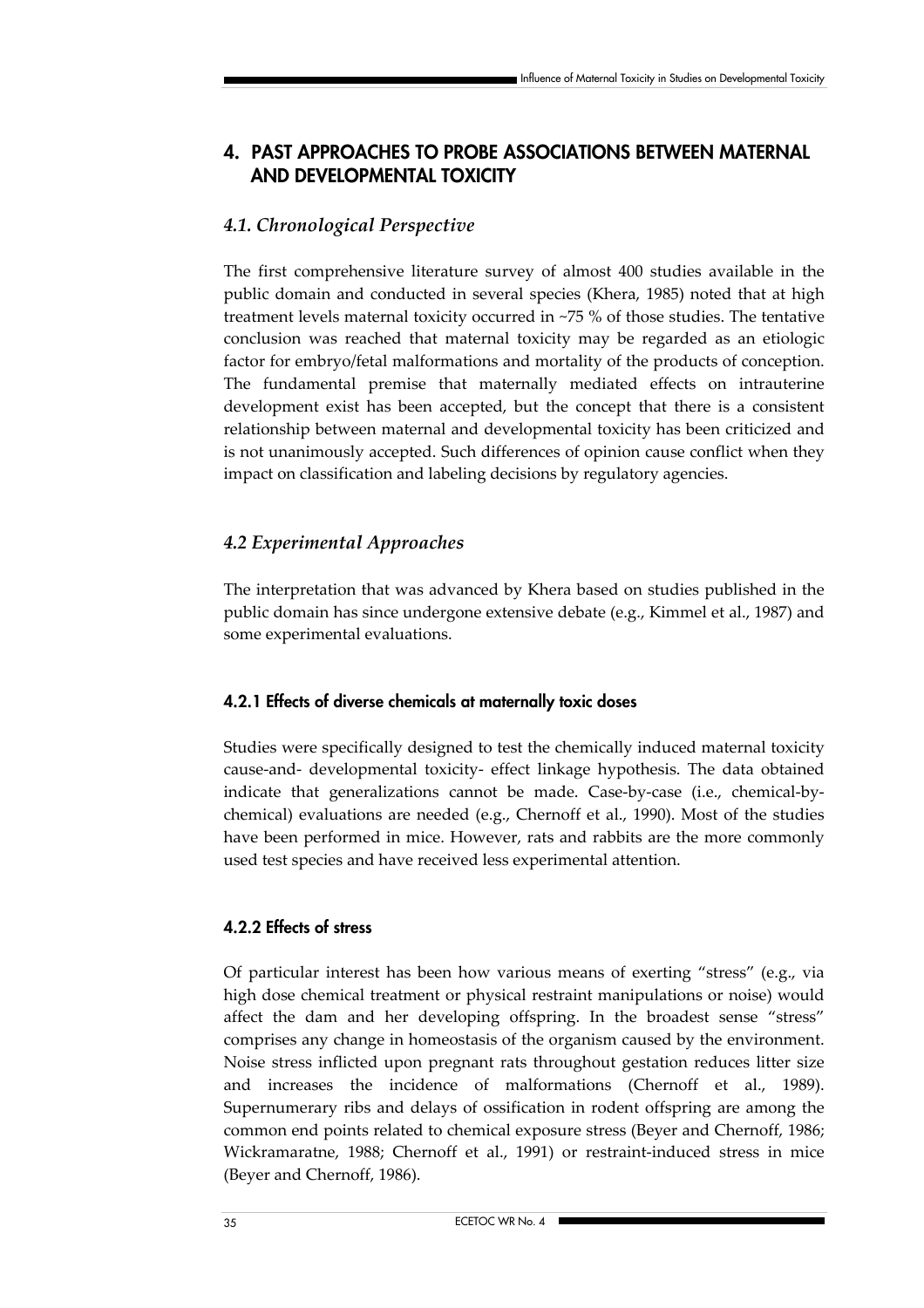### **4.2.3 Alterations of body temperature**

Another factor that was experimentally evaluated is body temperature. The experimental evidence is strong that hyperthermia in rats causes neural tube malformations (Carney, 1997). The human clinical observations also indicate defects of the central nervous system associated with hyperthermia. The problem is that severe disease conditions causing the febrile condition are a serious confounding factor. The experimental data are more equivocal with respect to hypothermia (Carney, 1997).

### **4.2.4 Manipulations of food intake**

Food consumption, body weight and its pregnancy associated gain are among the routinely measured end points in developmental toxicity studies. All three are often simultaneously reduced by high dose chemical exposure. Therefore, food deprivation experiments, sometimes to the point of severe starvation, have been used in pregnant rodents and rabbits to study the consequences on embryonic/fetal development. Among the objectives was to "mimic" the weight reductions caused by chemicals in high dose hazard identification experiments. The perturbations induced by a xenobiotic chemical are likely to cause additional biological sequelae. The simple determinations of food intake, body weight and general appearance ("clinical signs") may be too superficial. Such crude measures of maternal response, indicative of exposure-induced toxicity, are likely to become detectable only at dose levels well above those that already cause adaptive and/or pathophysiological changes at lower doses.

### **4.2.5 Source of new data**

It is noteworthy that several of the studies described were conducted in a laboratory that is part of the US-EPA. Other investigations, performed in university-based research institutes, were conducted with EPA cooperative research funding agreements. Thus the US regulatory agency deemed it important, soon after the 1987 workshop, to provide funds for this important topic of applied research. EPA felt that issues related to maternal toxicity and prenatal developmental toxicity hazard assessments fell into the purview of its mission (see further comments in section 4.3.1).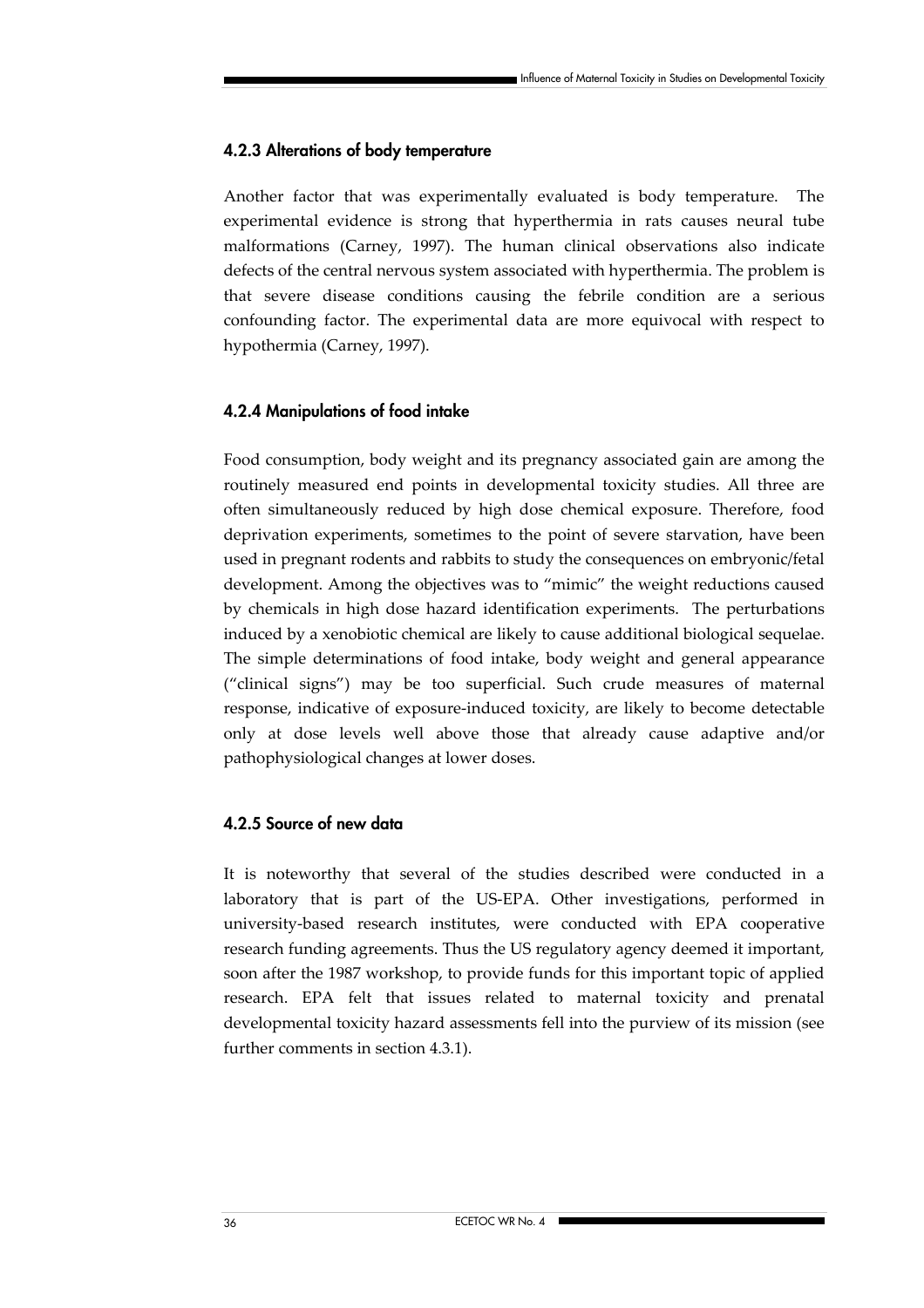### *4.3 Perspective on the Maternal-Developmental Toxicity Association*

The interest in resolving the uncertainties has been long-standing. This is witnessed by the 1987 EPA workshop, numerous journal review articles, and several overview chapters in three books (see Daston in Developmental Toxicology, 1994; Carney in Handbook of Experimental Pharmacology-Drug Toxicity and Embryonic Development, 1997; Hood and Miller in Handbook of Developmental Toxicology, 1996, and its revised edition, in press 2004). As regards the latter source, it is noteworthy that there are only a few new references in the updated chapter on "Maternally Mediated Effects upon Development" (Hood and Miller, in press 2004). This fact illustrates that only lip service has been paid to the claims of how important it was to elucidate the potential relationship between chemical-induced maternal toxicity and its firm linkage, if any, to concurrent developmental toxicity. Thus, the information void remains that, if filled, could provide critical data on maternal toxicity and facilitate more unequivocal classification and labeling decisions by regulatory agencies.

### **4.3.1 Ongoing new research**

The funding history for **"**applied research" on the potential association between maternal and developmental toxicity from public monies, administered by governmental agencies in either Europe or the US, is not encouraging. Peer review funding priorities in the past >10 years have been heavily favoring molecular and genetic research approaches towards elucidating mechanisms of developmental toxicity. This has happened to the exclusion of other important topics. Under the prevailing priority review and financial realities only parties with a vested interest in advancing knowledge in the field of "applied research" focused on maternaldevelopmental toxicity (i.e., the chemical/pharmaceutical industry and regulatory agencies) can provide the support needed to conduct the necessary research.

In light of those facts, the American Chemistry Council (ACC) in the USA has recently recognized the funding needs for such studies in their LRI programs (ACC-LRI; www.uslri.org). Two Requests for Proposals (RfPs) in 2002 have solicited research proposals to address "The Impact of Maternal Toxicity in Developmental Neurotoxicity Studies" and "The Impact of Maternal Toxicity on Development of the Nervous, Reproductive, Endocrine and Immune Systems." Proposals for the latter were due in January 2003, included objectives that were much broader than the neurotoxicity focused one and covered the whole spectrum of the complex set of problems. The breadth of the research issues in that 2003 RfP of the ACC is congruent with the definition of developmental toxicity in its widest sense in section 4.2.3.3. of the Commission Directive 21001/59/EC (Offic. J. Europ. Comm., 2001).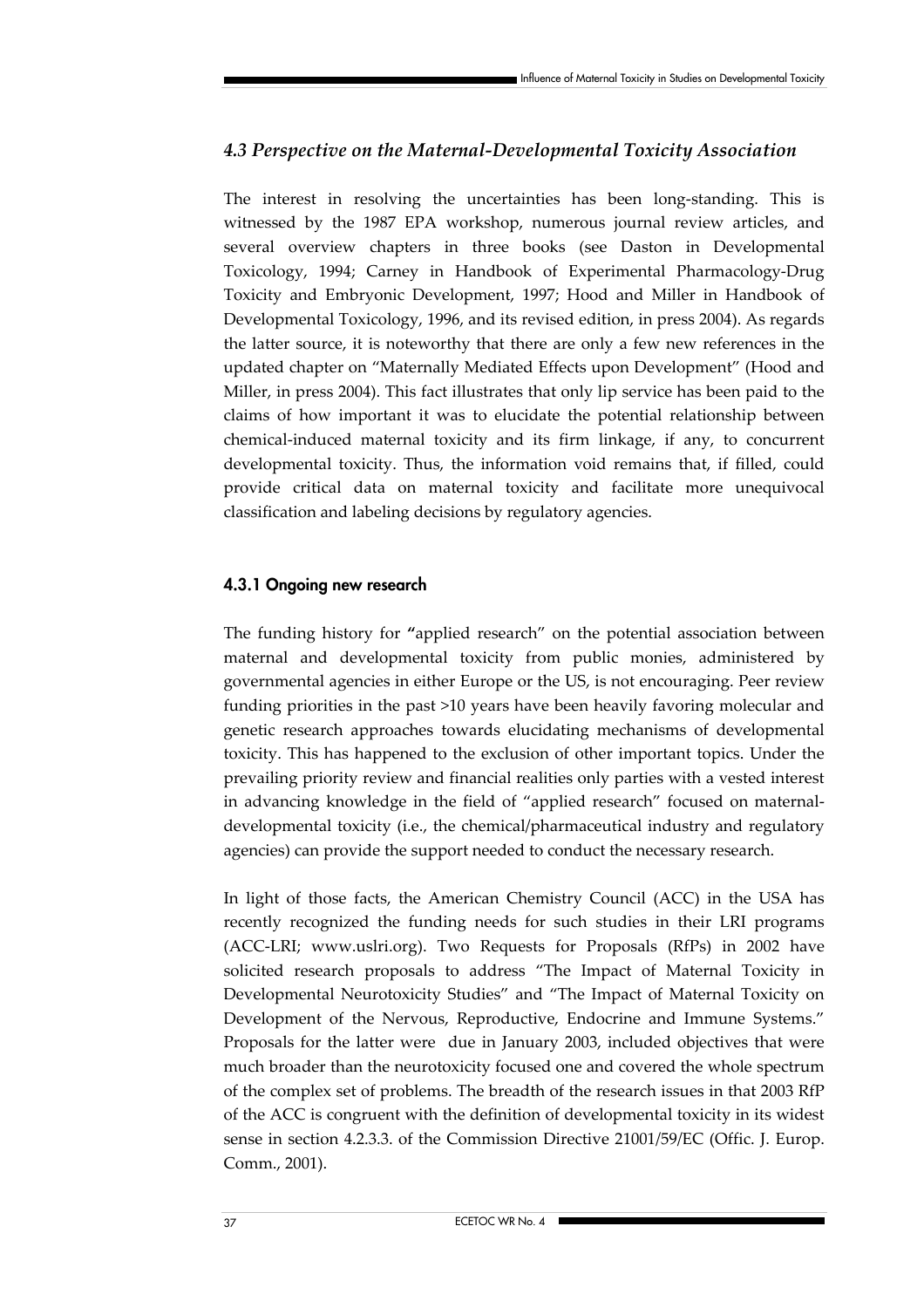The above comments provide some background and identify the reasons why relatively little research has been done to date. The multiple research directions, recommended in review articles and authoritative book chapters over the past ~15 years therefore, remain as viable as when they were first published. While the planned ECETOC workshop should briefly address the breadth of the problems regarding the interpretation of reproductive/developmental toxicity hazard identification tests, it would appear most productive if a priori consensus on a limited set of topics related to the OECD 414 test guidelines would be accepted as the starting premise. The selections should be made relying on the expertise of investigators and regulators. The issues of highest interest that emerge from the workshop can then be included into a RfP for work to be proposed for LRI funding through CEFIC.

From any promising research directions that may emerge from the ECETOC workshop, CEFIC should select issues for a RfP that hold the promise to be manageable in a focused research program. There is a finite budget to achieve these goals. The objective is that the new information to be generated should make a difference in the database considered in classification and labeling in the EU.

#### **4.3.2 Chemicals with hormone-like action**

The topic of endocrine system perturbation and possible associated hormonal imbalances upon prenatal and perinatal exposure is a most actively debated one in all major industrialized countries of Asia, Europe and North America. Vast numbers of chemicals are suspected as being potentially associated with adverse effects on reproductive and non-reproductive organ differentiation and function throughout life. This extremely complex topic has received close scrutiny in the "endocrine disrupters" initiatives in various countries and is on the verge of becoming an entirely new screening and testing activity with substantial funding. This is an area with complex mechanistic intricacies. Therefore, the deliberations by ECETOC and the research planning priorities for purposes of the planned workshop should exclude "endocrine disrupters."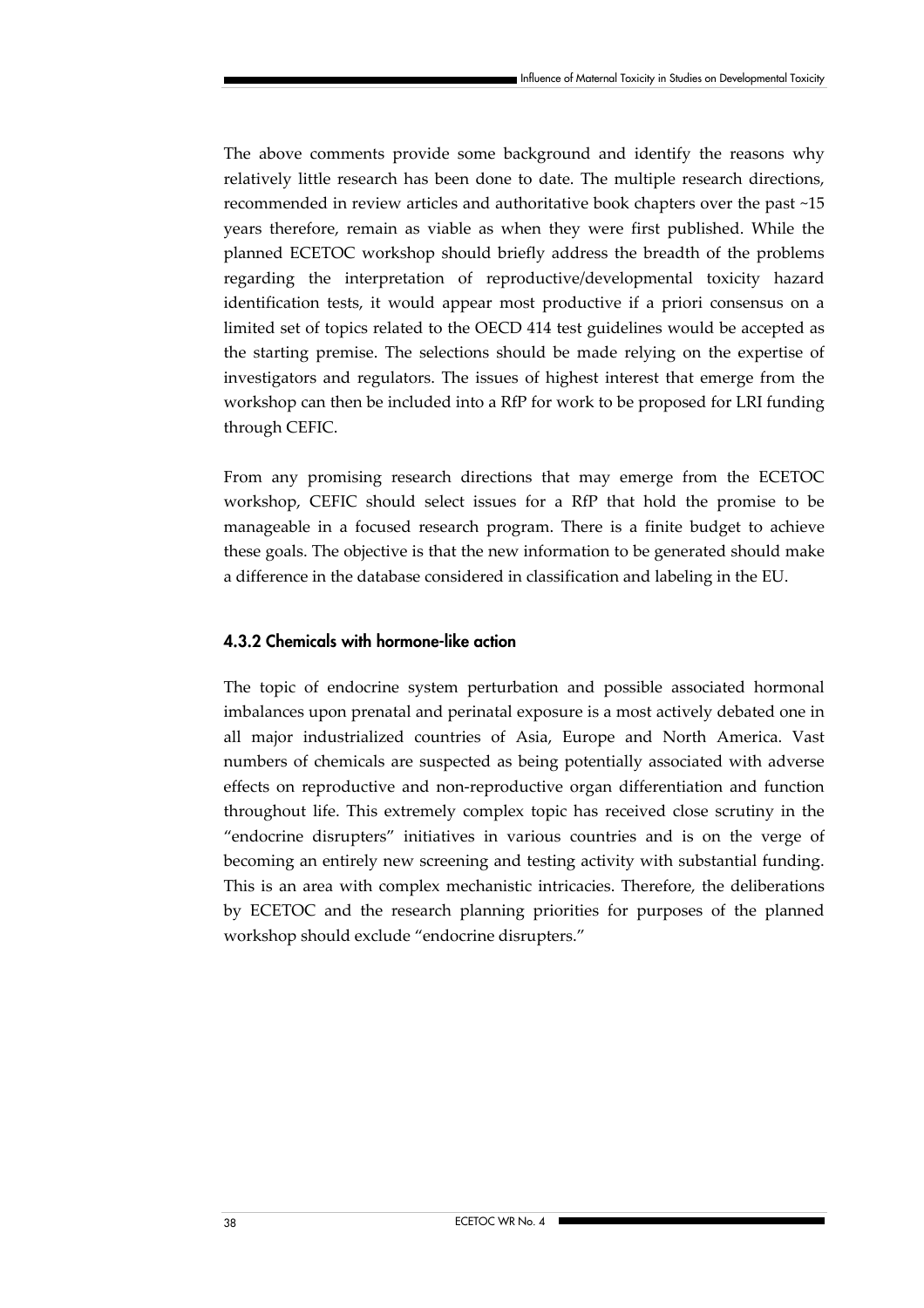# **5. POTENTIAL IMPROVEMENTS TO COLLECT MATERNAL TOXICITY DATA**

### *5.1 Better Detection Methods to Define Dose-Response*

Measurements addressing maternal physiological and biochemical end points in response to treatment with a given test chemical are not a required part of the study design under which developmental hazard assessment studies are being performed. If such information were procured, the data might describe much more precisely and objectively the maternal health status upon exposure to a chemical. One may then see a dose-response pattern emerge that might reveal what effects on the homeostatic compensation of the maternal organism would first become detectable. Furthermore, affected end points may show a dose-related intensity of effects. Additional organ systems might become affected in the overall response manifestations to ever increasing doses, and toxicity manifestations would become more intense.

Pharmacological/toxicological action of the test agent may cause dietary deficiencies that become serious confounders. With a substantially enlarged set of end points designed to better capture perturbation of maternal homeostasis, investigators would be able to define objective criteria of what constitutes initial maternal response to treatment with a chemical agent and how responses progress in intensity and complexity.

More refined experiments regarding graded maternal dose-response-relationships have not been pursued by appropriate experiments in any deliberate fashion. Such measurements might lead from subtle effects undetectable to the naked eye to obvious impairments that are among the responses in the present test guideline end point criteria associated with high doses (using the criterion of "clinical signs"). When using the present tests in pregnant laboratory animals and interpreting their outcome in dams and offspring, there is the possibility of misinterpretation of the test results obtained at maternally toxic doses. One must keep in mind that human exposures with adverse developmental consequences will sometimes also occur at maternally toxic doses, as witnessed by maternal ethanol and cocaine abuse in pregnant women. While it is generally acknowledged that in laboratory animal species maternally mediated adverse effects on their offspring occur, there is need for more refined information that will allow appropriate classification and labeling. Ultimately, the goal is to extrapolate from animal testing how the outcome might relate to human development.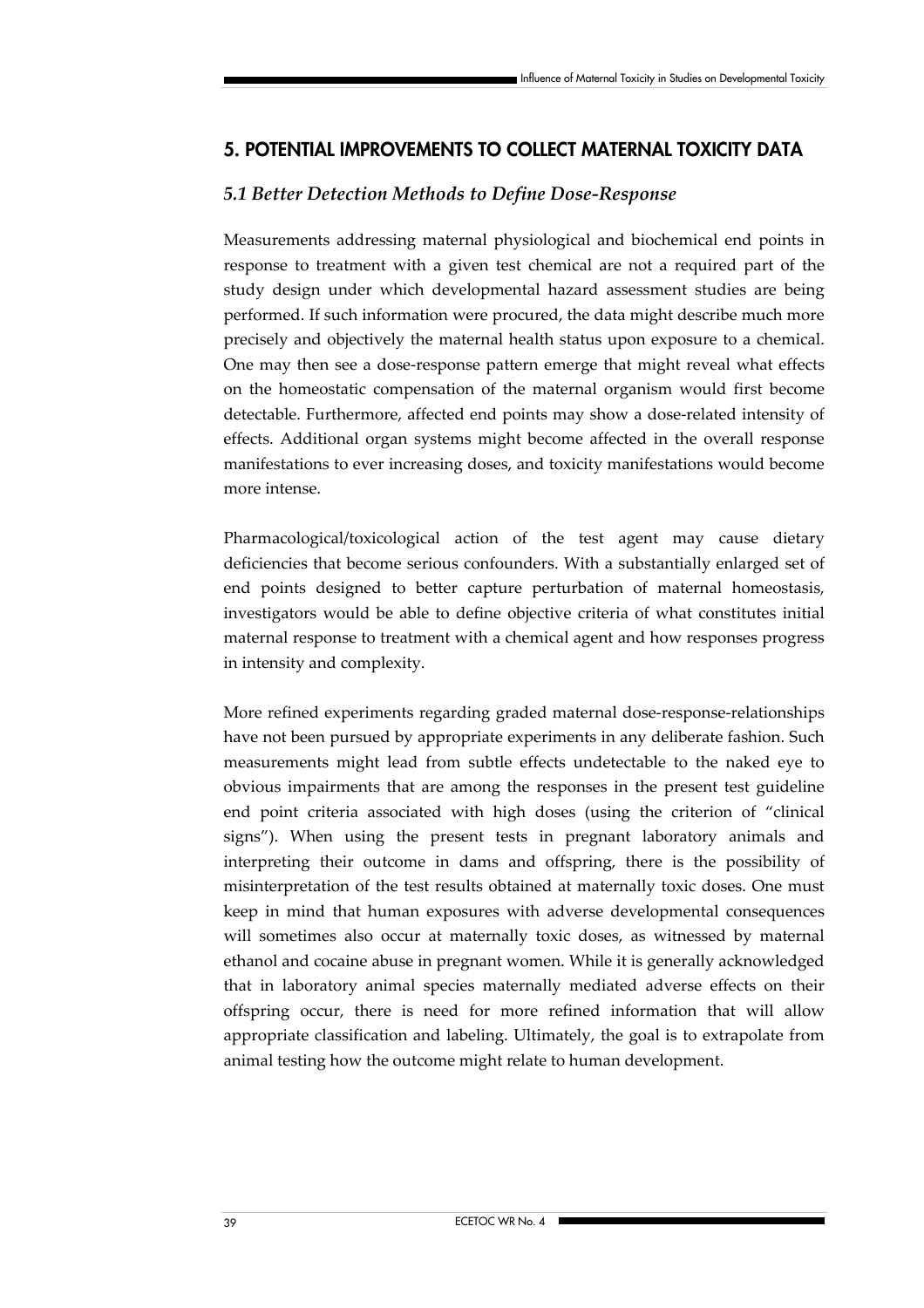# *5.2 Toxicity Data from Other Studies*

In spite of mode of administration differences and non-pregnant vs. pregnant rats, data obtained in preceding toxicology studies (e.g., 28- or 90-day exposure data) may provide valuable clues as to potential target tissues or organs. Such information may indicate modes of action and provide clues as to how "maternal toxicity" might manifest itself at certain dose levels in OECD 414 evaluations. The insights gained from such measurements would enable investigators to define much more accurately the overall maternal health status in response to daily repeated chemical treatment. Among the adverse effects may be reduced food consumption or embryolethality, both of which could cause reduced maternal weight gain. The overall consequence, recorded as the simplistic end point "pregnancy-related weight gain," would be the same in chemical-treatment induced weight reductions as opposed to food deprivation (e.g., pair-fed controls) yet the biochemical correlates associated with chemical exposure might be quite different. Only specific biochemical response measurements of end points in the chain of events causing body weight reductions would be able to differentiate the sequelae of food restrictions on the initial phase of failure to gain weight from those occurring concurrently with exposure to a chemical agent.

One example is the investigations regarding the acute-phase hepatic response and the Zn status of pregnant rats in response to alpha-hederin. Metallothionein synthesis and plasma Zn levels in dams and embryos were examined (Daston et al., 1994). A comprehensive set of data collected supported the hypothesis that systemic changes in Zn status of the dam were caused by a hepatic acute phase response that included a marked induction of metallothionein and might be the mechanism for maternally mediated abnormal development.

There are other research data that have applied expanded end points with specific agents (e.g, Gornial et al. 1999). Clinical chemistry methods that apply automated analyzers are available (e.g., hematology; liver functions, including drug metabolizing enzymes; renal function; blood gases as markers of acid-base balance). The investment into an additional set of end points that might be targets of chemical toxicity would be offset by the benefits of more precise data. That information is to be applied for better distinctions between maternal toxicity and developmental toxicity. This would be the anticipated benefit in the classification and labeling for commerce and trade.

A broader spectrum of measurements may prove to be sensitive (e.g., clinical chemistry; expanded hematology and the hematopoetic system; micromorphology of major organs involved in the metabolism and excretion chemicals, such as liver and kidney; prototypical liver enzymes involved in xenobiotic metabolism and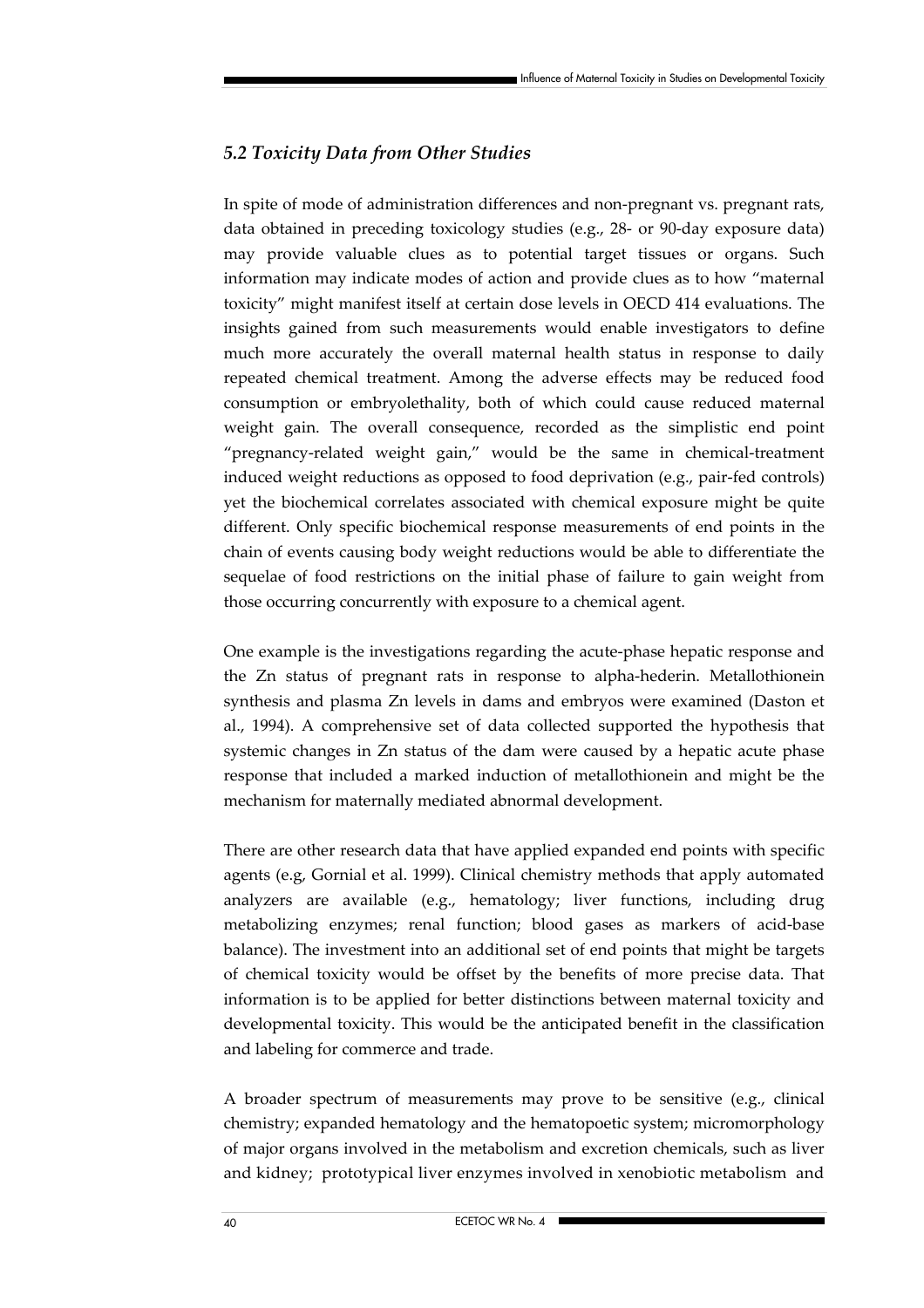their response to ever increasing doses of the test chemical; cardiovascular system and placental perfusion and function). Dose-response and PK/PD upon chemical exposure by a relevant route and mode of entry into the maternal organism and the conceptus are critical parameters that determine the biological/toxicological consequences.

### *5.3 Conclusions from Previously Conducted Studies*

- 1) More sensitive end points of acute phase dose-response on the way to frank toxicity are presently not being assessed. That kind of information could define how the onset of detectable physiological changes in the mother might be related to beginning manifestations of developmental toxicity.
- 2) Acute maternal responses may remain undetected because of the present methods and end points by which the pregnant test animals are examined to define maternal toxicity.
- 3) A few past investigations provide some guidance regarding potential directions for new research. Critical information gaps may be filled that could reduce uncertainties about maternal toxicity and its potential linkage to concurrent developmental toxicity.
- 4) There is a wide selection of end points that might be relevant. It is essential to evaluate working hypotheses carefully and to select research topics that are plausible based on the weight of the existing scientific evidence and have a good likelihood to advance the field.
- 5) Better concordance in study design (e.g., dose feed vs. gavage) may enhance the utility of the 28-day and 90-day data for subsequent developmental toxicity hazard assessment studies.
- 6) Consideration of the most relevant route and mode of chemical exposure in future discussions of study design would enhance the value of toxicity and hazard information for extrapolations to likely human exposure scenarios.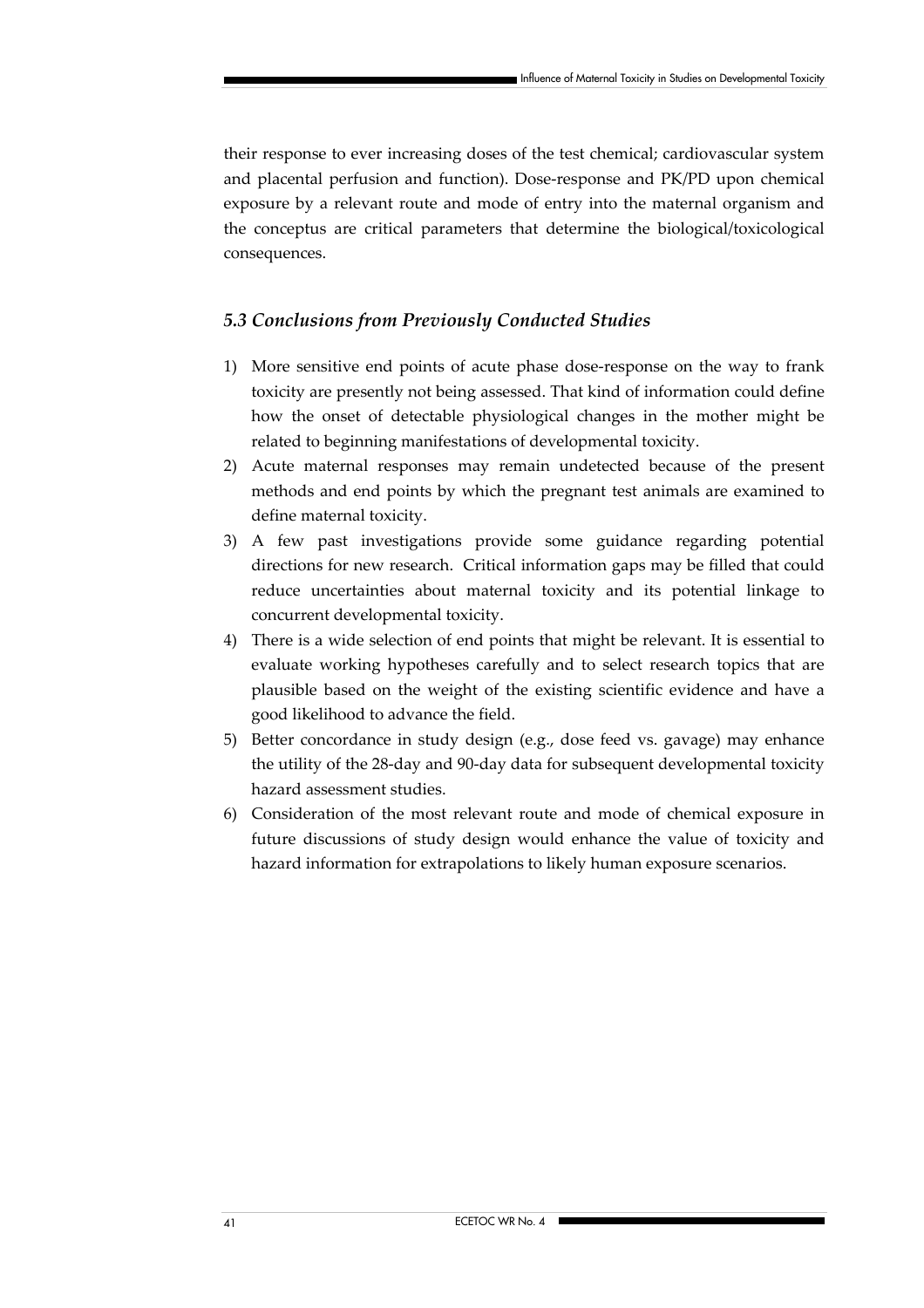# **6. CONSEQUENCES FOR FUTURE INVESTIGATIONS**

# *6.1 Lack of Understanding "Maternal Toxicity"*

A better characterization of dose response relationships with expanded end points may be needed to define the maternal organism's reactions to treatment at critical stages of embryonal/foetal development. Initially new information has to be procured on a case-by-case approach, i.e. chemical-by-chemical. As the experimental database grows, more leeway may become possible based on structure-activity-relationships, which might allow generalizations within a chemical class. The medium term goal (3-4 years away) is to fill data gaps in rats as an appropriate test species. An expanded set of refined and objective criteria regarding maternal responses is expected to emerge.

### *6.2 Potential Benefits of Additional Data*

Without new experimental studies one cannot predict which additional end points might be valuable to reduce uncertainties in data interpretation. It will be most helpful in the planned workshop to obtain input from study directors who may have probed end points extending beyond the OECD 414 guidelines.

Additional studies may combine in vivo effects on maternal toxicity and developmental consequences with in vitro as well as ex vivo determinations. For example, the studies conducted by Daston et al. (1994) have combined animal experiments in pregnant rats with whole embryo culture. Additional animals may be needed to obtain the desired information because of the invasive nature of the required sample collections. However, this disadvantage is offset by more complete information available for classification and labeling of potential developmental toxicants.

### *6.3 Overall Aims of the Planned Workshop*

The objective is to discuss whether additional information is needed to better understand the impact of maternal toxicity on the developing embryo/fetus for the interpretation of OECD 414 study data. If a consensus in the affirmative would be reached regarding new end points that may provide added value, experimental studies may be recommended to test the most promising hypotheses. The workshop should bring together investigators who are conducting OECD guideline studies, scientists who have explored mode of chemical action experiments in pregnant animals and scientists from the EU regulatory agencies.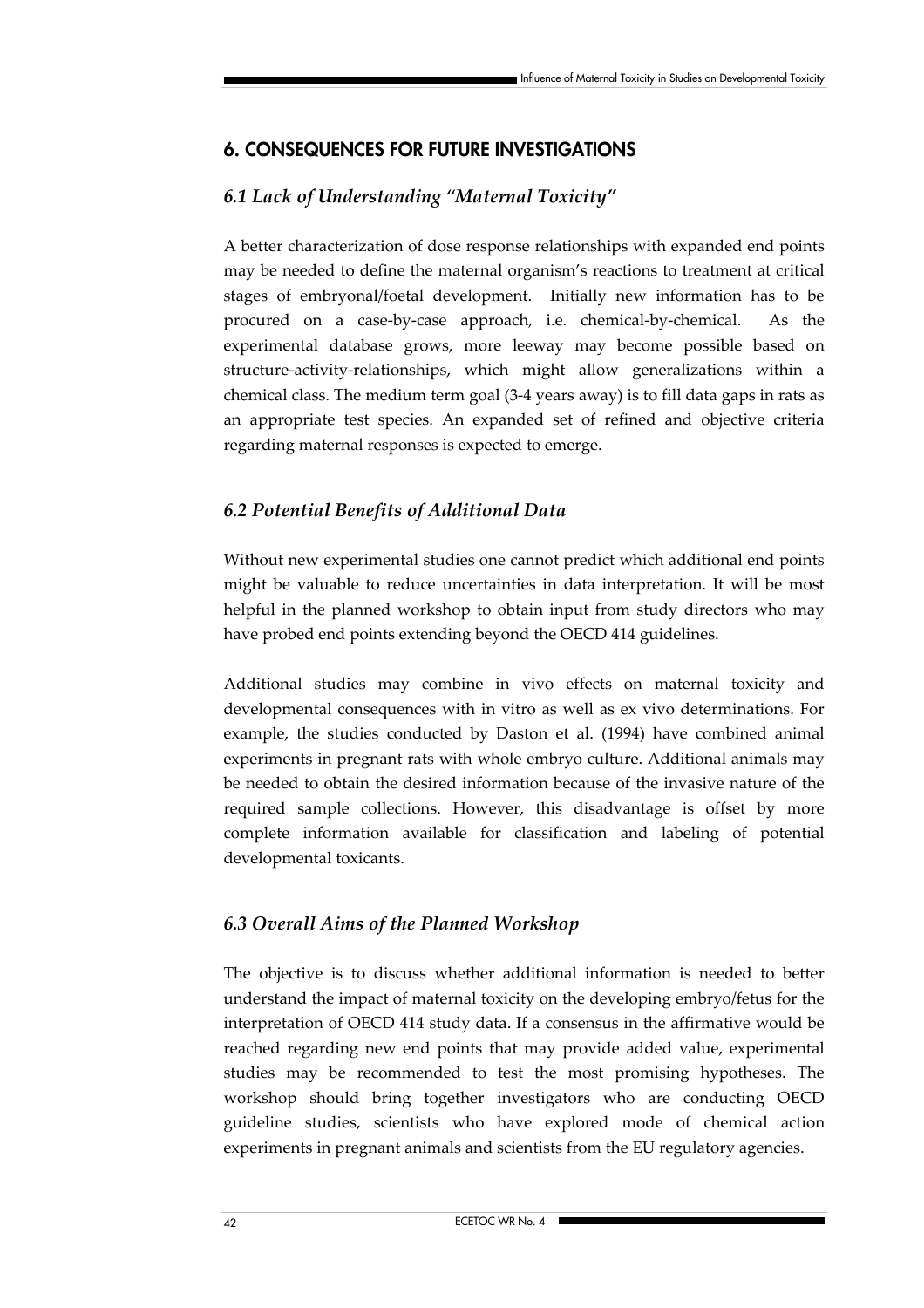### **REFERENCES**

American Chemistry Council (ACC). Two separate Requests for Proposals regarding maternal-developmental toxicity, posted at www.uslri.org.

Beyer PE and Chernoff N. 1986. The induction of supernumerary ribs in rodents: role of maternal stress. Teratog. Carcinog. Mutag. 6, 419-429.

Carney EW. 1997. Maternal physiological disruption. Chapter 20, in Drug Toxicity in Embryonic Development. I, Kavlock RJ and Daston GP eds., Handbook of Experimental Pharmacology, vol. 124), pp. 573-594, Springer Verlag Berlin.

Chernoff N, Rogers JM and Kavlock RJ. 1989. An overview of maternal toxicity and prenatal development: considerations for developmental toxicity hazard assessments. Toxicol. 59, 111-125.

Chernoff N, Setzer WR, Miller DB, Rosen MR and Rogers JM. 1990. Effects of chemically induced maternal toxicity on prenatal development in the rat. Teratology 42, 651-658.

Chernoff N, Rogers JM, Turner CI and Francis BM. 1991. Significance of supernumerary ribs in rodent developmental toxicity studies: postnatal persistence in rats and mice. Fund. Appl. Toxicol. 17, 448-453.

Daston GP. 1994. Relationships between maternal and developmental toxicity. Chapter 7, in Developmental Toxicology, 2nd ed., Kimmel CA and Buelke-Sam J, eds., Raven Press New York, pp. 189-212.

Daston GP, Overmann GJ, Baines D, Taubeneck MW, Lehman-McKeeman LD, Rogers, JM and Keen CL. 1994. Altered Zn status by alpha-hederin in the pregnant rat and its relationship to adverse developmental outcome. Reprod. Toxicol. 8, 15-24.

ECETOC. 2002. Guidance on Evaluation of Reproductive Toxicity Data, Monograph No. 31, Brussels, February 2002.

EPA. 1991. Guidelines for developmental toxicity risk assessment. Fed. Register 56(234): 63798-63826.

EPA. 1998a. Health effects test guidelines OPPTS 870.3700. Prenatal developmental toxicity study.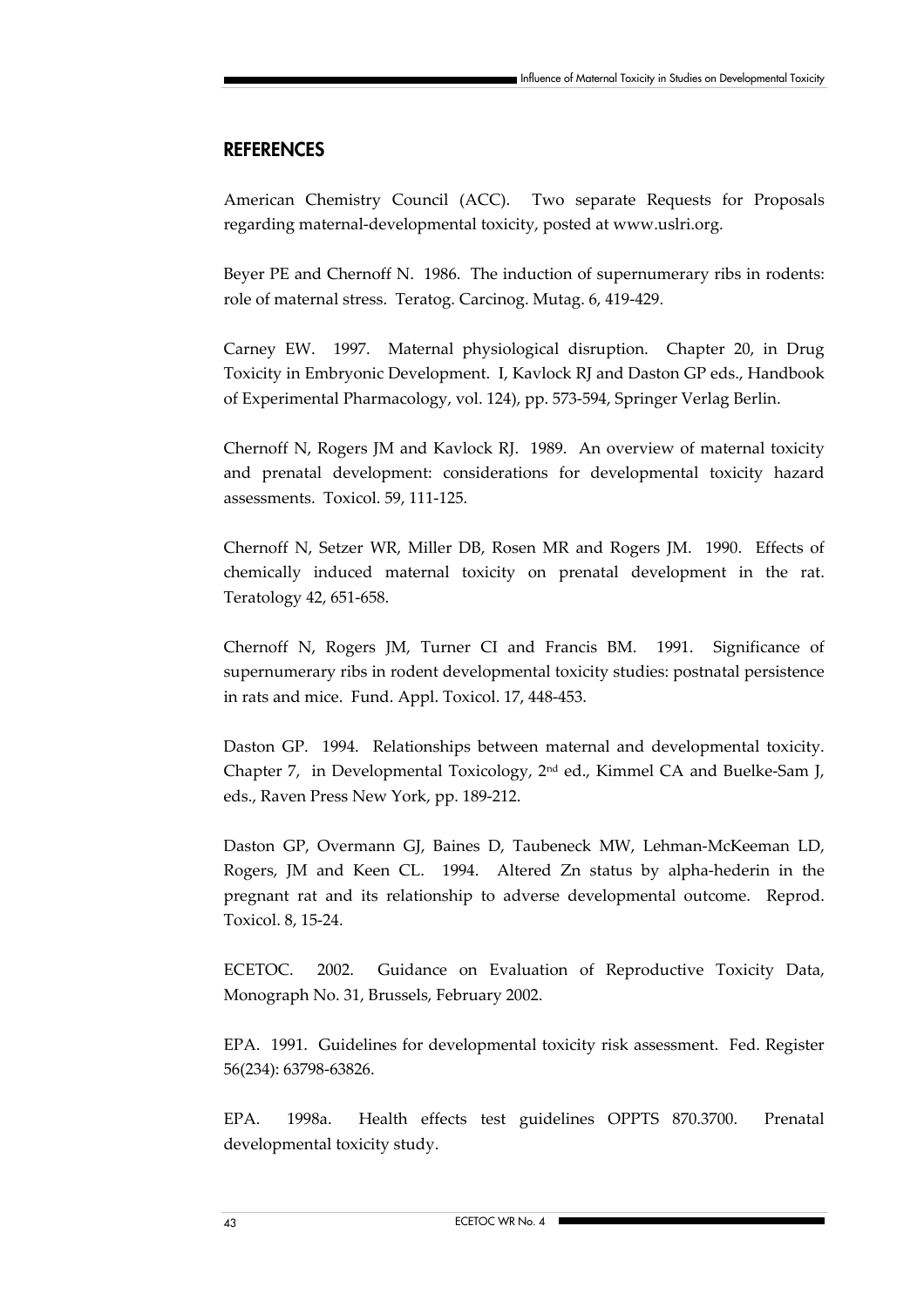EPA. 1998b. Health effects test guidelines OPPTS 870.3800. Reproduction and fertility effects.

EPA. 1991. Guidelines for developmental toxicity risk assessment. Federal Register 56(234): 63798-63826.

European Commission. 2003. Technical Guidance Document on Risk Assessment, Part I.

Gornial SL, Dagli MLZ, Maiorka PC, Raspantini PC and Jerico MM. 1999. Evaluation in rabbits of the fetal effeccts of maternal ingestion of *Solanum malacoxylon*. Vet. Res. Commun. 23. 307-3316.

Hood RD and Miller DB. 1996. Maternally mediated effects on development, in: Handbook of Developmental Toxicology, Hood RD ed., CRC Press, Boca Raton, pp. 61-90.

Hood RD and Miller DB. 2003. Maternally mediated effects on development, in: Handbook of Developmental Toxicology, 2nd edition, Hood RD ed., CRC Press, Boca Raton, in press.

Hurtt, ME, Cappon GD and Browning A. 2003. Proposal for a tiered approach to developmental toxicity testing for veterinary pharmaceutical products for foodproducing animals. Fd. Chem. Toxicol. 41, 611-619.

Khera KS. 1985. Maternal toxicity: a possible etiological factor in embryo-fetal deaths and fetal malformations of rodent-rabbit species. Teratology 31, 129-153.

Kimmel GL, Kimmel CA and Francis EZ. 1987. Evaluation of maternal and developmental toxicity. Proceedings of the consensus workshop on the evaluation of maternal and developmental toxicity held in Rockville, Maryland, 12-14 May 1986. Teratogen Mutag Carcinog 7, 203.

OECD. 1981. Guideline for testing chemicals. Prenatal developmental toxicity study 414.

OECD. 1995. 28 day study.

OECD. 1998. 90 day study.

OECD. 2001a. Guideline for testing of chemicals. 414 updated. Prenatal developmental toxicity study.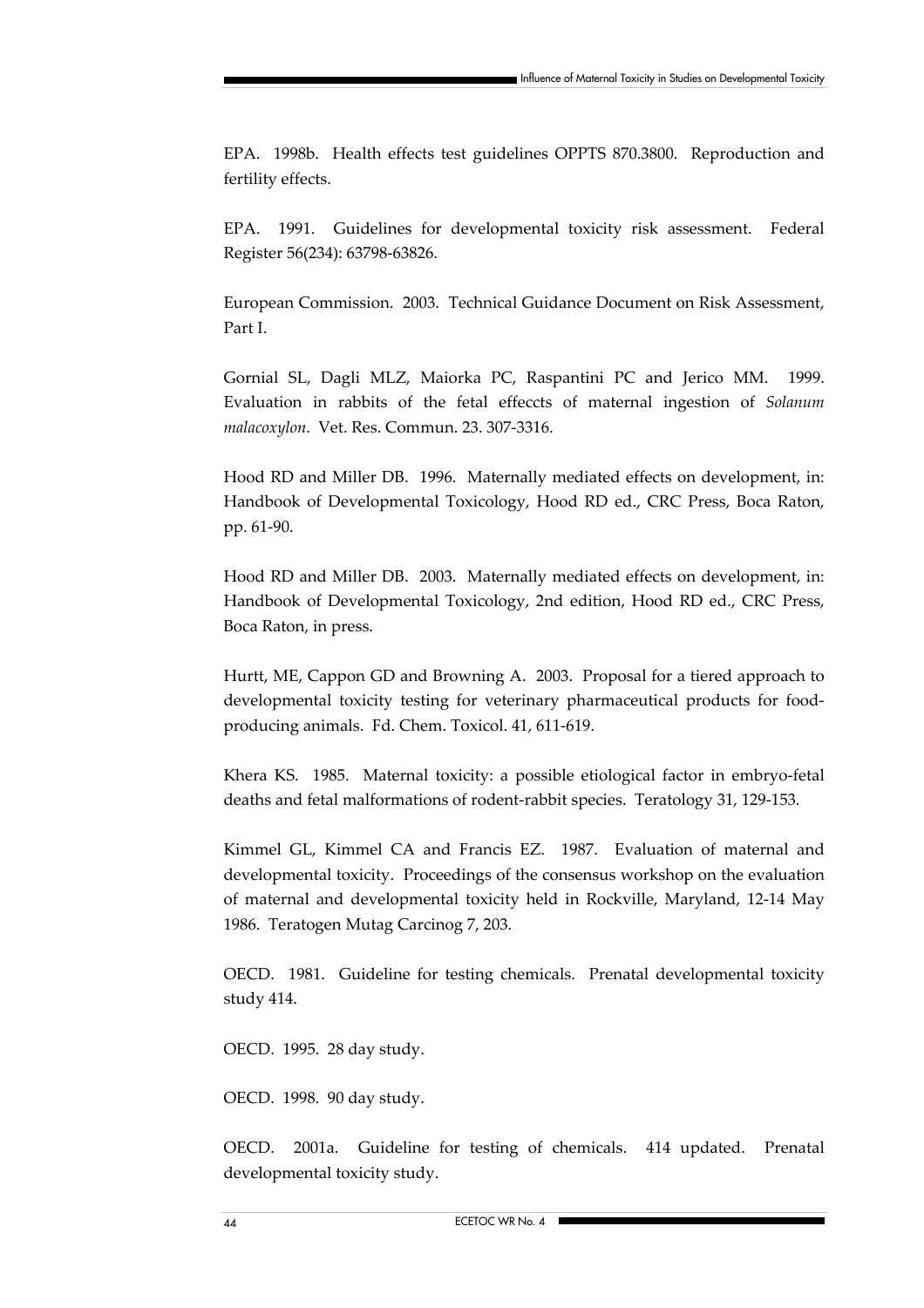OECD. 2001b. Guideline for testing of chemicals. 416 updated. Two-generation reproduction toxicity study.

Official Journal of the European Communities. 2001. Commission Directive 2001/59/EC, dated 21.8.2001.

Wickramaratne GA de S. 1988. The post-natal fate of supernumerary ribs in rat teratogenicity studies. J. Appl. Toxicol. 8, 91-94.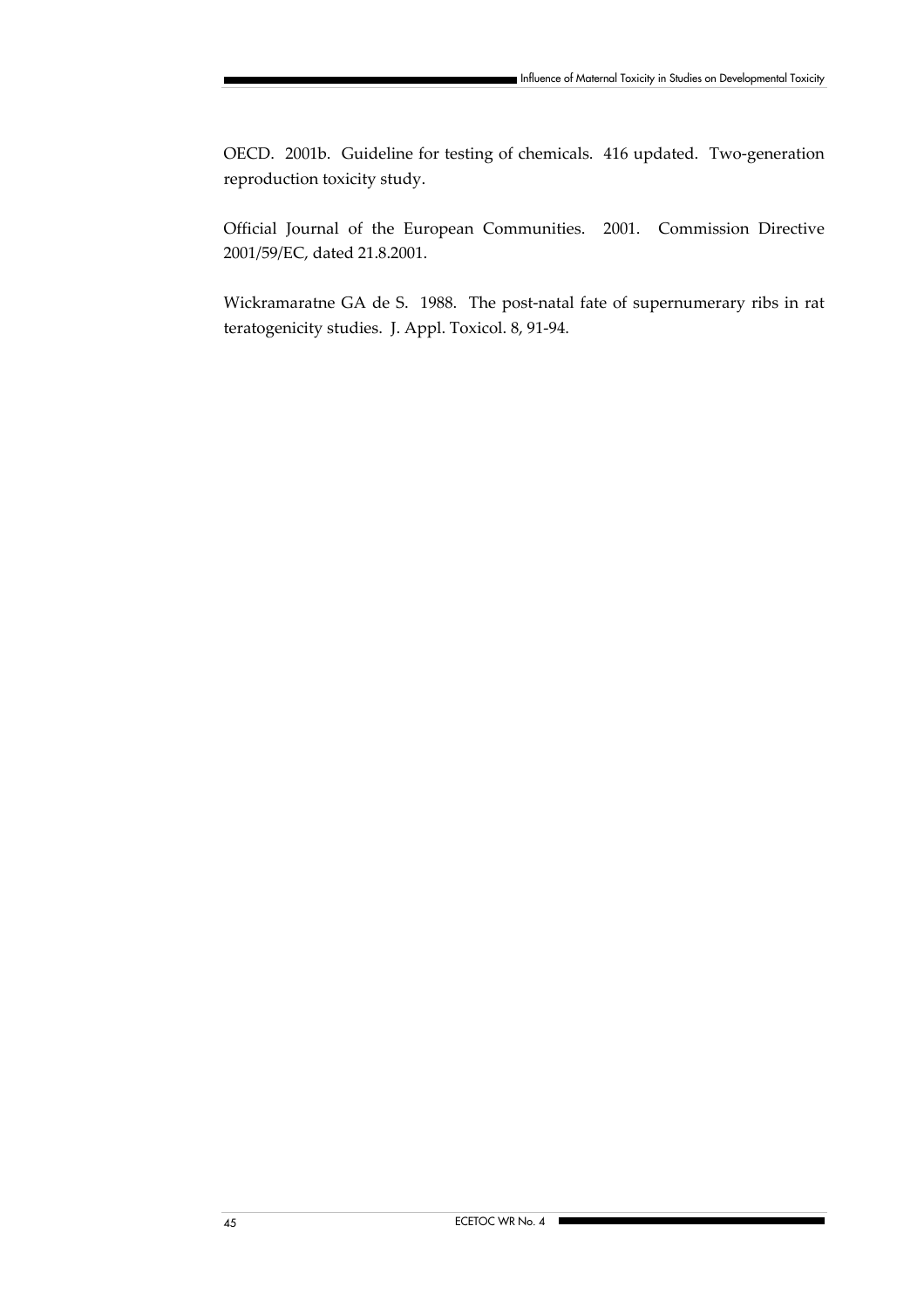# **APPENDIX 4: LIST OF PARTICIPANTS**

| Name               | E-mail                                           | Affiliation                                   |
|--------------------|--------------------------------------------------|-----------------------------------------------|
| P. Allen           | allen.preclinical@bluewin.ch                     | Allen Preclinical Consultants,<br>Switzerland |
| S. Barlow          | suebarlow@mistral.co.uk                          | Consultant, United Kingdom                    |
| E. Berggren        | elisabet.berggren@jrc.it                         | JRC / ECB, EU                                 |
| F. Bourriague-Sève | Frederique.Bourriague-seve@sanofi-synthelabo.com | Sanofi-Synthelabo, France                     |
| H. Bürgin          | heinrich.buergin@roche.com                       | F. Hoffmann-La Roche,                         |
|                    |                                                  | Switzerland                                   |
| J. Buschmann       | buschmann@ita.fhg.de                             | Fraunhofer Institut für                       |
|                    |                                                  | Toxikologie & Aerosol-                        |
|                    |                                                  | Forschung, Germany                            |
| N. Carmichael      | neil.carmichael@bayercropscience.com             | Bayer CropScience, France                     |
| F. Carpanini       | fmc@serifers.com                                 | FCT Consult, United                           |
|                    |                                                  | Kingdom                                       |
| M. Christian       | mschristian@comcast.net                          | Charles River Argus Int.,                     |
|                    |                                                  | U.S.A.                                        |
| P. Crettaz         | Pierre.Crettaz@bag.admin.ch                      | BAG, Bundesamt für                            |
|                    |                                                  | Gesundheit, Switzerland                       |
| G. Daston          | daston.gp@pg.com                                 | P&G, U.S.A.                                   |
| I. Dewhurst        | ian.dewhurst@psd.defra.gsi.gov.uk                | Pesticides Safety Directorate,                |
|                    |                                                  | United Kingdom                                |
| T. Gebel           | Gebel.Thomas@baua.bund.de                        | Bundesanstalt für                             |
|                    |                                                  | Arbeitsschutz &                               |
|                    |                                                  | Arbeitsmedizin, Germany                       |
| H. Greim           | helmut.greim@lrz.tu-muenchen.de                  | Technische Universität                        |
|                    |                                                  | München, Germany                              |
| M. Gribble         | michael.gribble@ecetoc.org                       | ECETOC, Belgium                               |
| K.Grodzki          | karola.grodzki@cec.eu.int                        | EC DG Enterprise, EU                          |
| U. Hass            | ulh@dfvf.dk                                      | The Danish Veterinary and                     |
|                    |                                                  | Food Administration,                          |
|                    |                                                  | Denmark                                       |
| B. Heinrich-Hirsch | b.heinrich-hirsch@bfr.bund.de                    | Bundesinstitut für                            |
|                    |                                                  | Risikobewertung, Germany                      |
| J. Hellwig         | juergen.hellwig@basf-ag.de                       | BASF, Germany                                 |
| C. Hennes          | christa.hennes@ecetoc.org                        | ECETOC, Belgium                               |
| B. Holzum          | beate.holzum@bayerhealthcare.com                 | Bayer HealthCare, Germany                     |
| L. Irvine          | lorraine@toxcel.com                              | Toxcel International, United                  |
|                    |                                                  | Kingdom                                       |
| A.-M. Klaus        | ana-maria.klaus@bayerhealthcare.com              | Bayer HealthCare, Germany                     |
| T. Mercier         | thierry.mercier@versailles.inra.fr               | INRA - SSM, France                            |
| O. Meyer           | om@dfvf.dk                                       | The Danish Veterinary and                     |
|                    |                                                  | Food Administration,                          |
|                    |                                                  | Denmark                                       |
| G. Moffat          | graeme.Moffat@syngenta.com                       | Syngenta, United Kingdom                      |
| N. Moore           | nmoore@dow.com                                   | Dow Europe, Switzerland                       |
| D. Owen            | david.owen@shell.com                             | Shell Chemicals Limited,                      |
|                    |                                                  | United Kingdom                                |
| A. Piersma         | ah.piersma@rivm.nl                               | RIVM - Laboratory for                         |
|                    |                                                  | Toxicology, Pathology &                       |
|                    |                                                  | Genetics, The Netherlands                     |
| G. Randall         | geoff.randall@freeuk.com                         | Chairman of the ECETOC                        |
|                    |                                                  | Scientific Committee, Belgium                 |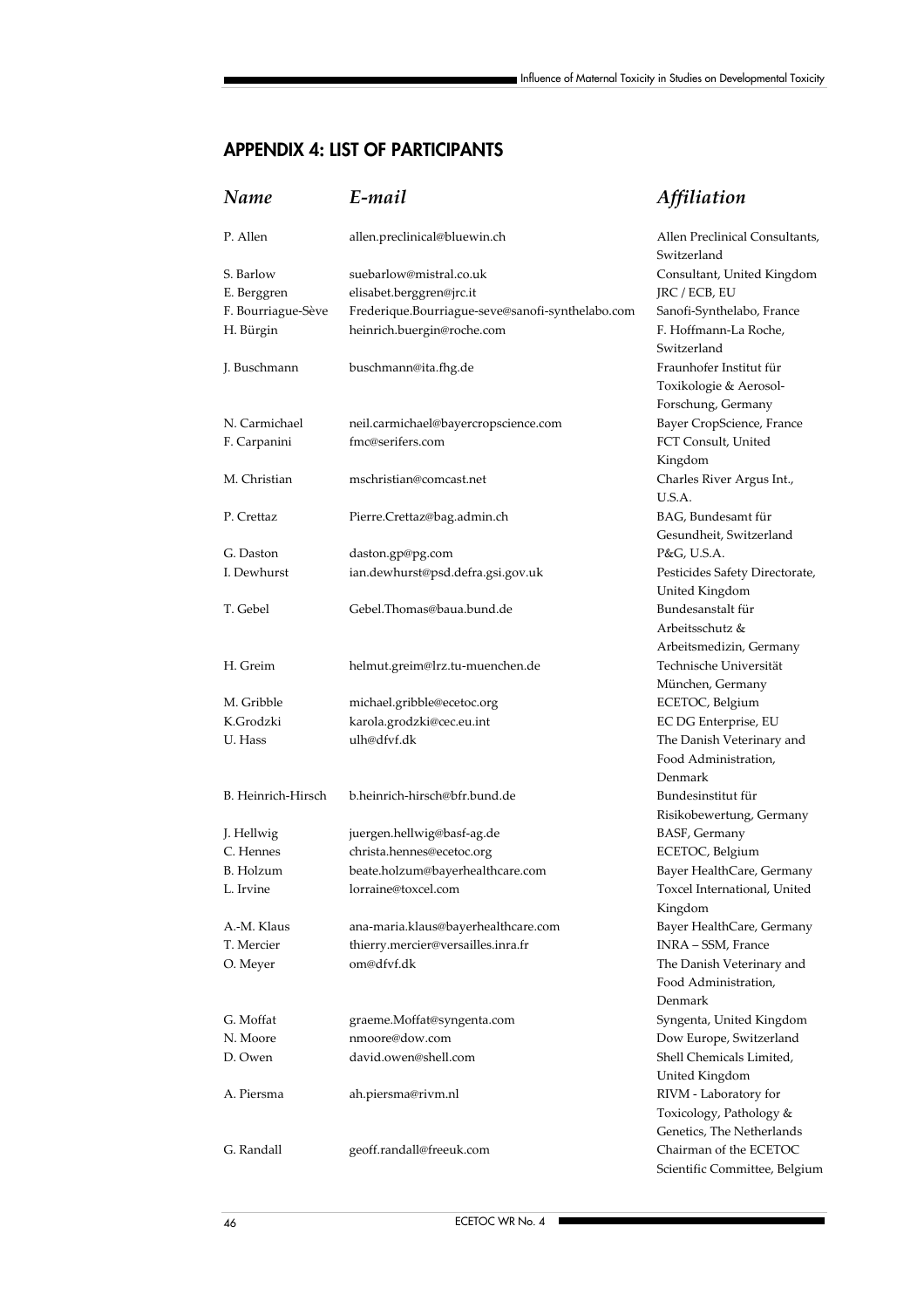| D. Ray            | david.ray@nottingham.ac.uk          | University of Nottingham,    |
|-------------------|-------------------------------------|------------------------------|
|                   |                                     | United Kingdom               |
| J. F. Régnier     | jean-francois.regnier@atofina.com   | Atofina, France              |
| U. Reuter         | ulrike.reuter@lrz.tu-muenchen.de    | Technische Universität       |
|                   |                                     | München, Germany             |
| P. Ridgway        | peter.ridgway@hse.gsi.gov.uk        | Health & Safety Executive,   |
|                   |                                     | United Kingdom               |
| S. Schneider      | Steffen.Schneider@basf-ag.de        | BASF, Germany                |
| J. Seed           | seed.jennifer@epa.gov               | US EPA, U.S.A.               |
| R. Stahlmann      | ralf.stahlmann@medizin.fu-berlin.de | Freie Universität Berlin,    |
|                   |                                     | Germany                      |
| F. Sullivan       | fsullivan@mistral.co.uk             | Consultant, United Kingdom   |
| <b>B.</b> Ulbrich | b.ulbrich@bfr.bund.de               | Bundesinstitut für           |
|                   |                                     | Risikobewertung, Germany     |
| C. Vleminckx      | c.vleminckx@iph.fgov.be             | Institute of Public Health,  |
|                   |                                     | Division Toxicology, Belgium |
| F. Welsch         | welsch@orbitox.com                  | Orbitox International        |
|                   |                                     | Toxicology Consultants,      |
|                   |                                     | U.S.A.                       |
| H.-J. Wiegand     | hans-juergen.wiegand@degussa.com    | Degussa, Germany             |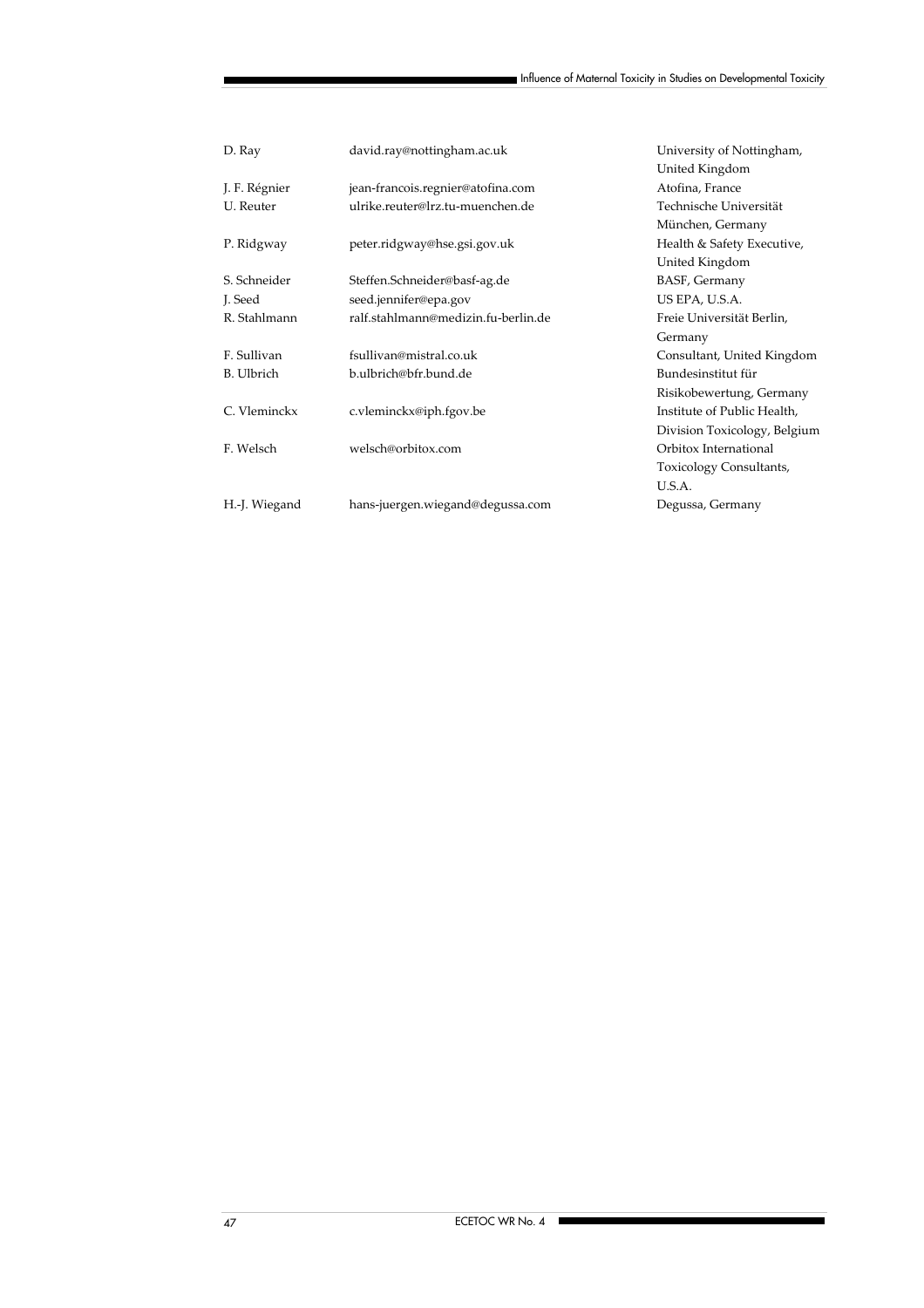### **APPENDIX 5: ORGANISING COMMITTEE**

Prof. Helmut Greim Institute of Toxicology & Environmental Hygiene Technische Universität München 85354 Freising-Weihenstephan Germany

Dr. Hans-Juergen Wiegand Degussa 40474 Düsseldorf Germany

\* \* \*

Dr. Juergen Hellwig BASF 67056 Ludwigshafen Germany

Dr. Christa Hennes ECETOC 1160 Brussels Belgium

Dr. Beate Holzum Bayer HealthCare 42096 Wuppertal Germany

Dr. David Owen Shell Chemicals London SE1 7NA United Kingdom

Dr. Frank Welsch Orbitox International Toxicology Consultants Santa Fe, NM 87508 United States

Prof. Gerhard Winneke Medical Inst. for Environmental Hygiene Universität Düsseldorf 40225 Düsseldorf Germany